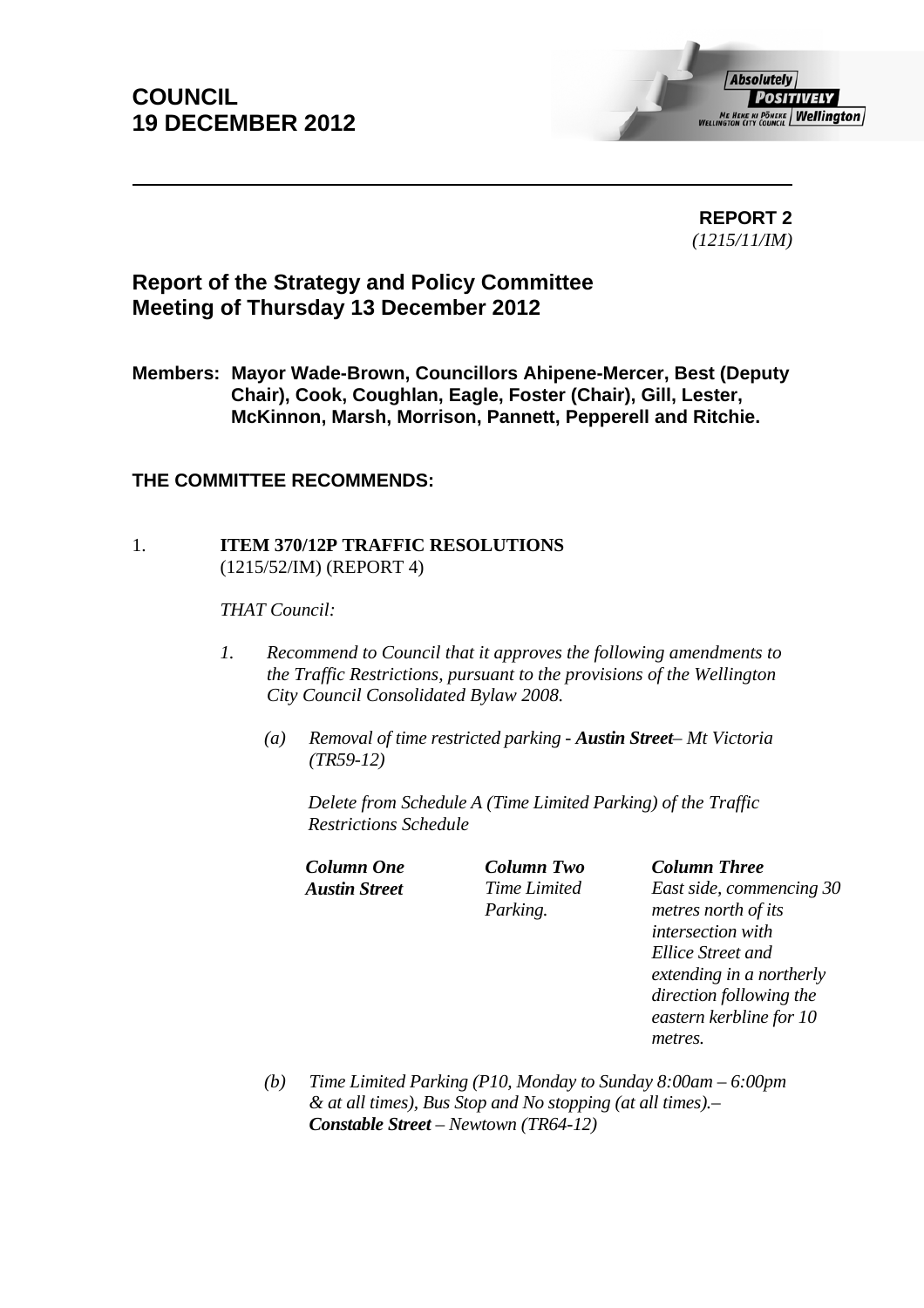*Delete from Schedule A (Time Limited Parking) of the Traffic Restrictions Schedule* 

*Constable Street P10, Monday to* 

*Column One Column Two Column Three Saturday 8:00am – 6:00pm.*

*North side, commencing 6.5 metres east of its intersection with Owen Street and extending in an easterly direction following the northern kerbline for 16.5 metres.* 

*Delete from Schedule B (Restricted Parking) of the Traffic Restrictions Schedule* 

*Column One Column Two Column Three Constable Street Bus Stop. South side, commencing* 

*16 metres east of its intersection with Owen Street and extending in a easterly direction following the southern kerbline for 20.5 metres.* 

*Delete from Schedule D (No Stopping Restrictions) of the Traffic Restrictions Schedule* 

*Column One Column Two Column Three Constable Street No stopping, at all* 

*times.* 

*South side, commencing from its intersection with Owen Street and extending in an easterly direction following the southern kerbline for 16 metres.* 

*Add to Schedule A (Time Limited Parking) of the Traffic Restrictions Schedule* 

| Column One              | <b>Column Two</b>     | <b>Column Three</b>              |
|-------------------------|-----------------------|----------------------------------|
| <b>Constable Street</b> | P10, Monday to Sunday | North side, commencing           |
|                         | $8:00am - 6:00pm.$    | 9.5 metres east of its           |
|                         |                       | <i>intersection with Owen</i>    |
|                         |                       | <b>Street (Grid coordinates)</b> |

*Street (Grid coordinates y=1749368.4 m, x=5424970.1m), and extending in an easterly direction following the northern kerbline for 5 metres.*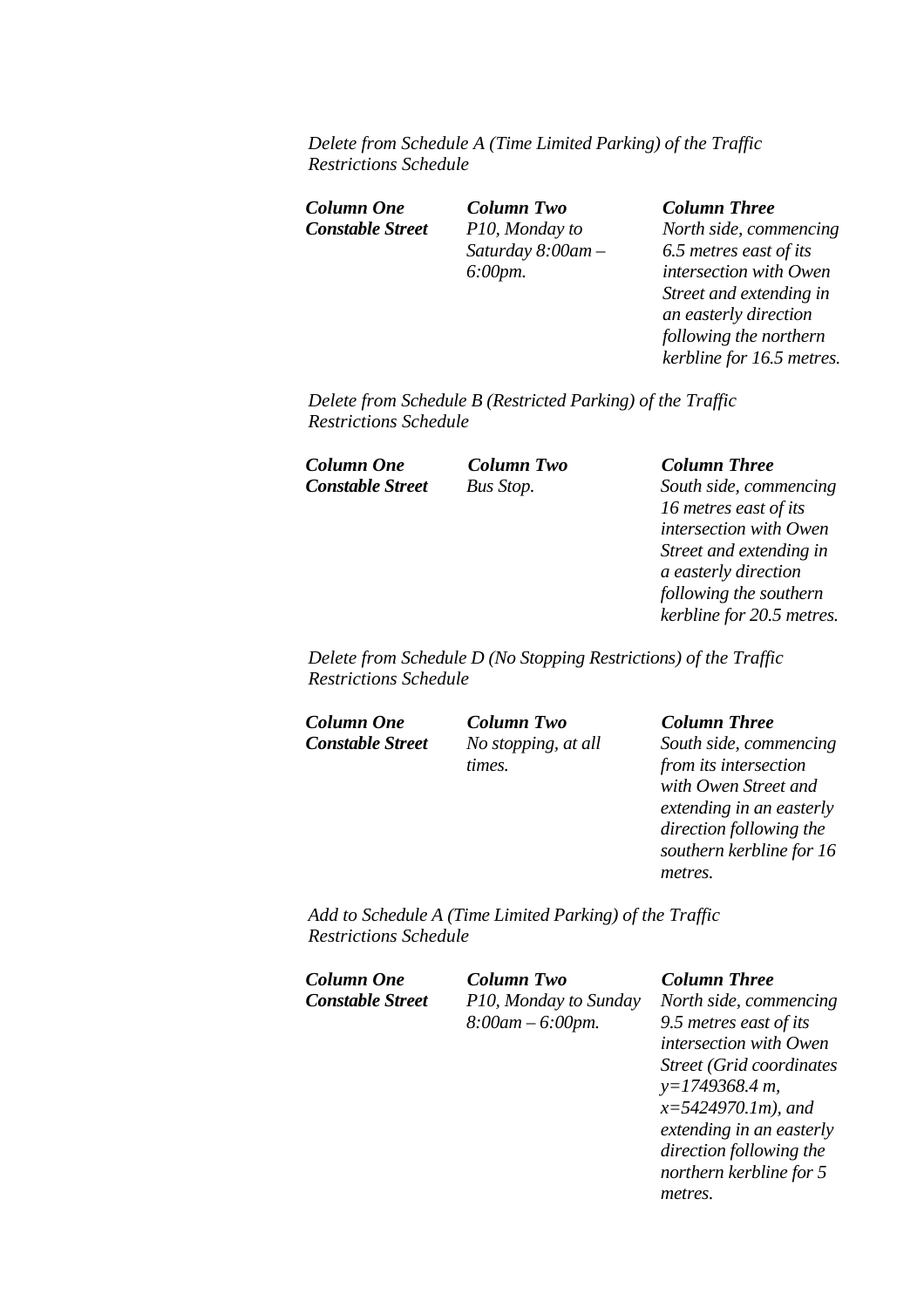*Constable Street P10, at all times. South side, commencing 53.5 metres west of its intersection with Hiropi Street (Grid coordinates y=1749439.8m, x=5424975.3m), and extending in a westerly direction following the southern kerbline for 5.5 metres.* 

*Add to Schedule B (Restricted Parking) of the Traffic Restrictions Schedule* 

*Column One Column Two Column Three* 

*Constable Street Bus stop, at all times. South side, commencing 29.5 metres west of its intersection with Hiropi Street (Grid coordinates y=1749439.8m, x=5424975.3m), and extending in a westerly direction following the southern kerbline for 24 metres.* 

*Add to Schedule D (No Stopping Restrictions) of the Traffic Restrictions Schedule* 

| Column One              | Column Two          | <b>Column Three</b>         |
|-------------------------|---------------------|-----------------------------|
| <b>Constable Street</b> | No stopping, at all | North side, commencing      |
|                         | times.              | from its intersection with  |
|                         |                     | Owen Street (Grid           |
|                         |                     | coordinates $y=1749368.4$   |
|                         |                     | $m, x=5424970.1m$ , and     |
|                         |                     | extending in an easterly    |
|                         |                     | direction following the     |
|                         |                     | northern kerbline for 9.5   |
|                         |                     | metres                      |
| <b>Constable Street</b> | No stopping, at all | South side, commencing 59   |
|                         | times.              | metres west of its          |
|                         |                     | intersection with Hiropi    |
|                         |                     | Street (Grid coordinates    |
|                         |                     | $y=1749439.8m$ ,            |
|                         |                     | $x=5424975.3m$ , and        |
|                         |                     | extending in a westerly     |
|                         |                     | direction following the     |
|                         |                     | southern kerbline for 12.5  |
|                         |                     | metres (to its intersection |
|                         |                     | with Owen Street)           |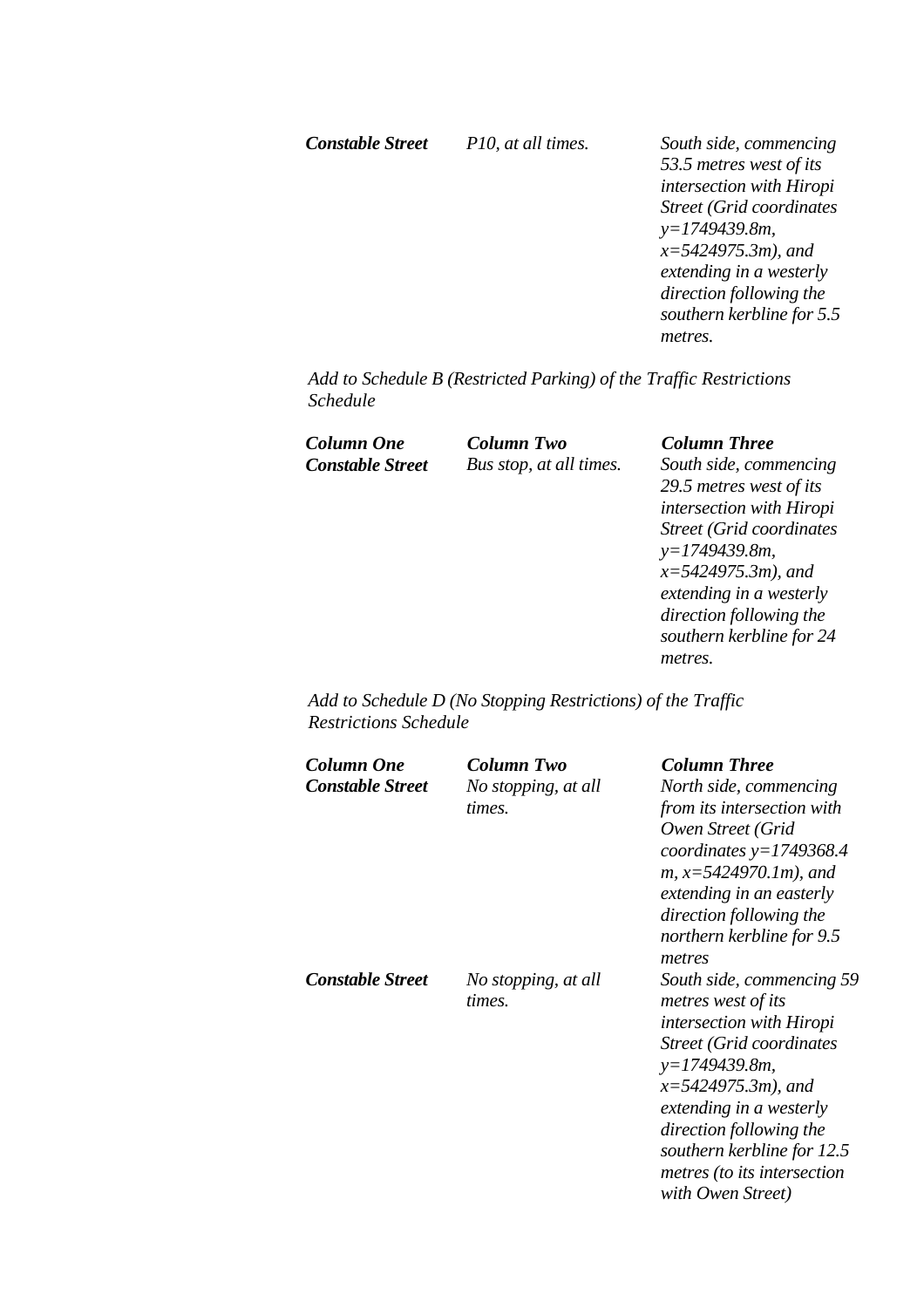*(c) Time Limited Parking (P5, Monday to Friday 7:00am-9:00am and 4:00pm-6:00pm), Evans Bay Parade – Hataitai (TR62-12)* 

*Delete from Schedule A (Time Limited Parking) of the Traffic Restrictions Schedule* 

| Column One       | Column Two                | <b>Column Three</b>       |
|------------------|---------------------------|---------------------------|
| Evans Bay Parade | P5 - Monday to Friday,    | West side, commencing     |
|                  | 7:00am-9:00am,            | 416.5 metres north of its |
|                  | $11:00$ am- $1:00$ pm and | intersection with Rata    |
|                  | $4:00pm-6:00pm.$          | Road and extending in a   |
|                  |                           | northerly direction       |
|                  |                           | following the western     |
|                  |                           | kerbline for 60 metres.   |

*Add to Schedule A (Time Limited Parking) of the Traffic Restrictions Schedule* 

| Column One       | <b>Column Two</b>     | <b>Column Three</b>       |
|------------------|-----------------------|---------------------------|
| Evans Bay Parade | P5, Monday to Friday, | West side, commencing     |
|                  | 7:00am-9:00am,        | 416.5 metres north of its |
|                  | $4:00pm-6:00pm.$      | intersection with Rata    |
|                  |                       | Road (Grid coordinates    |
|                  |                       | $x=1750710.3 m$ ,         |
|                  |                       | $y=5425800.1 m$ , and     |
|                  |                       | extending in a northerly  |
|                  |                       | direction following the   |
|                  |                       | western kerbline for 60   |

*(d) Time limited parking (P10, Monday to Sunday, 8am – 8.30pm) – Ganges Road – Khandallah (TR67-12)* 

*Delete from Schedule A (Time Limited Parking) of the Traffic Restrictions Schedule* 

*Column One Column Two Column Three Ganges Road P10, Monday - Saturday, 8.00am - 6.00pm.*

*metres.* 

*East side, commencing 91.3 metres south of its intersection with Agra Crescent (Grid Coordinatesx= 1750049.0 m,y= 5432350.7 m), and extending in a southerly direction following the eastern kerbline for 5.5 metres.(2 angled parking spaces)*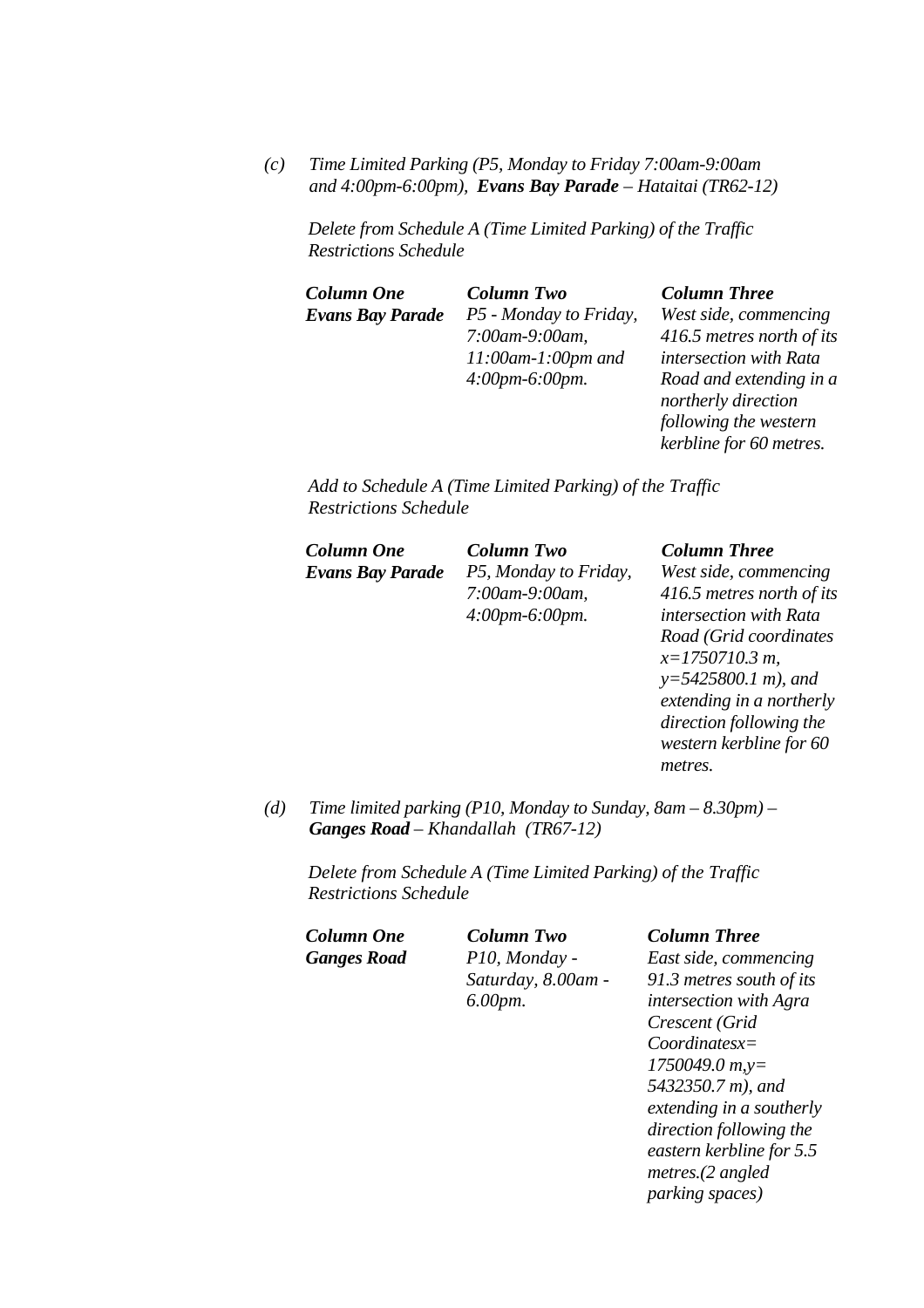*Add to Schedule A (Time Limited Parking) of the Traffic Restrictions Schedule* 

| Column One<br><b>Ganges Road</b> | Column Two<br>P10, Monday - Sunday,<br>$8.00$ am $- 8.30$ pm. | <b>Column Three</b><br>East side, commencing<br>91.3 metres south of its<br><i>intersection with Agra</i><br>Crescent (Grid<br>coordinates $x=1750049.0$<br>$m, y = 5432350.7 m$ , and<br>extending in a southerly<br>direction following the<br>eastern kerbline for 5.5<br>metres.<br>(2 angled parking spaces) |
|----------------------------------|---------------------------------------------------------------|-------------------------------------------------------------------------------------------------------------------------------------------------------------------------------------------------------------------------------------------------------------------------------------------------------------------|
|                                  |                                                               |                                                                                                                                                                                                                                                                                                                   |

*(e) Class restricted (taxi stand, at all times), Time limited parking (P60, Monday to Sunday 8.00am-6.00pm) – Medway Street – Island Bay (TR65-12)* 

*Delete from Schedule B (Restricted Parking) of the Traffic Restrictions Schedule* 

### *Column One Column Two Column Three Medway Street Taxi Stand North side, commencing 9.5 metres west of its intersection with The Parade and extending in a westerly direction following the northern kerbline for 22.5 metres.*

*Add to Schedule B (Restricted Parking) of the Traffic Restrictions Schedule* 

*Column One Column Two Column Three* 

*Medway Street Taxi Stand North side, commencing 9.5 metres west of its intersection with The Parade (Grid coordinates x=1748381.4 m, y=5422559.7m), and extending in a westerly direction following the northern kerbline for 11.5 metres.* 

*Add to Schedule A (Time Limited Parking) of the Traffic Restrictions Schedule*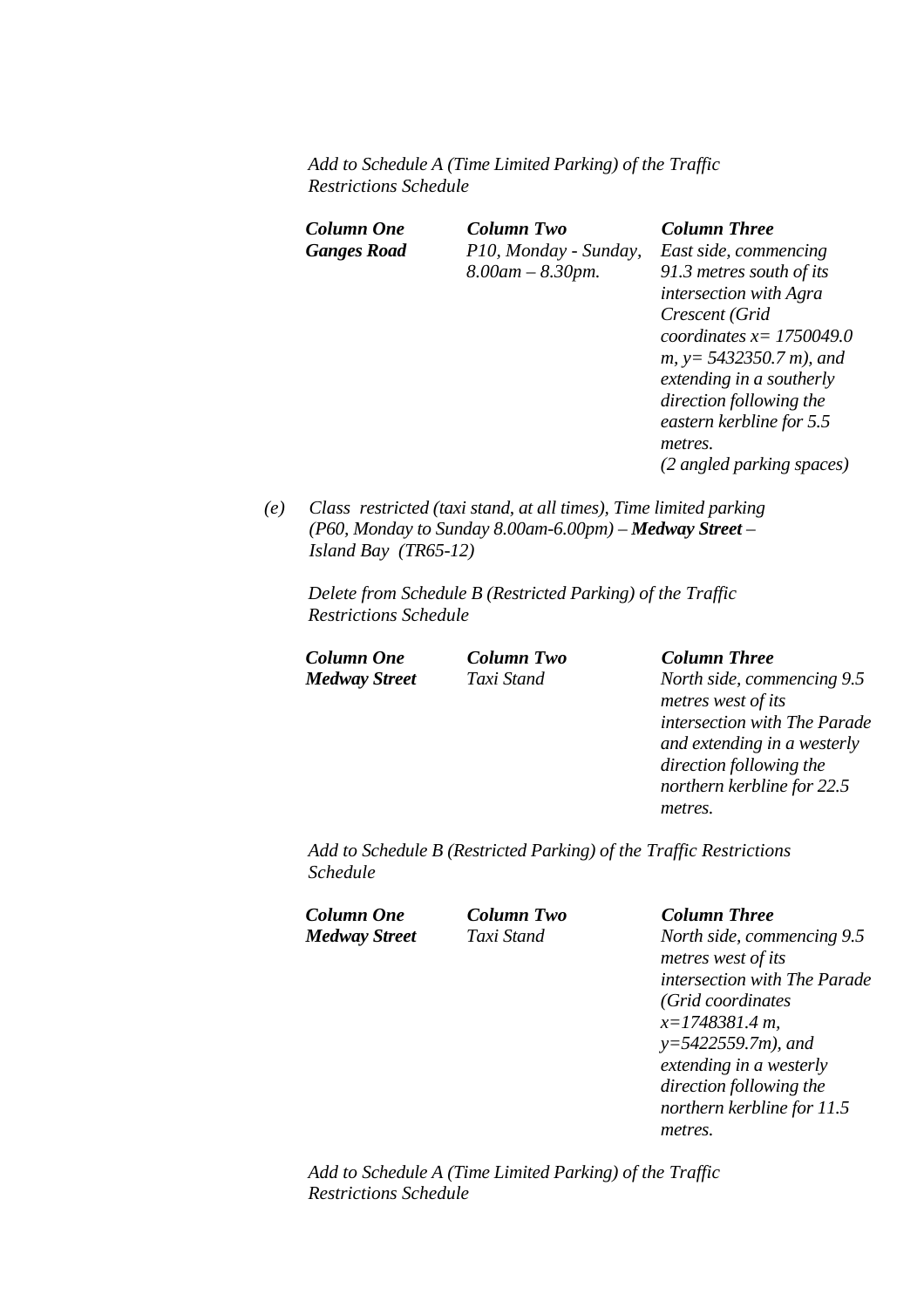*Column One Column Two Column Three Medway Street P60, Monday to Sunday, 8:00am – 6:00pm.* 

*North side, commencing 21 metres west of its intersection with The Parade (Grid coordinates x=1748381.4 m, y=5422559.7m), and extending in a westerly direction following the northern kerbline for 11 metres.* 

*(f) No stopping at all times – Palliser Road – Roseneath (TR60-12)* 

*Delete from Schedule B (Restricted Parking) of the Traffic Restrictions Schedule* 

*Column One Column Two Column Three* 

*Palliser Road Authorised Public Utility Vehicles Parking.* 

*South side, commencing 12 metres east of its intersection with Roseneath Terrace and extending in a easterly direction following the southern kerbline for 8 metres.* 

*Delete from Schedule D (No Stopping Restrictions) of the Traffic Restrictions Schedule* 

| Column One<br><b>Palliser Road</b> | Column Two<br>No Stopping, at all<br>times. | <b>Column Three</b><br>South side, commencing<br>from intersection with<br>Roseneath Terrace and<br>extending in an easterly<br>direction following the<br>southern kerbline for 12<br>metres.                    |
|------------------------------------|---------------------------------------------|-------------------------------------------------------------------------------------------------------------------------------------------------------------------------------------------------------------------|
| <b>Palliser Road</b>               | No Stopping, at all<br>times.               | North side, commencing<br>from the boundary line<br>between properties 34<br>and 36 Palliser Road<br>and extending in an<br>easterly direction<br>following the northern<br>kerbline for a total of 59<br>metres. |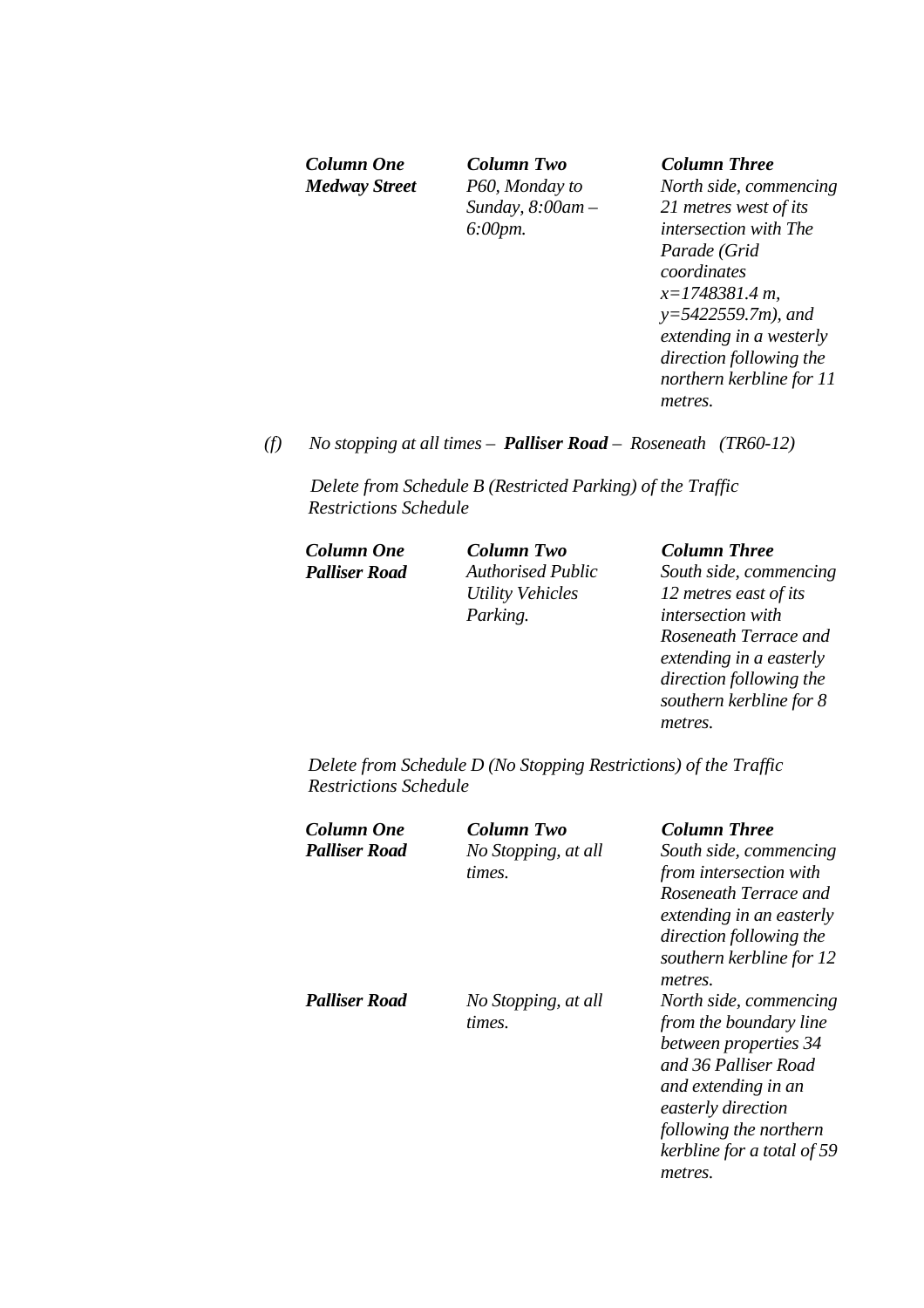*Add to Schedule D (No Stopping Restrictions) of the Traffic Restrictions Schedule* 

| Column One<br>Palliser Road | Column Two<br>No stopping, at all<br>times. | <b>Column Three</b><br>South side, commencing<br>from intersection with<br>Roseneath Terrace<br>(Grid coordinates $x=$<br>1750564.1m,<br>$y=5427132.0 m$ , and<br>extending in an easterly<br>direction following the<br>southern kerbline for 35<br>metres.                |
|-----------------------------|---------------------------------------------|-----------------------------------------------------------------------------------------------------------------------------------------------------------------------------------------------------------------------------------------------------------------------------|
| <b>Palliser Road</b>        | No stopping, at all<br>times.               | North side, commencing<br>from the boundary line<br>between properties 34<br>and 36 Palliser Road<br>(Grid coordinates<br>$x=1750528.8m$ ,<br>$y=5427135.6m$ , and<br>extending in an easterly<br>direction following the<br>northern kerbline for a<br>total of 37 metres. |

*(g) Riddiford Street Parking Review – Changes to Time Limits – Riddiford Street – Newtown (TR66-12)* 

*Delete from Schedule A (Time Limited Parking) of the Traffic Restrictions Schedule* 

| Column One<br><b>Riddiford Street</b> | Column Two<br>P30, Monday to<br>Saturday $8:00$ am $-$<br>$6:00 \, \text{pm}.$ | <b>Column Three</b><br>West side, commencing 85<br>metres north of its<br>intersection with Russell<br>Terrace and extending in a<br>northerly direction<br>following the western<br>kerbline for 14 metres. |
|---------------------------------------|--------------------------------------------------------------------------------|--------------------------------------------------------------------------------------------------------------------------------------------------------------------------------------------------------------|
| <b>Riddiford Street</b>               | P30, Monday to<br>Saturday $8:00$ am $-$<br>$6:00$ pm.                         | West side, commencing<br>16.5 metres north of its<br>intersection with Gordon<br>Street and extending in a<br>northerly direction<br>following the western<br>kerbline for 22 metres.                        |
| <b>Riddiford Street</b>               | P30, Monday to<br>Saturday $8:00$ am $-$<br>6:00pm.                            | West side, commencing<br>48.5 metres north of its<br>intersection with Gordon                                                                                                                                |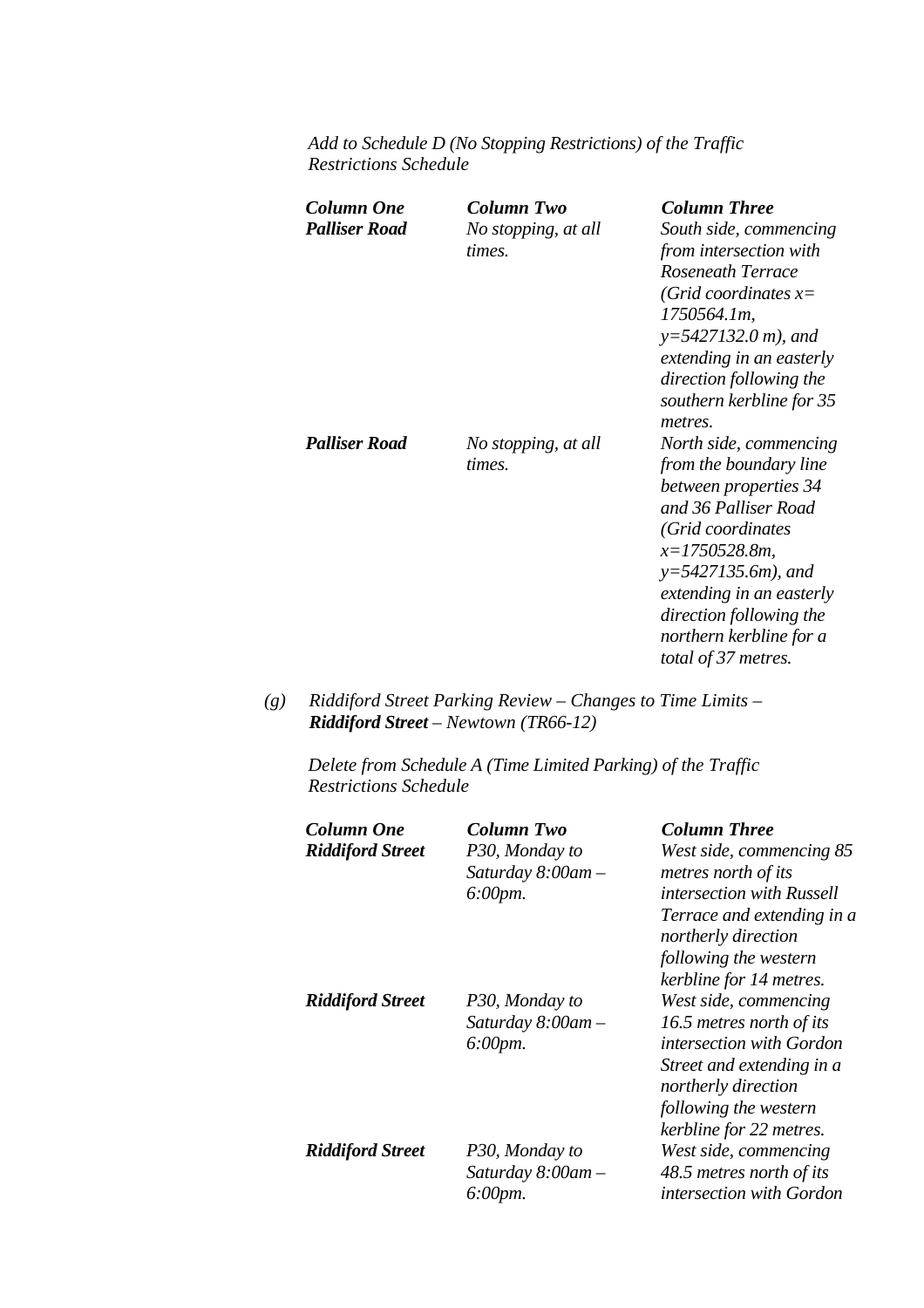|                         |                                                     | Street and extending in a<br>northerly direction<br>following the western<br>kerbline for 10.5 metres.                                                                                   |
|-------------------------|-----------------------------------------------------|------------------------------------------------------------------------------------------------------------------------------------------------------------------------------------------|
| <b>Riddiford Street</b> | P30, Monday to<br>Saturday 8:00am -<br>$6:00$ pm.   | West side, commencing 67<br>metres north of its<br>intersection with Gordon<br>Street and extending in a<br>northerly direction<br>following the western<br>kerbline for 51.5 metres.    |
| <b>Riddiford Street</b> | P30, Monday to<br>Saturday 8:00am -<br>$6:00$ pm.   | West side, commencing<br>124 metres north of its<br>intersection with Gordon<br>Street and extending in a<br>northerly direction<br>following the western<br>kerbline for 5 metres.      |
| <b>Riddiford Street</b> | P30, Monday to<br>Saturday $8:00$ am $-$<br>6:00pm. | West side, commencing<br>137 metres north of its<br>intersection with Gordon<br>Street and extending in a<br>northerly direction<br>following the western<br>kerbline for 28.5 metres.   |
| <b>Riddiford Street</b> | P30, Monday to<br>Saturday $8:00$ am $-$<br>6:00pm. | West side, commencing<br>177 metres north of its<br>intersection with Gordon<br>Street and extending in a<br>northerly direction<br>following the western<br>kerbline for 22 metres.     |
| <b>Riddiford Street</b> | P30, Monday to<br>Saturday $8:00$ am $-$<br>6:00pm. | West side, commencing<br>204.5 metres north of its<br>intersection with Gordon<br>Street and extending in a<br>northerly direction<br>following the western<br>kerbline for 19.5 metres. |
| <b>Riddiford Street</b> | P30, Monday to<br>Saturday $8:00$ am $-$<br>6:00pm. | West side, commencing<br>257 metres north of its<br>intersection with Gordon<br>Street and extending in a<br>northerly direction<br>following the western<br>kerbline for 15.5 metres.   |
| <b>Riddiford Street</b> | P30, Monday to<br>Saturday 8:00am -<br>6:00pm.      | West side, commencing<br>278.5 metres north of its<br>intersection with Gordon<br>Street and extending in a                                                                              |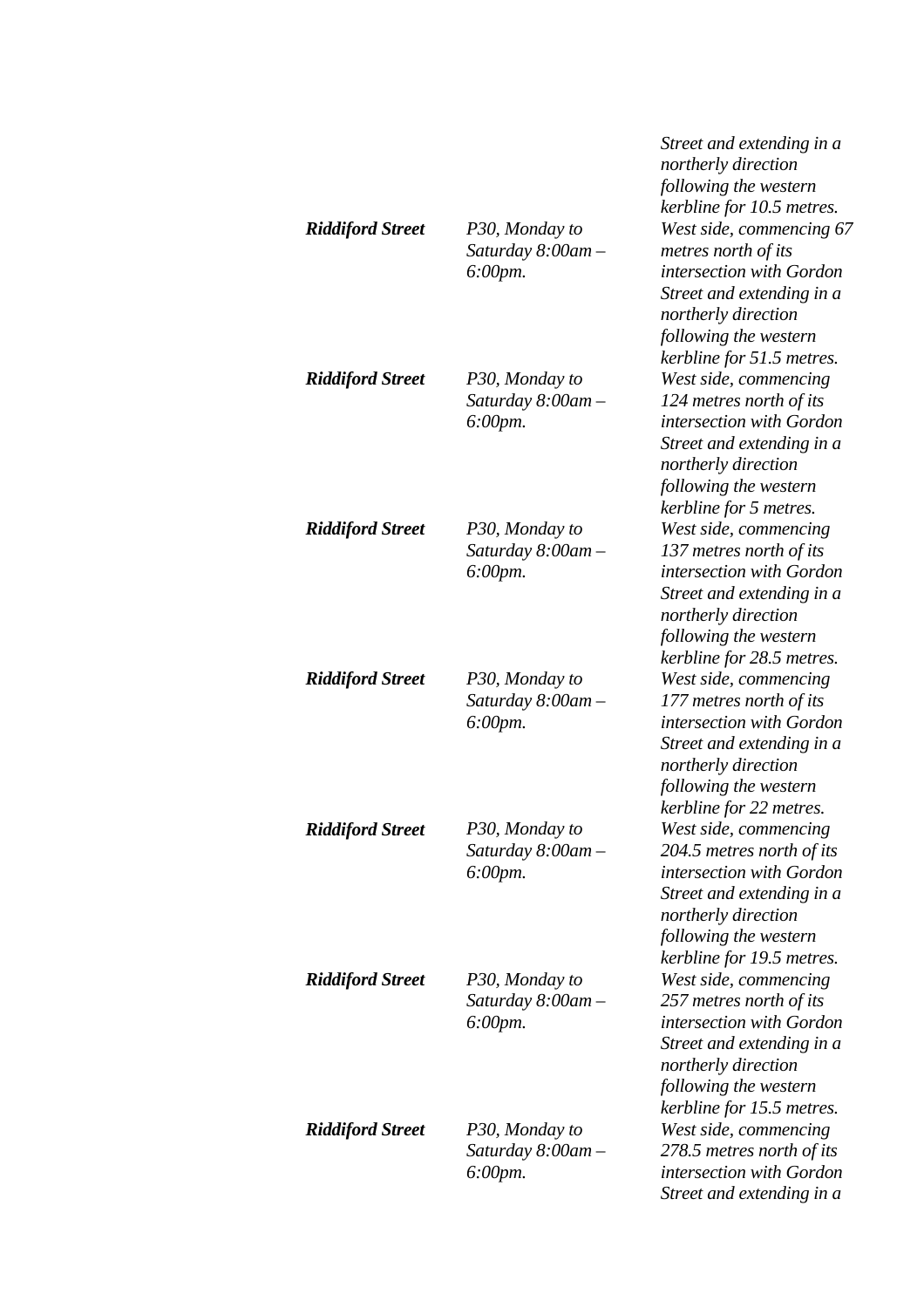*Riddiford Street P30, Monday to Saturday 8:00am – 6:00pm.*

*northerly direction following the western kerbline for 48 metres. West side, commencing 365.5 metres north of its intersection with Gordon Street and extending in a northerly direction following the western kerbline for 40 metres.* 

*Add to Schedule A (Time Limited Parking) of the Traffic Restrictions Schedule* 

| <b>Column One</b>       | <b>Column Two</b>     | <b>Column Three</b>                |
|-------------------------|-----------------------|------------------------------------|
| <b>Riddiford Street</b> | P60, Monday to        | West side, commencing              |
|                         | Saturday              | 9 metres north of its              |
|                         | 8:00am - 6:00pm.      | intersection with Russell          |
|                         |                       | Terrace (Grid                      |
|                         |                       | coordinates                        |
|                         |                       | $x=1749033.4 m$ ,                  |
|                         |                       | $y=5424551.3 m$ , and              |
|                         |                       | extending in a northerly           |
|                         |                       | direction following the            |
|                         |                       | western kerbline for 37            |
|                         |                       | metres.                            |
| <b>Riddiford Street</b> | P60, Monday to        | West side, commencing              |
|                         | Saturday              | 69.5 metres north of its           |
|                         | $8:00am - 6:00pm.$    | intersection with Russell          |
|                         |                       | Terrace (Grid coordinates          |
|                         |                       | $x=1749033.4 m$ ,                  |
|                         |                       | $y=5424551.3 m$ , and              |
|                         |                       | extending in a northerly           |
|                         |                       | direction following the            |
|                         |                       | western kerbline for 17.5          |
|                         |                       | metres.                            |
| <b>Riddiford Street</b> | P60, Monday to        | West side, commencing              |
|                         | Saturday              | 16.5 metres north of its           |
|                         | $8:00am - 6:00pm.$    | intersection with Gordon           |
|                         |                       | (Grid coordinates<br><b>Street</b> |
|                         |                       | $x=$ 1749018.8 m, y=               |
|                         |                       | 5424650.7 m), and                  |
|                         |                       | extending in a northerly           |
|                         |                       | direction following the            |
|                         |                       | western kerbline for 18.5          |
|                         |                       | metres.                            |
| <b>Riddiford Street</b> | P60, Monday to        | West side, commencing 67           |
|                         | Saturday              | metres north of its                |
|                         | $8:00$ am $-6:00$ pm. | intersection with Gordon           |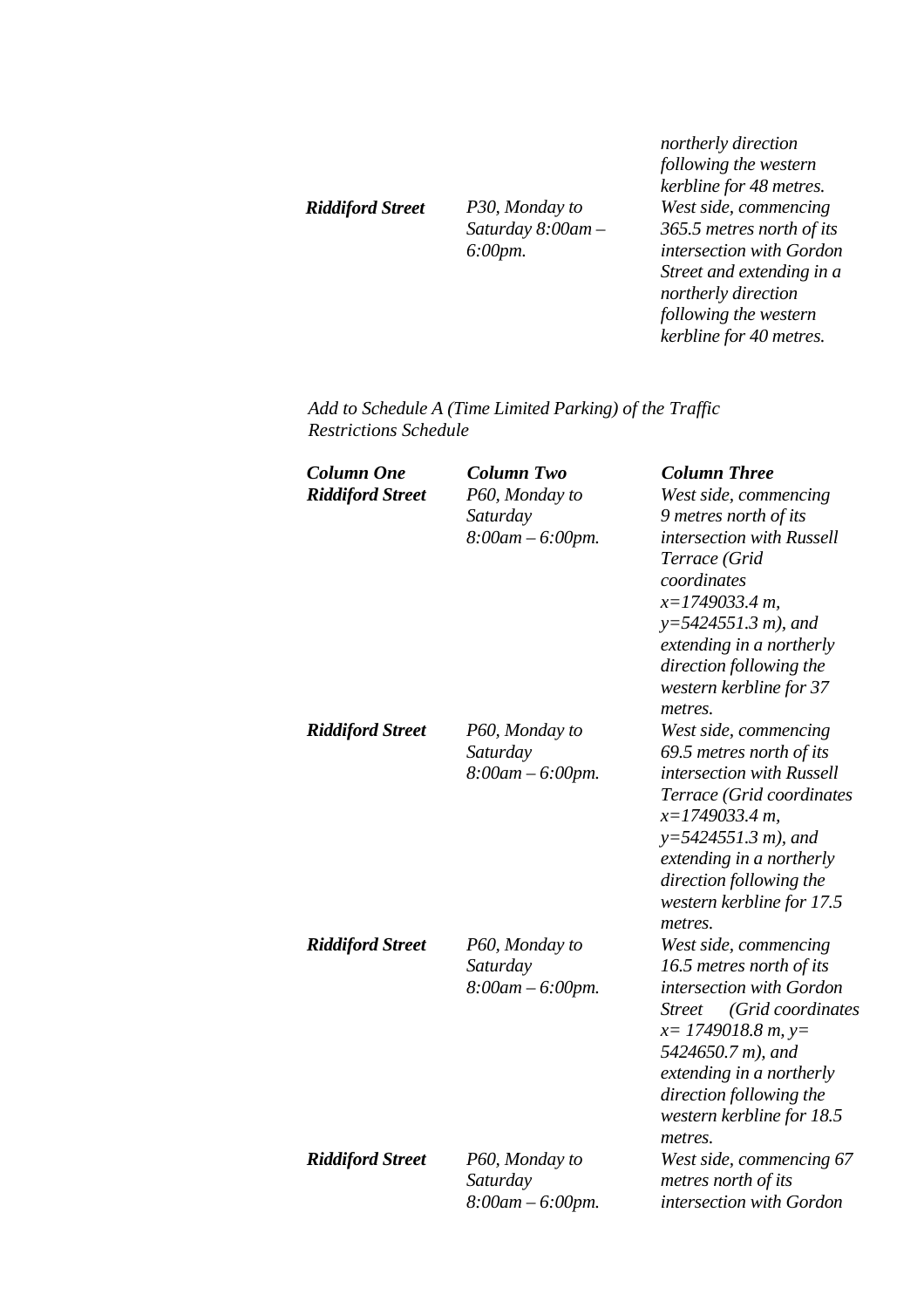|                         |                                                     | Street (Grid coordinates<br>$x=$ 1749018.8 m, y=<br>5424650.7 m), and<br>extending in a northerly<br>direction following the<br>western kerbline for 32.5<br>metres.                                                                                           |
|-------------------------|-----------------------------------------------------|----------------------------------------------------------------------------------------------------------------------------------------------------------------------------------------------------------------------------------------------------------------|
| <b>Riddiford Street</b> | P60, Monday to<br>Saturday<br>$8:00$ am $-6:00$ pm. | West side, commencing<br>136 metres north of its<br>intersection with Gordon<br><b>Street (Grid coordinates)</b><br>$x=1749018.8 m, y=$<br>5424650.7 m), and<br>extending in a northerly<br>direction following the<br>western kerbline for 26.5<br>metres.    |
| <b>Riddiford Street</b> | P60, Monday to<br>Saturday<br>$8:00$ am $-6:00$ pm. | West side, commencing<br>175 metres north of its<br>intersection with Gordon<br>(Grid coordinates<br><b>Street</b><br>$x=$ 1749018.8 m, y=<br>5424650.7 m), and<br>extending in a northerly<br>direction following the<br>western kerbline for 21.5<br>metres. |
| <b>Riddiford Street</b> | P60, Monday to<br>Saturday<br>$8:00am - 6:00pm.$    | West side, commencing<br>201 metres north of its<br>intersection with Gordon<br>(Grid coordinates<br><i>Street</i><br>$x=$ 1749018.8 m, y=<br>5424650.7 m), and<br>extending in a northerly<br>direction following the<br>western kerbline for 17.5<br>metres. |
| <b>Riddiford Street</b> | P60, Monday to<br>Saturday<br>$8:00am - 6:00pm.$    | West side, commencing<br>255 metres north of its<br>intersection with Gordon<br>Street (Grid coordinates<br>$x=$ 1749018.8 m, y=<br>5424650.7 m), and<br>extending in a northerly<br>direction following the<br>western kerbline for 13.5<br>metres.           |
| <b>Riddiford Street</b> | P60, Monday to<br>Saturday                          | West side, commencing<br>274 metres north of its                                                                                                                                                                                                               |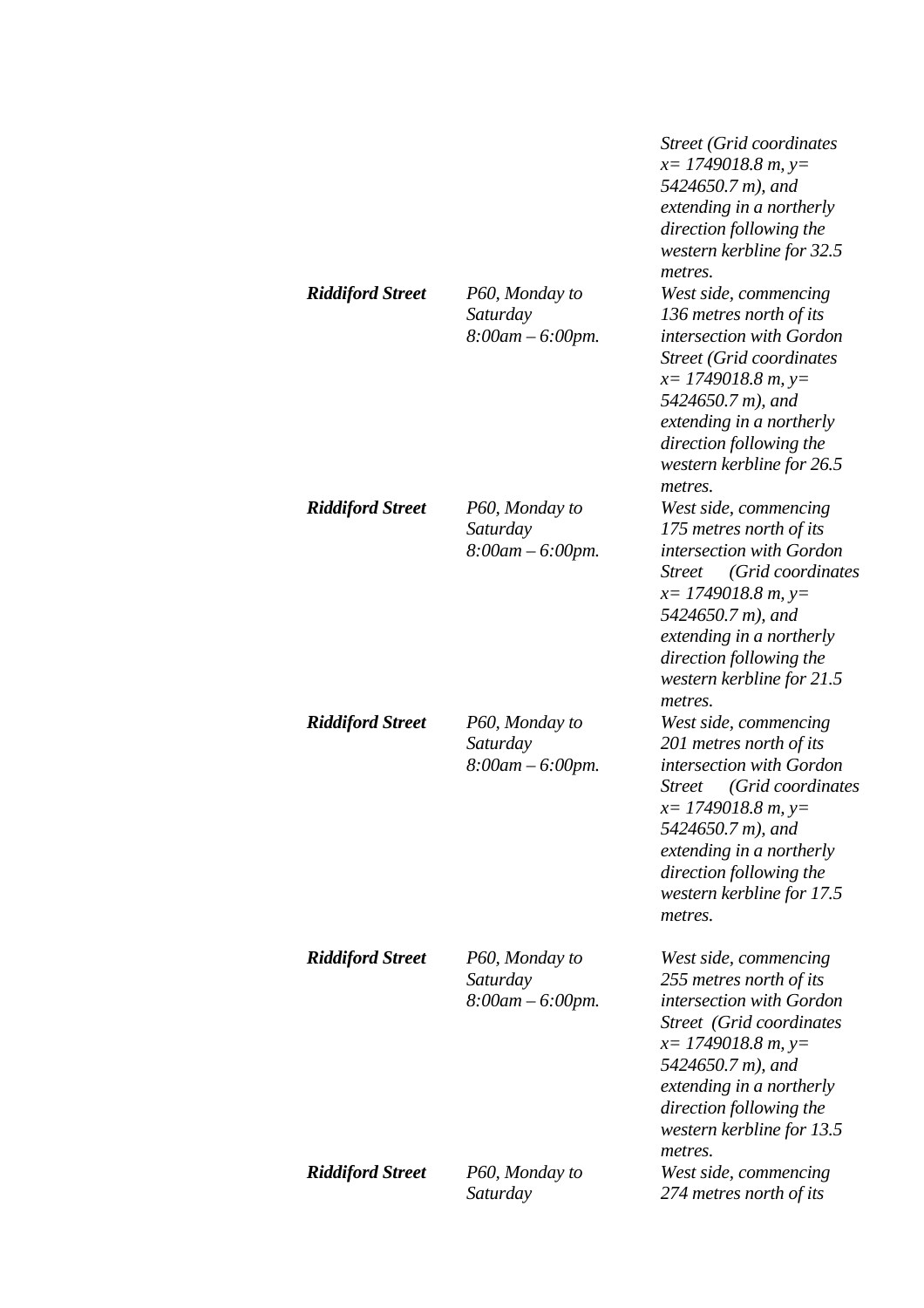|                         | $8:00$ am $-6:00$ pm.                            | intersection with Gordon<br><b>Street</b> (Grid coordinates<br>$x=$ 1749018.8 m, y=<br>5424650.7 m), and<br>extending in a northerly<br>direction following the<br>western kerbline for 46<br>metres.                                                           |
|-------------------------|--------------------------------------------------|-----------------------------------------------------------------------------------------------------------------------------------------------------------------------------------------------------------------------------------------------------------------|
| <b>Riddiford Street</b> | P60, Monday to<br>Saturday<br>$8:00am - 6:00pm.$ | West side, commencing<br>360 metres north of its<br>intersection with Gordon<br><b>Street (Grid coordinates</b><br>$x=$ 1749018.8 m, y=<br>5424650.7 m), and<br>extending in a northerly<br>direction following the<br>western kerbline for 40<br>metres.       |
| <b>Riddiford Street</b> | P30, Monday to<br>Saturday<br>$8:00am - 6:00pm.$ | West side, commencing<br>99.5 metres north of its<br>intersection with Gordon<br>(Grid coordinates<br><i>Street</i><br>$x=$ 1749018.8 m, y=<br>5424650.7 m), and<br>extending in a northerly<br>direction following the<br>western kerbline for 10.5<br>metres. |

*(h) No stopping at all times – Tinakori Road – Thorndon (TR61-12)* 

*Delete from Schedule A (Time Limited Parking) of the Traffic Restrictions Schedule* 

*Column One Column Two Column Three* 

*West side, commencing 22 metres north of its intersection with Harriett Street and extending in a northerly direction following the western kerbline for 11.5 metres.* 

*Delete from Schedule D (No Stopping Restrictions) of the Traffic Restrictions Schedule* 

*Column One Column Two Column Three* 

*Tinakori Road No stopping at all times. West side, commencing from its intersection*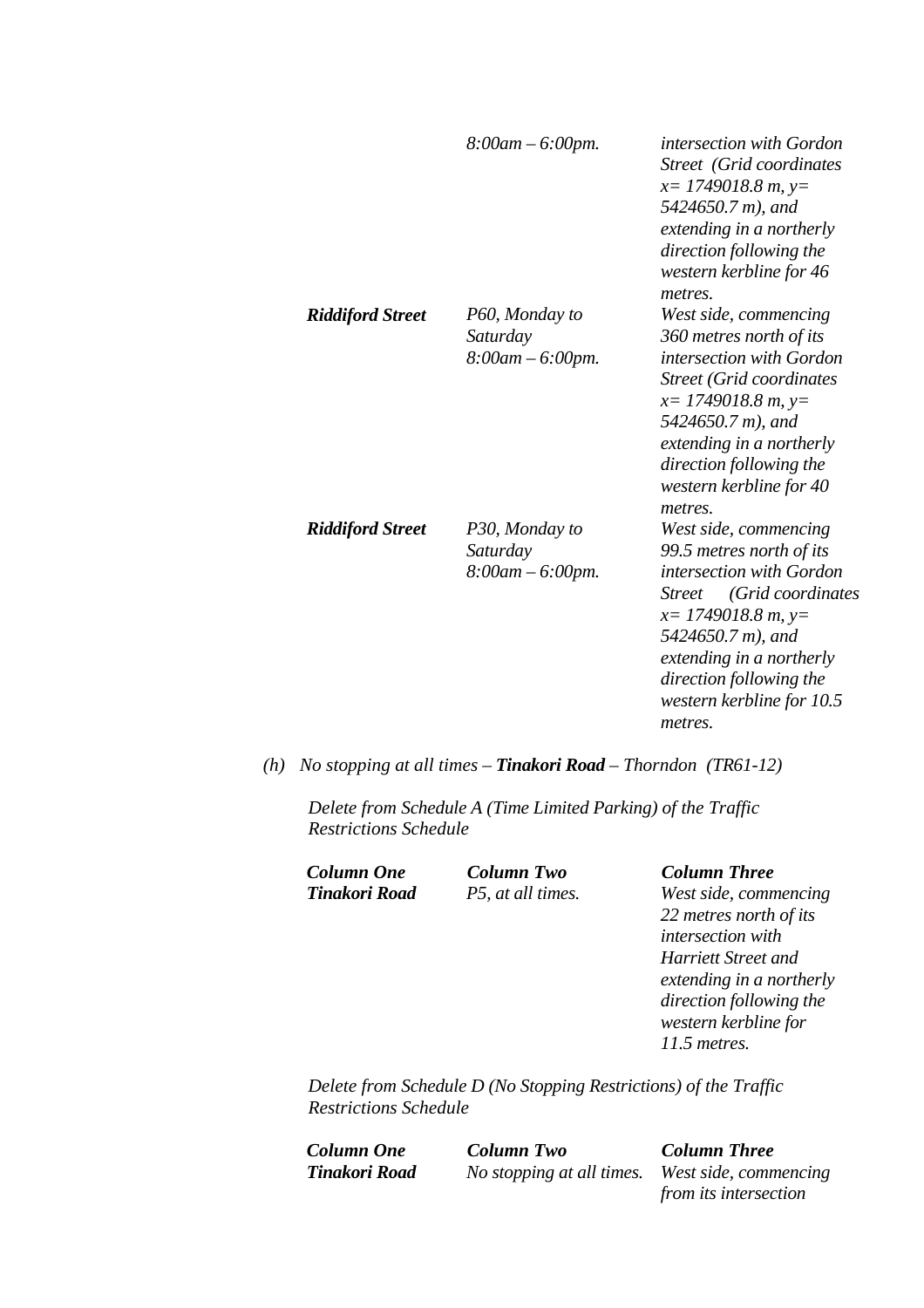*with Harriett Street and extending in a northerly direction following the western kerbline for 22 metres.* 

*Delete from Schedule E (Residents Parking) of the Traffic Restrictions Schedule* 

*Column One Column Two Column Three Tinakori Road No stopping except for authorised residents vehicles, at all times.*

*West side, commencing 33.5 metres north of its intersection with Harriett Street and extending in a northerly direction following the western kerbline for 37 metres.* 

*Add to Schedule D (No Stopping Restrictions) of the Traffic Restrictions Schedule* 

*Column One Column Two Column Three* 

*Tinakori Road No stopping, at all times.*

*West side, commencing from its intersection with Harriett Street (Grid coordinates x= 1748452.9 m, y= 5429095.9 m) and extending in a northerly direction following the western kerbline for 26 metres.* 

*Add to Schedule E (Residents Parking) of the Traffic Restrictions Schedule* 

*Column One Column Two Column Three* 

*Tinakori Road Resident parking – displaying an authorised residents' vehicle permit only, at all times.*

*West side, commencing 31.5 metres north of its intersection with Harriett Street (Grid coordinates x= 1,748452.9 m, y= 5429095.9 m) and extending in a northerly direction following the western kerbline for 40 metres.*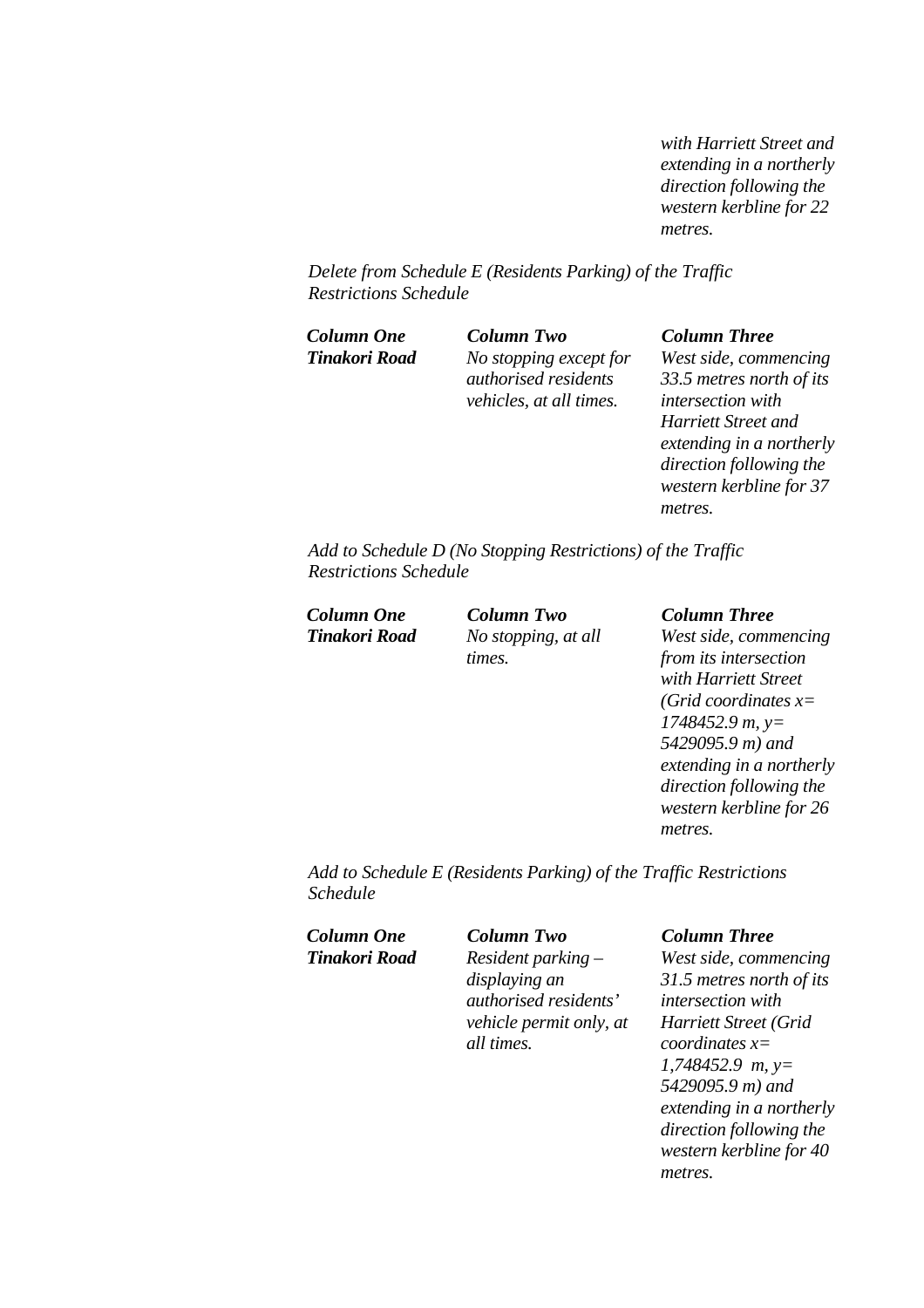*(i) Remove Time Limited Parking (P10 At All Times) – Waipapa Road – Hataitai (TR63-12)* 

*Delete from Schedule A (Time Limited Parking) of the Traffic Restrictions Schedule* 

| <b>Column One</b> | <b>Column Two</b> | <b>Column Three</b> |
|-------------------|-------------------|---------------------|
| Waipapa Road      | P10 At All Times. | East side, comm     |

*Fast side, commencing 6 metres from its intersection with Kainui Road and extending in a southerly direction following the eastern kerbline for 6 metres.* 

*(j) Time restricted – (P15 Mon-Sun 8am-5pm, P30 At All Other Times), Riddiford Street, Newtown (TR 71-12)* 

*Delete from Schedule A (Time Limited Parking) of the Traffic Restrictions Schedule* 

| Column One              | <b>Column Two</b> | <b>Column Three</b>     |
|-------------------------|-------------------|-------------------------|
| <b>Riddiford Street</b> | P15 At All Times. | East side, commencing   |
|                         |                   | $2\Delta m$ south of an |

*34m south of an extension of the southern kerbline of John Street and extending in a southerly direction following the eastern kerbline for 33 metres.* 

*Delete from Schedule B (Restricted Parking) of the Traffic Restrictions Schedule* 

*Column One Column Two Column Three Riddiford Street Loading Zone P10 At All times.*

*East side, commencing 25m south of an extension of the southern kerbline of John Street and extending in a southerly direction following the eastern kerbline for 9 metres.* 

*Delete from Schedule D (No Stopping Restrictions) of the Traffic Restrictions Schedule* 

*Column One Column Two Column Three Riddiford Street No Stopping At All East side, commencing*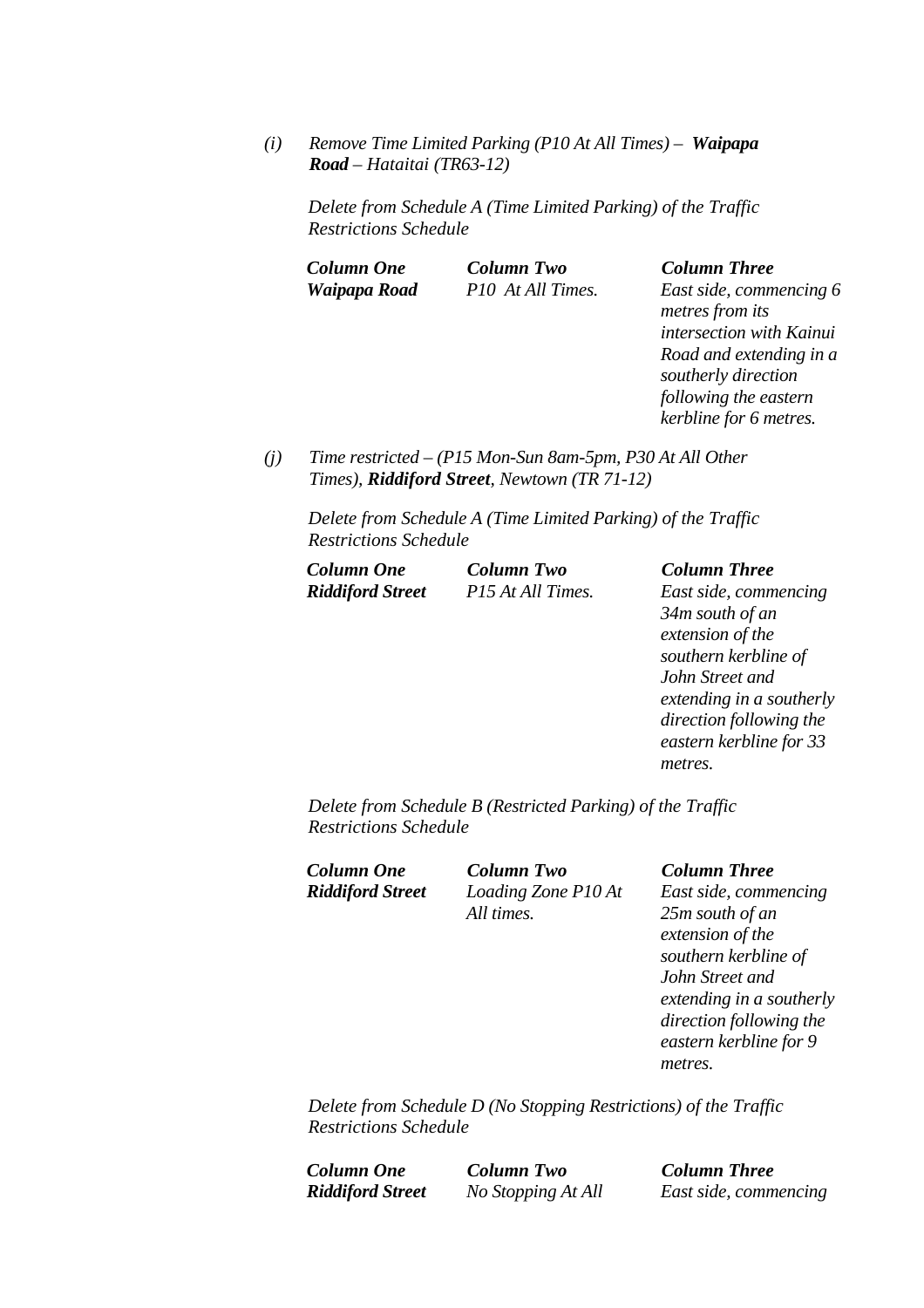|                         | times.                       | at an extension of the<br>southern kerbline of<br>John Street and<br>extending in a southerly<br>direction following the<br>eastern kerbline for 25<br>metres.                                             |
|-------------------------|------------------------------|------------------------------------------------------------------------------------------------------------------------------------------------------------------------------------------------------------|
| <b>Riddiford Street</b> | No Stopping At All<br>times. | East side, commencing<br>67 metres south of an<br>extension of the<br>southern kerbline of<br>John Street and<br>extending in a southerly<br>direction following the<br>eastern kerbline for 43<br>metres. |

*Add to Schedule A (Time Limited Parking) of the Traffic Restrictions Schedule* 

| <b>Column One</b><br><b>Riddiford Street</b> | <b>Column Two</b><br>P15, Monday to Sunday<br>8.00am-5.00pm. | <b>Column Three</b><br>East side, commencing<br>34 metres south of its<br>intersection with John<br><b>Street and Adelaide</b><br>Road (Grid coordinates<br>$x=$ 1748841.0 m, y=<br>5425600.3 m), and<br>extending in a southerly<br>direction following the<br>eastern kerbline for 20.5<br>metres. |
|----------------------------------------------|--------------------------------------------------------------|------------------------------------------------------------------------------------------------------------------------------------------------------------------------------------------------------------------------------------------------------------------------------------------------------|
| <b>Riddiford Street</b>                      | P30, at all other times.                                     | East side, commencing<br>34 metres south of its<br>intersection with John<br><b>Street and Adelaide</b><br>Road (Grid coordinates<br>$x=$ 1748841.0 m, y=<br>5425600.3 m), and<br>extending in a southerly<br>direction following the<br>eastern kerbline for 20.5<br>metres.                        |
| <b>Riddiford Street</b>                      | P15, Monday to Sunday<br>8.00am-5.00pm.                      | East side, commencing<br>61.5 metres south of its<br>intersection with John<br><b>Street and Adelaide</b><br>Road (Grid coordinates<br>$x=$ 1748841.0 m, y=<br>5425600.3 m), and                                                                                                                     |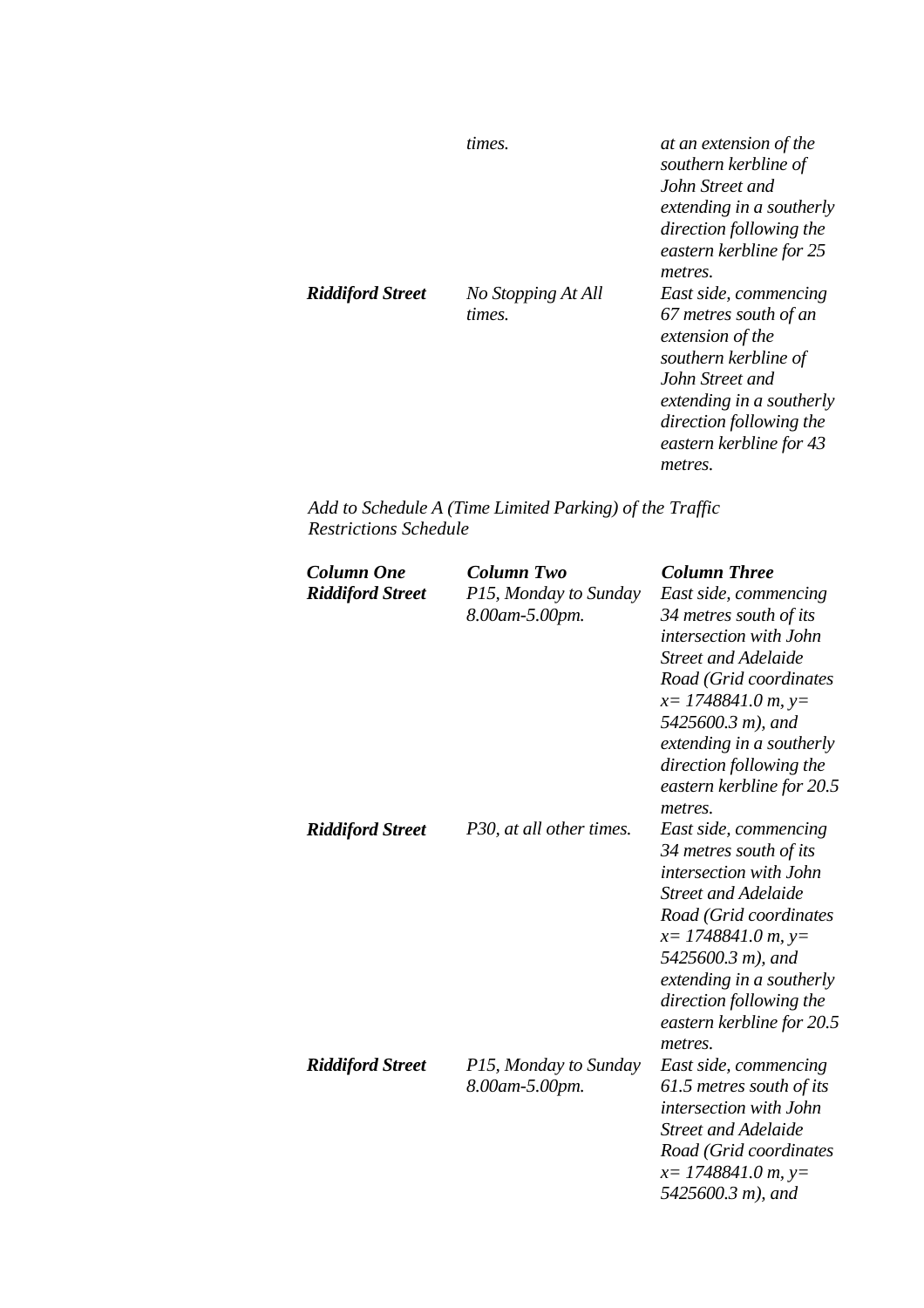|                         |                          | extending in a southerly<br>direction following the<br>eastern kerbline for 10.5<br>metres. |
|-------------------------|--------------------------|---------------------------------------------------------------------------------------------|
| <b>Riddiford Street</b> | P30, at all other times. | East side, commencing<br>61.5 metres south of its                                           |
|                         |                          | <i>intersection with John</i>                                                               |
|                         |                          | Street and Adelaide                                                                         |
|                         |                          | Road (Grid coordinates                                                                      |
|                         |                          | $x=$ 1748841.0 m, y=                                                                        |
|                         |                          | 5425600.3 m), and                                                                           |
|                         |                          | extending in a southerly                                                                    |
|                         |                          | direction following the                                                                     |
|                         |                          | eastern kerbline for 10.5                                                                   |
|                         |                          | metres.                                                                                     |

*Add to Schedule B (Restricted Parking) of the Traffic Restrictions Schedule* 

*Column One Column Two Column Three Riddiford Street Loading zone, P10, at all times.*

*East side, commencing 26 metres south of its intersection with John Street and Adelaide Road (Grid coordinates x= 1748841.0 m, y= 5425600.3 m), and extending in a southerly direction following the eastern kerbline for 8 metres.* 

*Add to Schedule D (No Stopping Restrictions) of the Traffic Restrictions Schedule* 

| Column One              | Column Two          | <b>Column Three</b>             |
|-------------------------|---------------------|---------------------------------|
| <b>Riddiford Street</b> | No stopping, at all | East side, commencing           |
|                         | times.              | from its intersection with      |
|                         |                     | John Street and Adelaide        |
|                         |                     | Road (Grid coordinates $x=$     |
|                         |                     | $1748841.0 m$ , y=              |
|                         |                     | 5425600.3 m), and               |
|                         |                     | extending in a southerly        |
|                         |                     | direction following the         |
|                         |                     | eastern kerbline for 26         |
|                         |                     | metres.                         |
| <b>Riddiford Street</b> | No stopping, at all | East side, commencing           |
|                         | times.              | 54.5 metres south of its        |
|                         |                     | <i>intersection with John</i>   |
|                         |                     | <b>Street and Adelaide Road</b> |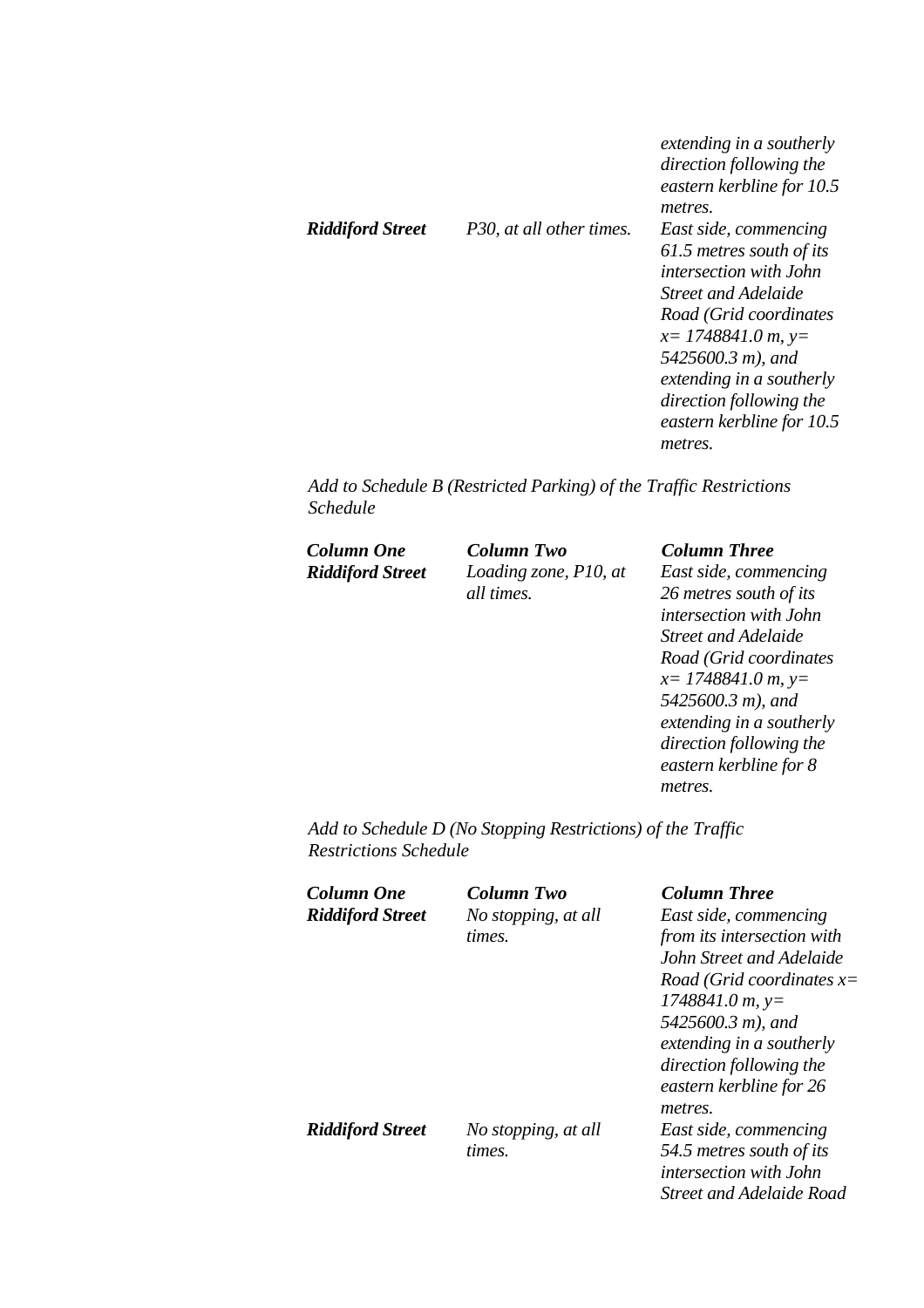|                         |                               | (Grid coordinates $x=$<br>$1748841.0 m$ , y=<br>5425600.3 m), and<br>extending in a southerly<br>direction following the<br>eastern kerbline for 7<br><i>metres.</i>                                                                                                                    |
|-------------------------|-------------------------------|-----------------------------------------------------------------------------------------------------------------------------------------------------------------------------------------------------------------------------------------------------------------------------------------|
| <b>Riddiford Street</b> | No stopping, at all<br>times. | East side, commencing 72<br>metres south of its<br><i>intersection with John</i><br><b>Street and Adelaide Road</b><br>(Grid coordinates $x=$<br>$1748841.0 m$ , y=<br>5425600.3 m), and<br>extending in a southerly<br>direction following the<br>eastern kerbline for 13.5<br>metres. |

*(k) Reconfirmation of Parking Restrictions for Market Lane* 

*Delete from Schedule B (Restricted Parking) of the Traffic Restrictions Schedule* 

*Jervois Quay (Slip Lane)* 

*Column One Column Two Column Three WCC Drainage Vehicles Parking, at all times.* 

# *Northeast side,*

*commencing 11 metres northwest of its intersection with Taranaki Street (Grid Coordinates X=2659042.656099 m, Y=5989137.266484 m) and extending in a south-easterly direction following the kerbline for 9.5 metres.* 

*Delete from Schedule D (No Stopping Restrictions) of the Traffic Restrictions Schedule* 

*Jervois Quay (Slip Lane)* 

*No stopping, at all times.* 

#### *Column One Column Two Column Three*

*Northeast side, commencing 109.5 metres northwest of its intersection with Taranaki Street (Grid Coordinates X=2659042.656099 m, Y=5989137.266484 m)*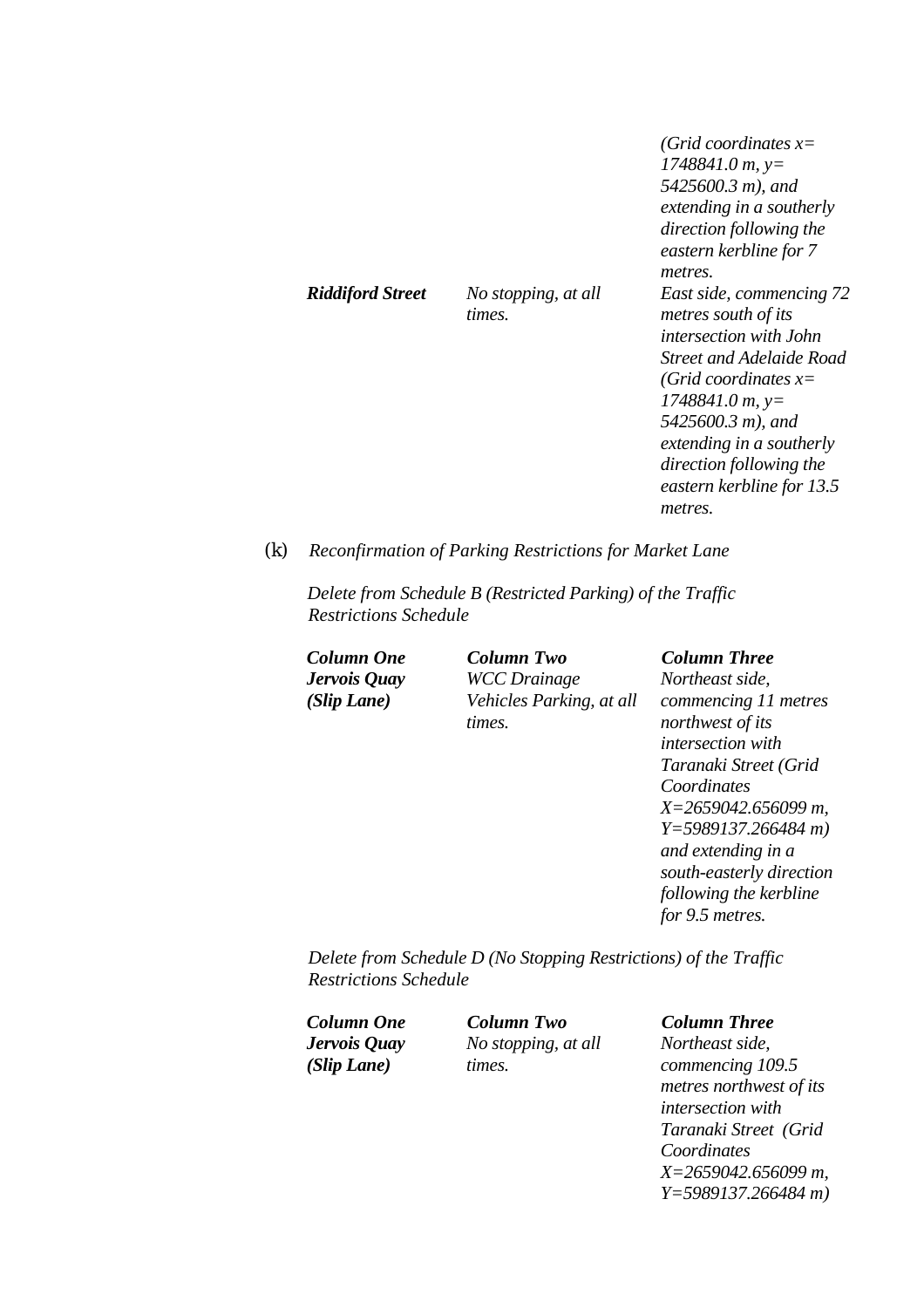|                             |                               | and extending in a<br>north-westerly direction<br>then north-easterly<br>following the kerbline<br>to its intersection with<br>Cable Street for 26<br>metres.                                                                                                                      |
|-----------------------------|-------------------------------|------------------------------------------------------------------------------------------------------------------------------------------------------------------------------------------------------------------------------------------------------------------------------------|
| Jervois Quay<br>(Slip Lane) | No stopping, at all<br>times. | Northeast side,<br>commencing 73.5<br>metres northwest of its<br>intersection with<br>Taranaki Street (Grid<br>Coordinates<br>$X=2659042.656099$ m,<br>$Y=5989137.266484 m$<br>and extending in a<br>north-westerly direction<br>following the kerbline<br>for 8.5 metres.         |
| Jervois Quay<br>(Slip Lane) | No stopping, at all<br>times. | Northeast side,<br>commencing from its<br>intersection with<br>Taranaki Street (Grid<br>Coordinates<br>$X=2659042.656099$ m,<br>$Y=5989137.266484 m$<br>and extending in a<br>north-westerly direction<br>following the kerbline<br>for 15.5 metres.                               |
| Jervois Quay<br>(Slip Lane) | No stopping, at all<br>times. | Southwest side,<br>commencing 105.5<br>metres northwest of its<br><i>intersection with</i><br>Taranaki Street (Grid<br>Coordinates<br>$X=2659040.299843$ m,<br>$Y=5989130.692919 m$<br>and extending in a<br>north-westerly direction<br>following the kerbline<br>for 2.5 metres. |
| Jervois Quay<br>(Slip Lane) | No stopping, at all<br>times. | Southwest side,<br>commencing 117.5<br>metres northwest of its<br>intersection with<br>Taranaki Street (Grid<br>Coordinates<br>$X=2659040.299843 m$ ,<br>$Y=5989130.692919 m$                                                                                                      |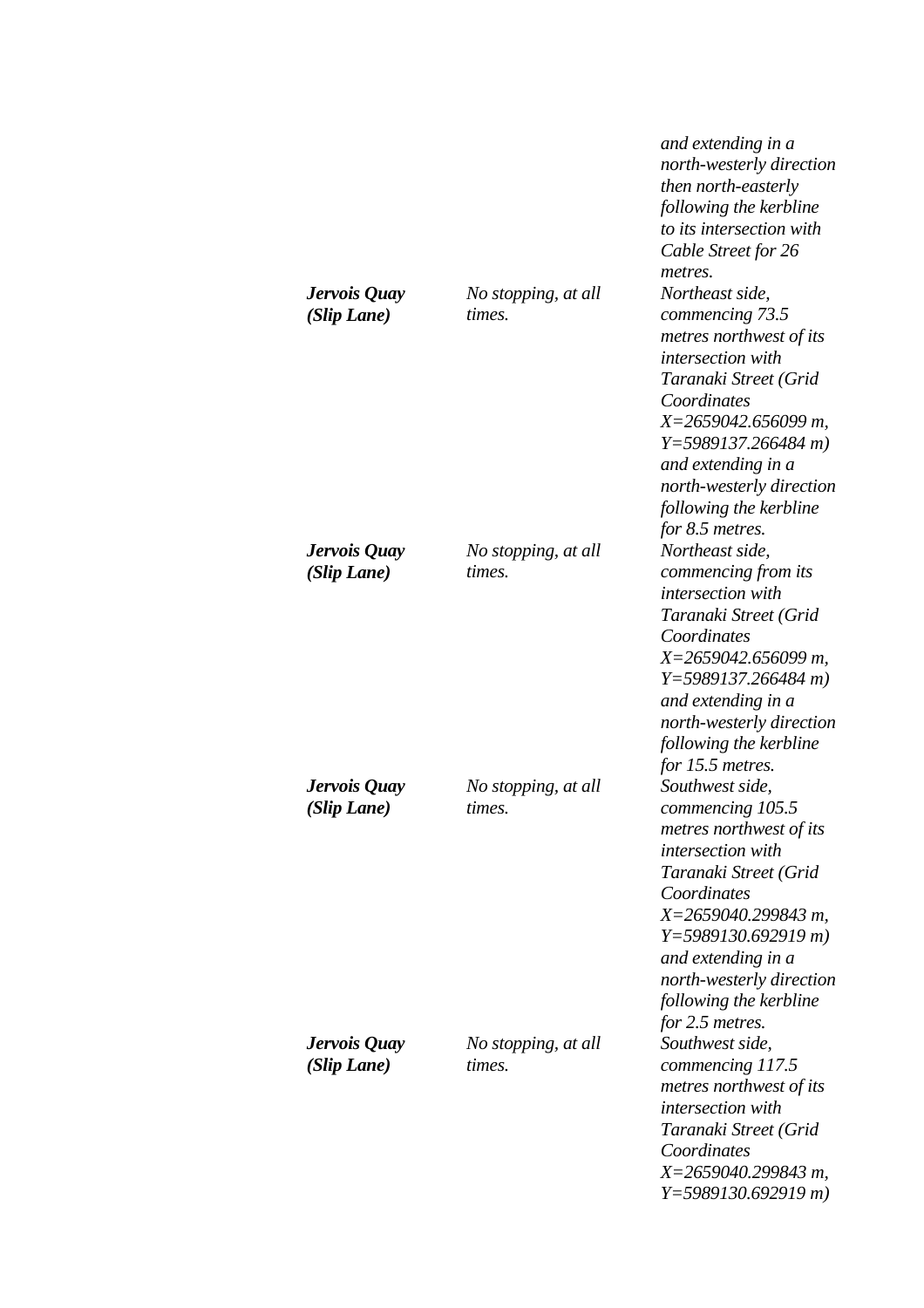|                             |                               | and extending in a<br>north-westerly direction<br>then north-easterly<br>following the kerbline to<br><i>its intersection with</i><br>Cable Street for 21.5<br>metres.                                                                                                                         |
|-----------------------------|-------------------------------|------------------------------------------------------------------------------------------------------------------------------------------------------------------------------------------------------------------------------------------------------------------------------------------------|
| Jervois Quay<br>(Slip Lane) | No stopping, at all<br>times. | Southwest side,<br>commencing 16 metres<br>northwest of its<br>intersection with<br>Taranaki Street (Grid<br>Coordinates<br>X=2659040.299843 m,<br>$Y=5989130.692919 m$<br>and extending in a<br>south-easterly direction<br>then south-westerly<br>following the kerbline<br>for 21.5 metres. |
| Jervois Quay<br>(Slip Lane) | No stopping, at all<br>times. | Southwest side,<br>commencing 27 metres<br>northwest of its<br>intersection with<br>Taranaki Street (Grid<br>Coordinates<br>$X=2659040.299843 m$ ,<br>$Y=5989130.692919 m$<br>and extending in a<br>north-westerly direction<br>following the kerbline<br>for 2 metres.                        |
| Jervois Quay<br>(Slip Lane) | No stopping, at all<br>times. | Southwest side,<br>commencing 79.5<br>metres northwest of its<br>intersection with<br>Taranaki Street (Grid<br>Coordinates<br>$X=2659040.299843 m$ ,<br>$Y=5989130.692919 m$<br>and extending in a<br>north-westerly direction<br>following the kerbline<br>for 2.5 metres.                    |

*Delete from Schedule F (Metered Parking) of the Traffic Restrictions Schedule* 

*Column One Column Two Column Three Metered parking, P120*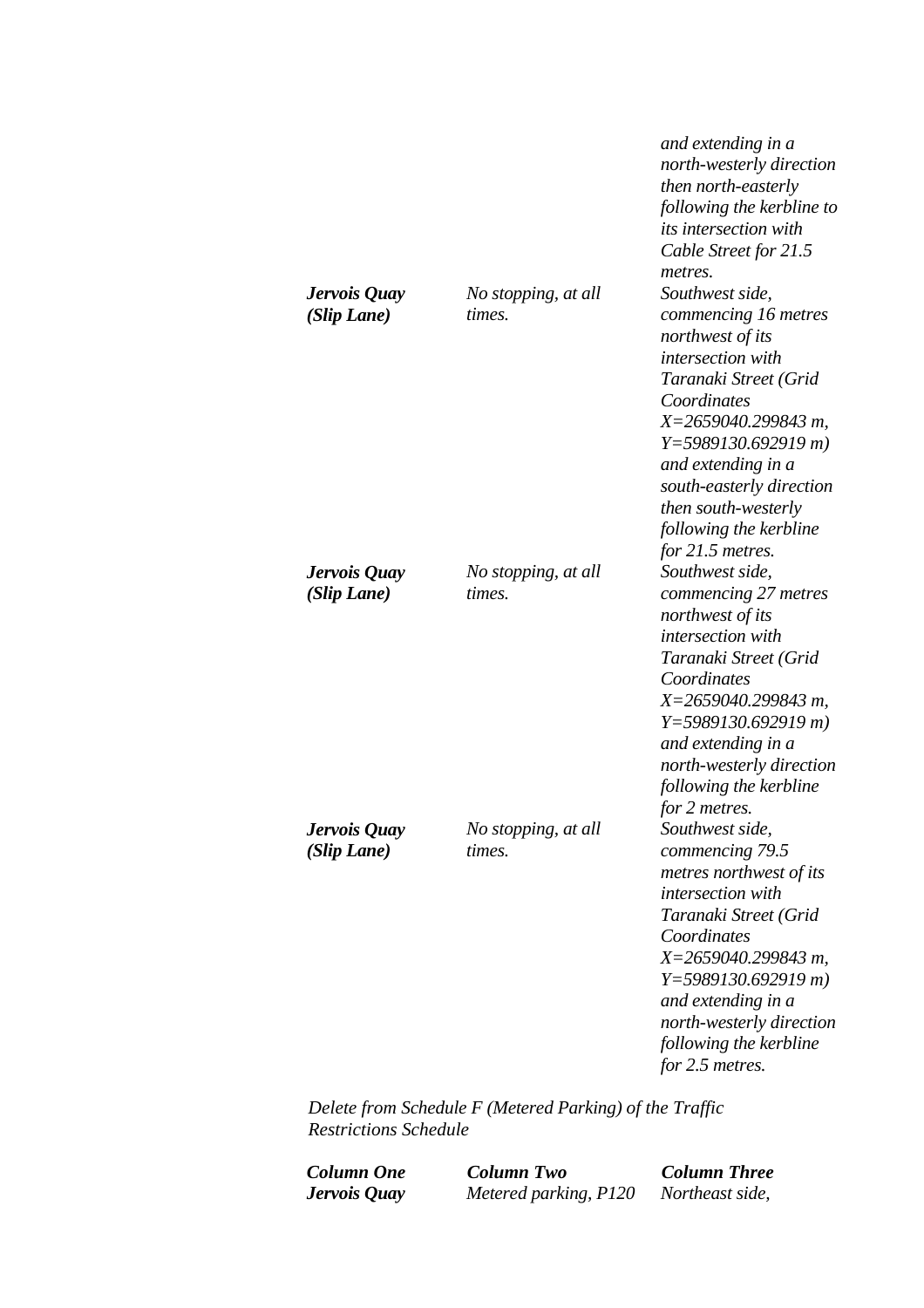| (Slip Lane)                 | Maximum, Monday to<br>Thursday 8:00am –<br>6:00pm, Friday 8:00am<br>$-8.00$ pm, Saturday and<br>Sunday $8:00$ am $-$<br>6:00pm.                               | commencing 21 metres<br>northwest of its<br><i>intersection</i> with<br>Taranaki (Grid<br>coordinates $x=$<br>$1749021.5 m$ , y=<br>5427426.1 m), and<br>extending in a north-<br>westerly direction<br>following the kerbline<br>for 14.5 metres.<br>(5 angle carparks).                           |
|-----------------------------|---------------------------------------------------------------------------------------------------------------------------------------------------------------|-----------------------------------------------------------------------------------------------------------------------------------------------------------------------------------------------------------------------------------------------------------------------------------------------------|
| Jervois Quay<br>(Slip Lane) | Metered parking, P120<br>Maximum, Monday to<br>Thursday $8:00$ am $-$<br>6:00pm, Friday 8:00am<br>- 8:00pm, Saturday and<br>Sunday $8:00$ am $-$<br>6:00pm.   | Northeast side,<br>commencing 49 metres<br>northwest of its<br><i>intersection</i> with<br>Taranaki Street (Grid<br>coordinates $x=$<br>$1749021.5 m$ , y=<br>5427426.1 m), and<br>extending in a north-<br>westerly direction<br>following the kerbline<br>for 18.5 metres.<br>(7 angle carparks). |
| Jervois Quay<br>(Slip Lane) | Metered parking, P120<br>Maximum, Monday to<br>Thursday $8:00$ am $-$<br>6:00pm, Friday 8:00am<br>$-8.00$ pm, Saturday and<br>Sunday $8:00$ am $-$<br>6:00pm. | Northeast side,<br>commencing 70.5<br>metres northwest of its<br>intersection with<br>Taranaki Street (Grid<br>coordinates $x=$<br>1749021.5 m, y=<br>5427426.1 m), and<br>extending in a north-<br>westerly direction<br>following the kerbline<br>for 3 metres.<br>(1 angle carpark).             |
| Jervois Quay<br>(Slip Lane) | Metered parking, P120<br>Maximum, Monday to<br>Thursday 8:00am –<br>6:00pm, Friday 8:00am<br>$-8.00$ pm, Saturday and<br>Sunday $8:00$ am $-$<br>$6:00$ pm.   | Northeast side,<br>commencing 82 metres<br>northwest of its<br>intersection with<br>Taranaki Street (Grid<br>coordinates $x=$<br>$1749021.5 m$ , y=<br>5427426.1 m), and<br>extending in a north-<br>westerly direction<br>following the kerbline<br>for 2.5 metres.                                |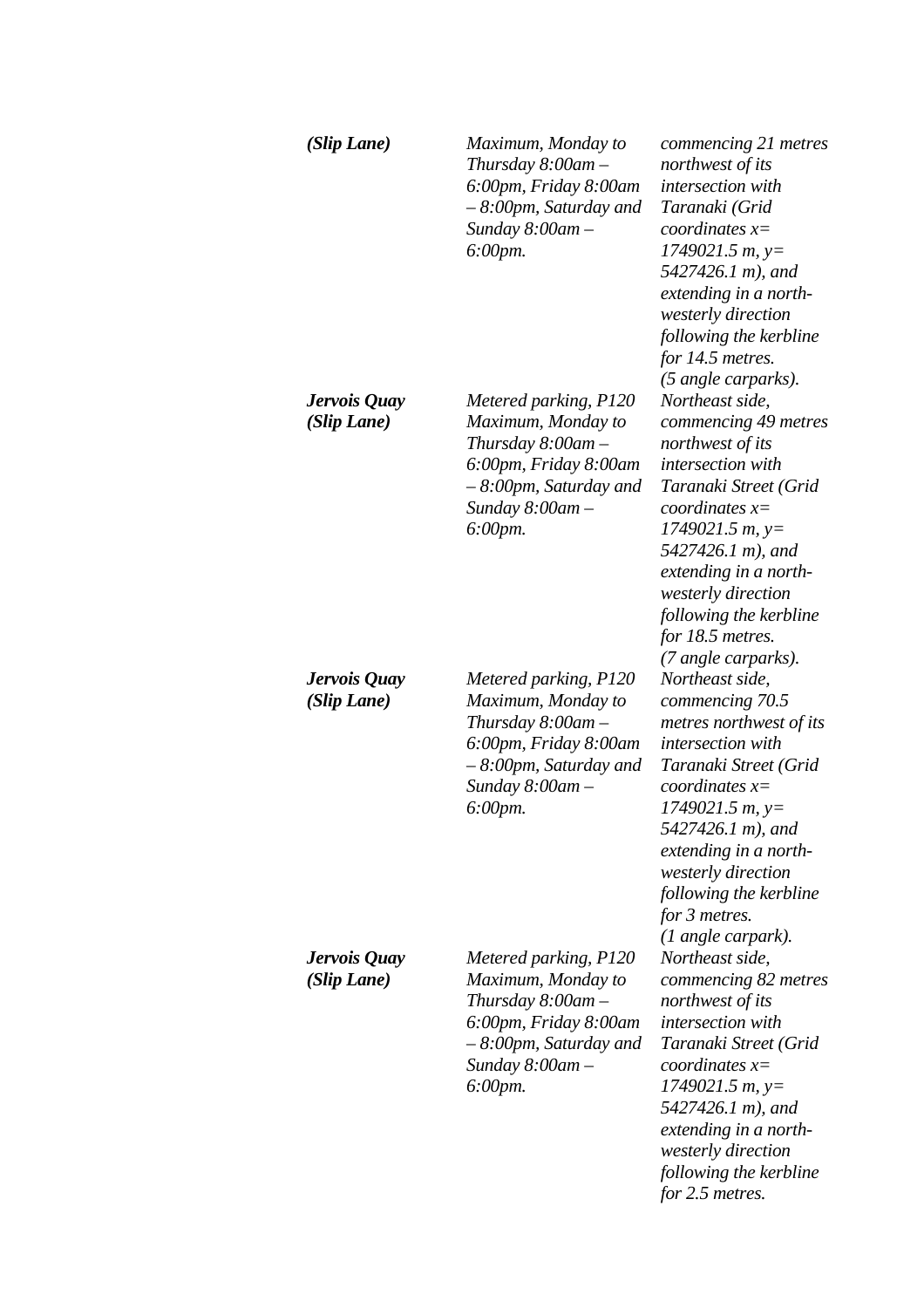| Jervois Quay<br>(Slip Lane) | Metered parking, P120<br>Maximum, Monday to<br>Thursday $8:00$ am $-$<br>6:00pm, Friday 8:00am<br>- 8:00pm, Saturday and<br>Sunday $8:00$ am $-$<br>6:00pm.   | (1 angle carpark).<br>Northeast side,<br>commencing 35.5<br>metres northwest of its<br>intersection with<br>Taranaki Street (Grid<br>Coordinates $x=$<br>$1749021.5 m$ , y=<br>5427426.1 m), and<br>extending in a north-<br>westerly direction<br>following the kerbline<br>for $11.5$ metres.<br>(4 angled parking |
|-----------------------------|---------------------------------------------------------------------------------------------------------------------------------------------------------------|----------------------------------------------------------------------------------------------------------------------------------------------------------------------------------------------------------------------------------------------------------------------------------------------------------------------|
| Jervois Quay<br>(Slip Lane) | Metered parking, P120<br>Maximum, Monday to<br>Thursday $8:00$ am $-$<br>6:00pm, Friday 8:00am<br>$-8.00$ pm, Saturday and<br>Sunday $8:00$ am $-$<br>6:00pm. | spaces).<br>Southwest side,<br>commencing 108 metres<br>northwest of its<br>intersection with<br>Taranaki Street (Grid<br>coordinates $x=$<br>$1749018.4 m, y=$<br>5427418.6 m), and<br>extending in a north-<br>westerly direction<br>following the kerbline<br>for 9.5 metres.<br>(2 parallel carparks).           |
| Jervois Quay<br>(Slip Lane) | Metered parking, P120<br>Maximum, Monday to<br>Thursday $8:00$ am $-$<br>6:00pm, Friday 8:00am<br>$-8.00$ pm, Saturday and<br>Sunday $8:00$ am $-$<br>6:00pm. | Southwest side,<br>commencing 29 metres<br>northwest of its<br>intersection with<br>Taranaki Street (Grid<br>coordinates $x=$<br>$1749018.4 m, y=$<br>5427418.6 m), and<br>extending in a north-<br>westerly direction<br>following the kerbline<br>for 50.5 metres.<br>(9 parallel carparks).                       |
| Jervois Quay<br>(Slip Lane) | Metered parking, P120<br>Maximum, Monday to<br>Thursday $8:00$ am $-$<br>6:00pm, Friday 8:00am<br>$-8.00$ pm, Saturday and<br>Sunday 8:00am-<br>$6:00$ pm.    | Southwest side,<br>commencing 82 metres<br>northwest of its<br>intersection with<br>Taranaki Street (Grid<br>$coordinates x=$<br>$1749018.4 m, y=$<br>5427418.6 m), and<br>extending in a north-                                                                                                                     |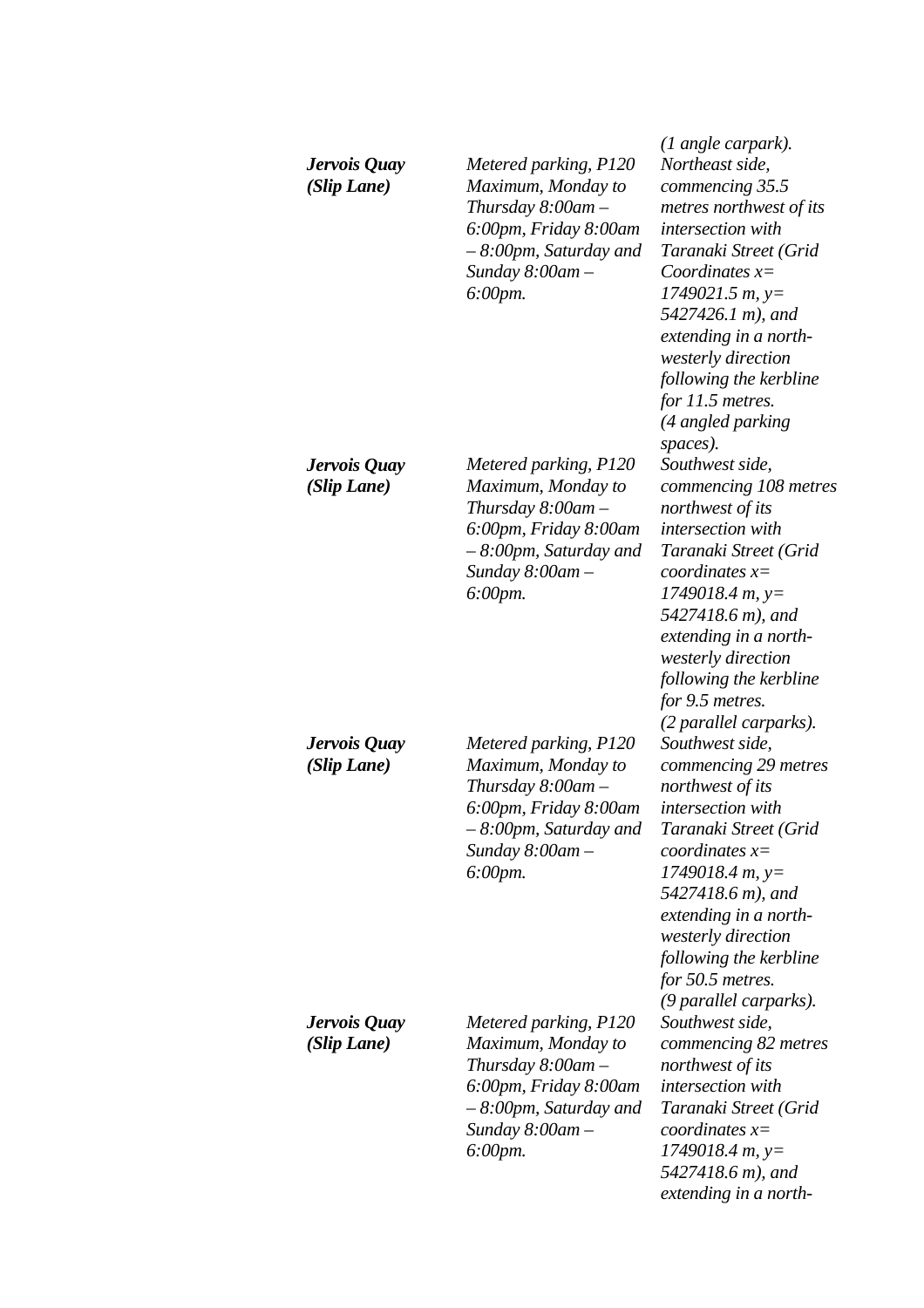|                             |                                                                                                                                                                                                                                     | following the ke.<br>for 23.5 metres.<br>(4 parallel carpe                                                                                                                                                                                                                   |
|-----------------------------|-------------------------------------------------------------------------------------------------------------------------------------------------------------------------------------------------------------------------------------|------------------------------------------------------------------------------------------------------------------------------------------------------------------------------------------------------------------------------------------------------------------------------|
| Jervois Quay<br>(Slip Lane) | Metered parking, P120<br>Maximum, Monday to<br>Thursday $8:00$ am $-$<br>6:00pm, Friday 8:00am<br>$-8.00$ pm, Saturday and<br>Sunday $8:00$ am $-$<br>6:00pm.                                                                       | Northeast side,<br>commencing 87.<br>metres northwes<br><i>intersection with</i><br>Taranaki Street<br>coordinates $x=$<br>1749021.5 m, y=<br>5427426.1 m), a<br>extending in a n<br>westerly directic<br>following the ke.<br>for 9 metres.<br>(3 angled parkir<br>spaces). |
| Jervois Quay<br>(Slip Lane) | Metered mobility<br>parking - displaying an<br>operation mobility<br>permit only, at all times,<br>P120 Maximum,<br>Monday to Thursday<br>8:00am - 6:00pm,<br>Friday 8:00am -<br>8:00pm, Saturday and<br>Sunday 8:00am -<br>6:00pm. | Northeast side,<br>commencing 96.<br>metres northwes<br>intersection with<br>Taranaki Street<br>coordinates $x=$<br>1749021.5 m, y=<br>5427426.1 m), a<br>extending in a n<br>westerly directic<br>following the ke.<br>$f_{\alpha\mu}$ $Q$ mature                           |

*following the kerbline for 23.5 metres. (4 parallel carparks). commencing 87.5 metres of its intersection with Taranaki Street (Grid 1749021.5 m, y= 5427426.1 m), and extending in a northwesterly direction following the kerbline (3 angled parking commencing 96.5 metres of its intersection with Taranaki Street (Grid 1749021.5 m, y= 5427426.1 m), and extending in a northwesterly direction following the kerbline for 8 metres. (2 angled parking spaces).* 

*westerly direction* 

*Add to Schedule B (Restricted Parking) of the Traffic Restrictions Schedule* 

*Column One Column Two Column Three Market Lane WCC Drainage Vehicles Parking, at all times.* 

*North side commencing 6m west of its intersection with Taranaki Street (Grid coordinates x= 1749020.7 m, y= 5427425.1 m), and extending in a westerly direction following the drainage channel for 13 metres. (Parking space is located on the raised*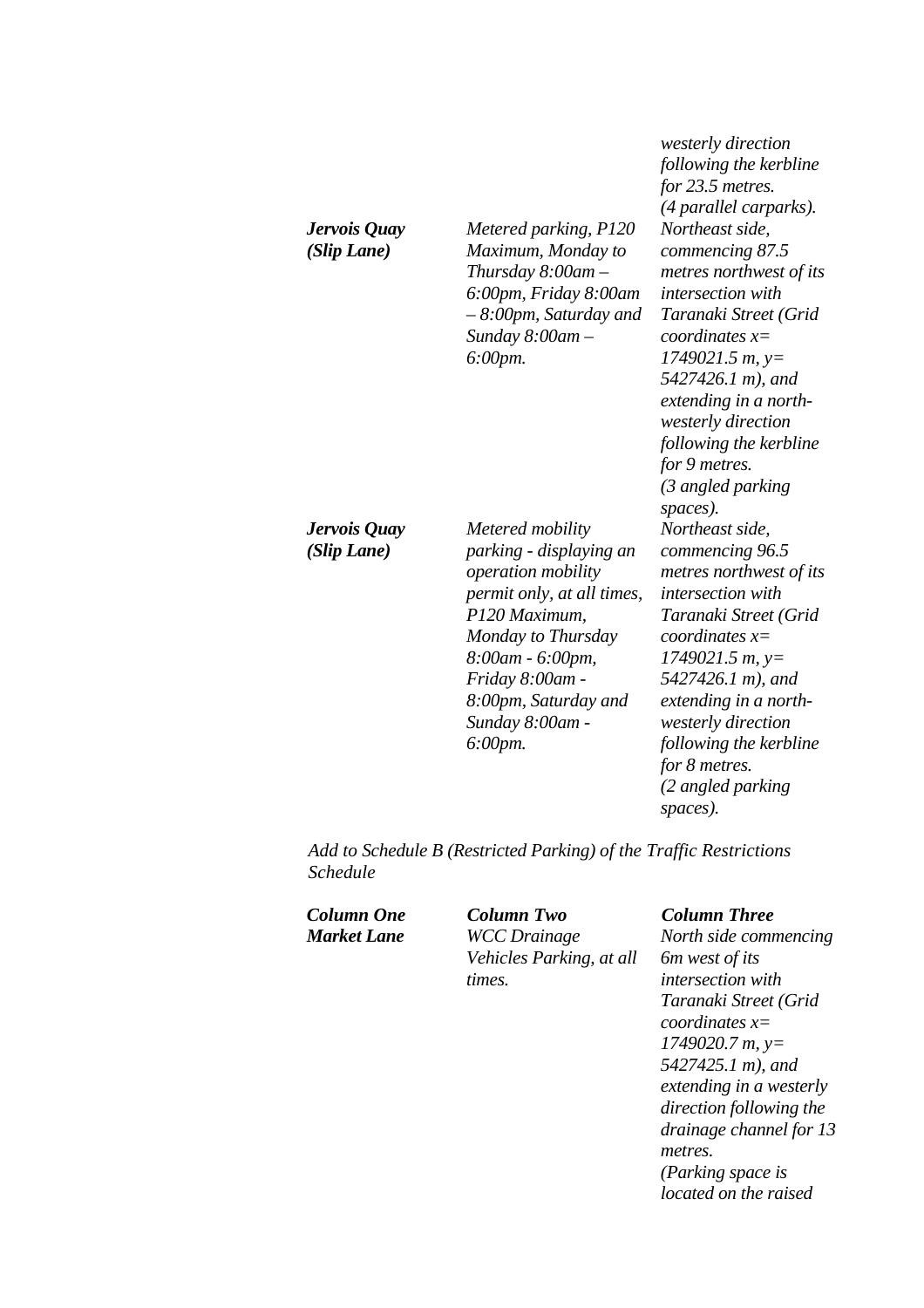*island and set back from the kerbline).* 

*Add to Schedule D (No Stopping Restrictions) of the Traffic Restrictions Schedule* 

| <b>Column One</b><br><b>Market Lane</b> | <b>Column Two</b><br>No stopping, at all<br>times. | <b>Column Three</b><br>North side, commencing<br>from its intersection<br>with Taranaki Street<br>(Grid coordinates $x=$<br>$1749020.7 m$ , y=<br>5427425.1 m), and<br>extending in a westerly<br>direction following the<br>northern kerbline for 19<br>metres. |
|-----------------------------------------|----------------------------------------------------|------------------------------------------------------------------------------------------------------------------------------------------------------------------------------------------------------------------------------------------------------------------|
| <b>Market Lane</b>                      | No stopping, at all<br>times.                      | North side, commencing<br>33 metres west of its<br>intersection with<br>Taranaki Street (Grid<br>coordinates $x=$<br>$1749020.7 m$ , y=<br>5427425.1 m), and<br>extending in a westerly<br>direction following the<br>northern kerbline for 7<br>metres.         |
| <b>Market Lane</b>                      | No stopping, at all<br>times.                      | North side, commencing<br>71 metres west of its<br>intersection with<br>Taranaki Street (Grid<br>coordinates $x=$<br>$1749020.7 m$ , y=<br>5427425.1 m), and<br>extending in a westerly<br>direction following the<br>northern kerbline for 8<br>metres.         |
| <b>Market Lane</b>                      | No stopping, at all<br>times.                      | North side, commencing<br>102 metres west of its<br>intersection with<br>Taranaki Street (Grid<br>coordinates $x=$<br>$1749020.7 m$ , y=<br>5427425.1 m), and<br>extending in a westerly<br>direction following the<br>northern to its                           |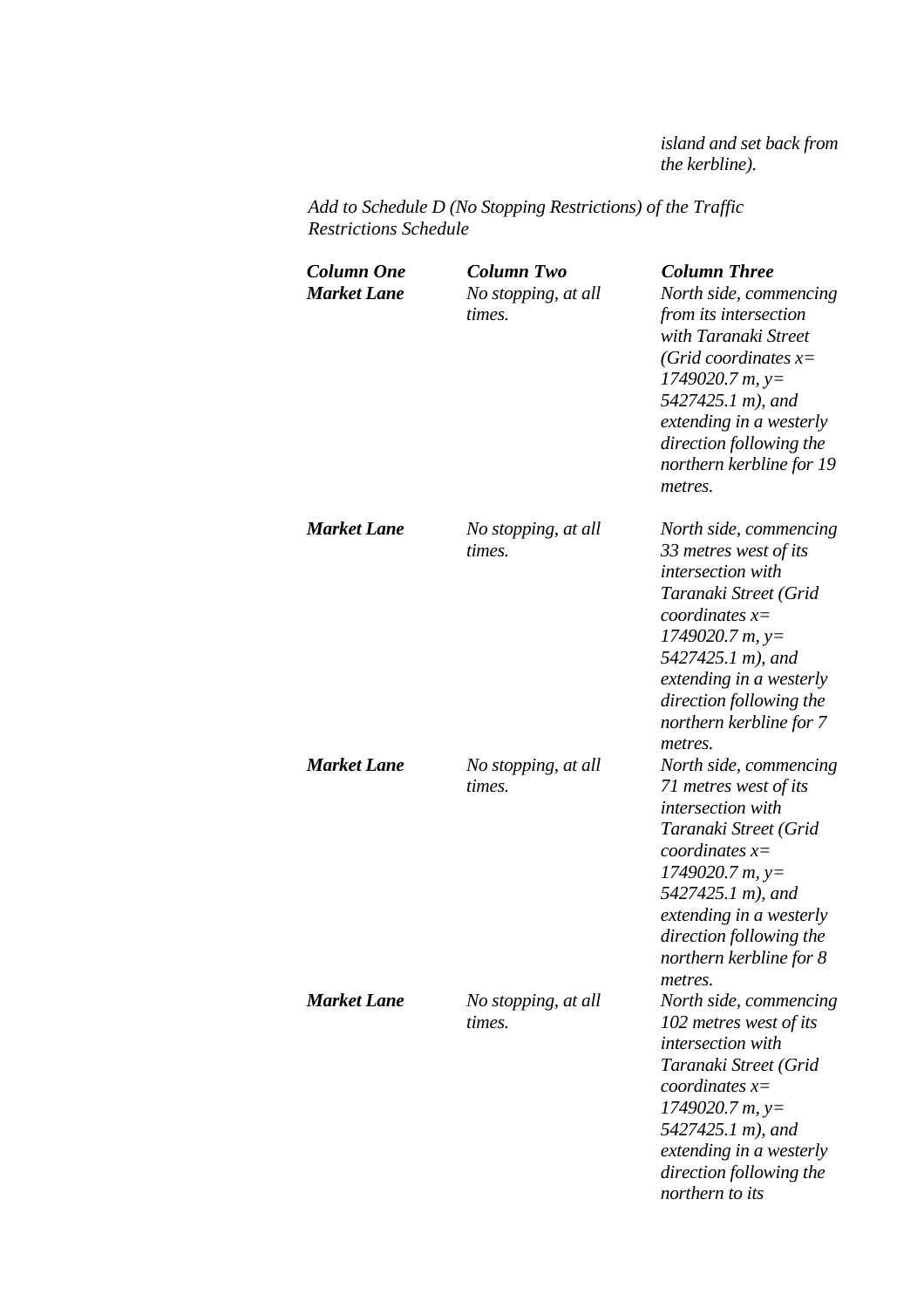| <b>Market Lane</b> | No stopping, at all<br>times. | <i>intersection with Cable</i><br><i>Street.</i><br>South side, commencing<br>from its intersection<br>with Taranaki Street<br>(Grid coordinates $x=$<br>$1749018.4 m$ , y=<br>5427418.6 m), and<br>extending in a westerly<br>direction following the<br>southern kerbline for 13<br>metres. |
|--------------------|-------------------------------|-----------------------------------------------------------------------------------------------------------------------------------------------------------------------------------------------------------------------------------------------------------------------------------------------|
| Market Lane        | No stopping, at all<br>times. | South side, commencing<br>114 metres west of its<br><i>intersection with</i><br>Taranaki Street (Grid<br>coordinates $x=$<br>$1749018.4 m, y=$<br>5427418.6 m), and<br>extending in a westerly<br>direction following the<br>southern kerbline to its<br>intersection with Cable<br>Street.   |

*Add to Schedule F (Metered Parking) of the Traffic Restrictions Schedule* 

| Column One<br><b>Market Lane</b> | Column Two<br>Metered parking, P120<br>Maximum, Monday to<br>Thursday $8:00$ am $-$<br>6:00pm, Friday 8:00am<br>$-8:00$ pm, Saturday and<br>Sunday $8:00$ am $-$<br>$6:00$ pm. | <b>Column Three</b><br>North side, commencing<br>19 metres west of its<br>intersection with<br>Taranaki Street (Grid<br>coordinates $x=$<br>$1749020.7 m$ , y=<br>5427425.1 m), and<br>extending in a westerly<br>direction following the<br>northern kerbline for 14<br>metres.<br>(5 angled parking<br>spaces). |
|----------------------------------|--------------------------------------------------------------------------------------------------------------------------------------------------------------------------------|-------------------------------------------------------------------------------------------------------------------------------------------------------------------------------------------------------------------------------------------------------------------------------------------------------------------|
| <b>Market Lane</b>               | Metered parking, P120<br>Maximum, Monday to<br>Thursday $8:00$ am $-$<br>6:00pm, Friday 8:00am<br>$-8:00$ pm, Saturday and<br>Sunday $8:00$ am $-$<br>6:00pm.                  | North side, commencing<br>40 metres west of its<br><i>intersection</i> with<br>Taranaki Street (Grid<br>coordinates $x=$<br>$1749020.7 m$ , y=<br>5427425.1 m), and<br>extending in a westerly                                                                                                                    |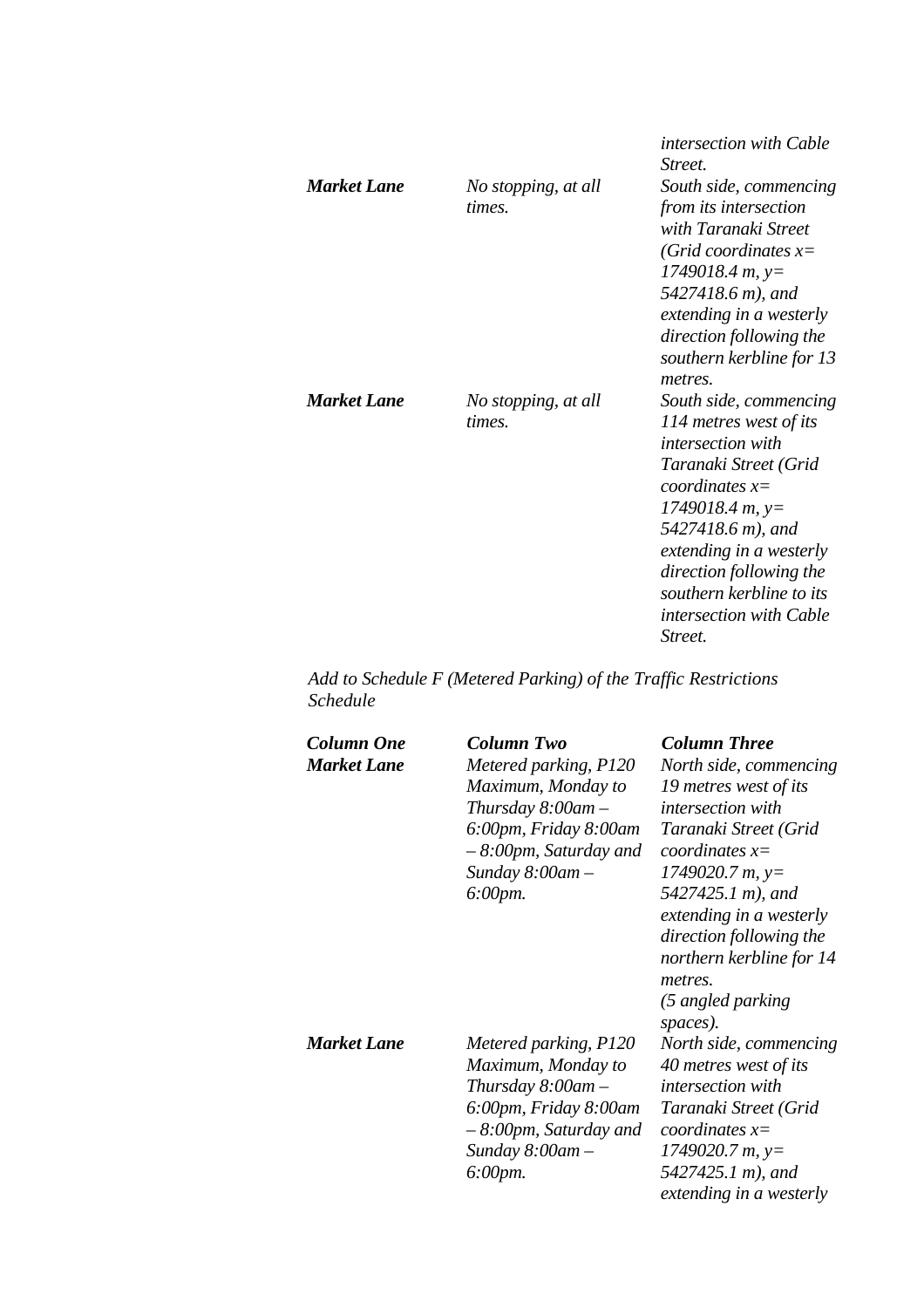| <b>Market Lane</b> | Metered parking, P120<br>Maximum, Monday to<br>Thursday $8:00$ am $-$<br>6:00pm, Friday 8:00am<br>$-8.00$ pm, Saturday and<br>Sunday $8:00$ am $-$<br>$6:00$ pm.           | direction following the<br>northern kerbline for 31<br>metres.<br>(8 angled parking<br>spaces).<br>North side, commencing<br>79 metres west of its<br><i>intersection</i> with<br>Taranaki Street (Grid<br>coordinates $x=$<br>$1749020.7 m$ , y=<br>5427425.1 m), and<br>extending in a westerly<br>direction following the<br>northern kerbline for 23<br>metres. |
|--------------------|----------------------------------------------------------------------------------------------------------------------------------------------------------------------------|---------------------------------------------------------------------------------------------------------------------------------------------------------------------------------------------------------------------------------------------------------------------------------------------------------------------------------------------------------------------|
| <b>Market Lane</b> | Metered parking, P120<br>Maximum, Monday to<br>Thursday $8:00$ am $-$<br>6:00pm, Friday 8:00am<br>$-8.00$ pm, Saturday and<br>Sunday $8:00$ am $-$<br>$6:00 \, \text{pm}.$ | (7 angled parking<br>spaces).<br>South side, commencing<br>13 metres west of its<br><i>intersection</i> with<br>Taranaki Street (Grid<br>coordinates $x=$<br>$1749018.4 m$ , y=<br>5427418.6 m), and<br>extending in a westerly<br>direction following the<br>southern kerbline for<br>101 metres.<br>(17 parallel parking                                          |

*(l) Restricted Use of the unformed sections of Rifle Range Road and Old Coach Road – Old Coach Road and Rifle Range Road - Johnsonville Ohariu Valley (TR47-12)* 

*Add to Schedule C (Direction, Placement and Lane Use) of the Traffic Restrictions Schedule* 

| <b>Column One</b>       | <b>Column Two</b>                      | <b>Column Three</b>                  |
|-------------------------|----------------------------------------|--------------------------------------|
| <b>Rifle Range Road</b> | Restricted use of the                  | East side, comm                      |
|                         | unformed section of                    | 1020 south of its                    |
|                         | road, at all times, road               | intersection with                    |
|                         | may be used by vehicles                | Valley Road and                      |
|                         | associated with:                       | continuing past                      |
|                         | $(a)$ the farming<br>activities of the | being the unform<br>sections of both |
|                         | neighbouring land                      | Range.                               |
|                         | owner of Lots 205,206                  |                                      |
|                         | and 207 DP 80025                       |                                      |

*East side, commencing 1020 south of its intersection with Ohariu Valley Road and continuing past the gate, bing the unformed sections of both Rifle Range.* 

*spaces).*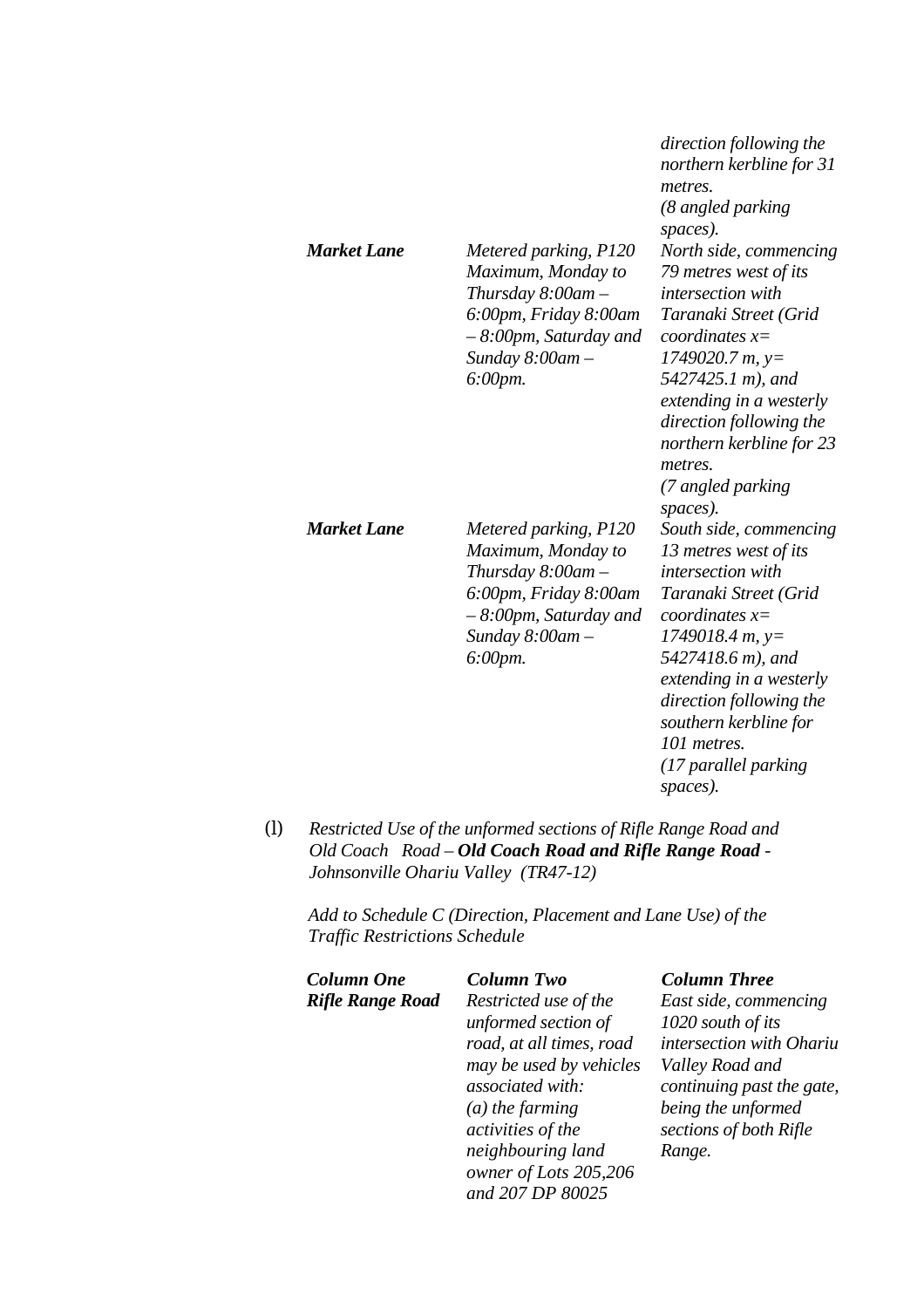|                       | $(b)$ access,<br>maintenance, and<br>construction activities<br>for the power lines in<br><i>the area by</i><br><i>Transpower and/or its</i><br>contractors, including<br>any necessary<br>emergency<br>maintenance work on<br>the road<br>$(c)$ maintenance of the<br>Old Coach Road and<br>Rifle Range Road by<br>the Council and/or its<br>contractors<br>$(d)$ emergency and<br>Civil defence vehicles<br>(e) any other activity,<br><i>including but not</i><br>limited to organised<br>events, consistent with<br>the Outer Green Belt<br>Management Plan, that<br>have obtained the prior |                                                                                                                                                                                      |
|-----------------------|--------------------------------------------------------------------------------------------------------------------------------------------------------------------------------------------------------------------------------------------------------------------------------------------------------------------------------------------------------------------------------------------------------------------------------------------------------------------------------------------------------------------------------------------------------------------------------------------------|--------------------------------------------------------------------------------------------------------------------------------------------------------------------------------------|
| <b>Old Coach Road</b> | written approval of the<br>Council.<br>Restricted use of the<br>unformed section of<br>road, at all times, road<br>may be used by vehicles<br>associated with:<br>$(a)$ the farming<br>activities of the<br>neighbouring land<br>owner of Lots 205,206<br>and 207 DP 80025<br>$(b)$ access,<br>maintenance, and<br>construction activities<br>for the power lines in<br>the area by<br>Transpower and/or its<br>contractors, including<br>any necessary<br>emergency<br>maintenance work on<br>the road<br>$(c)$ maintenance of the<br>Old Coach Road and                                        | East side, commencing<br>215 metres north of its<br><i>intersection with Safari</i><br>Crescent and continuing<br>past the gate, being the<br>unformed section of Old<br>Coach Road. |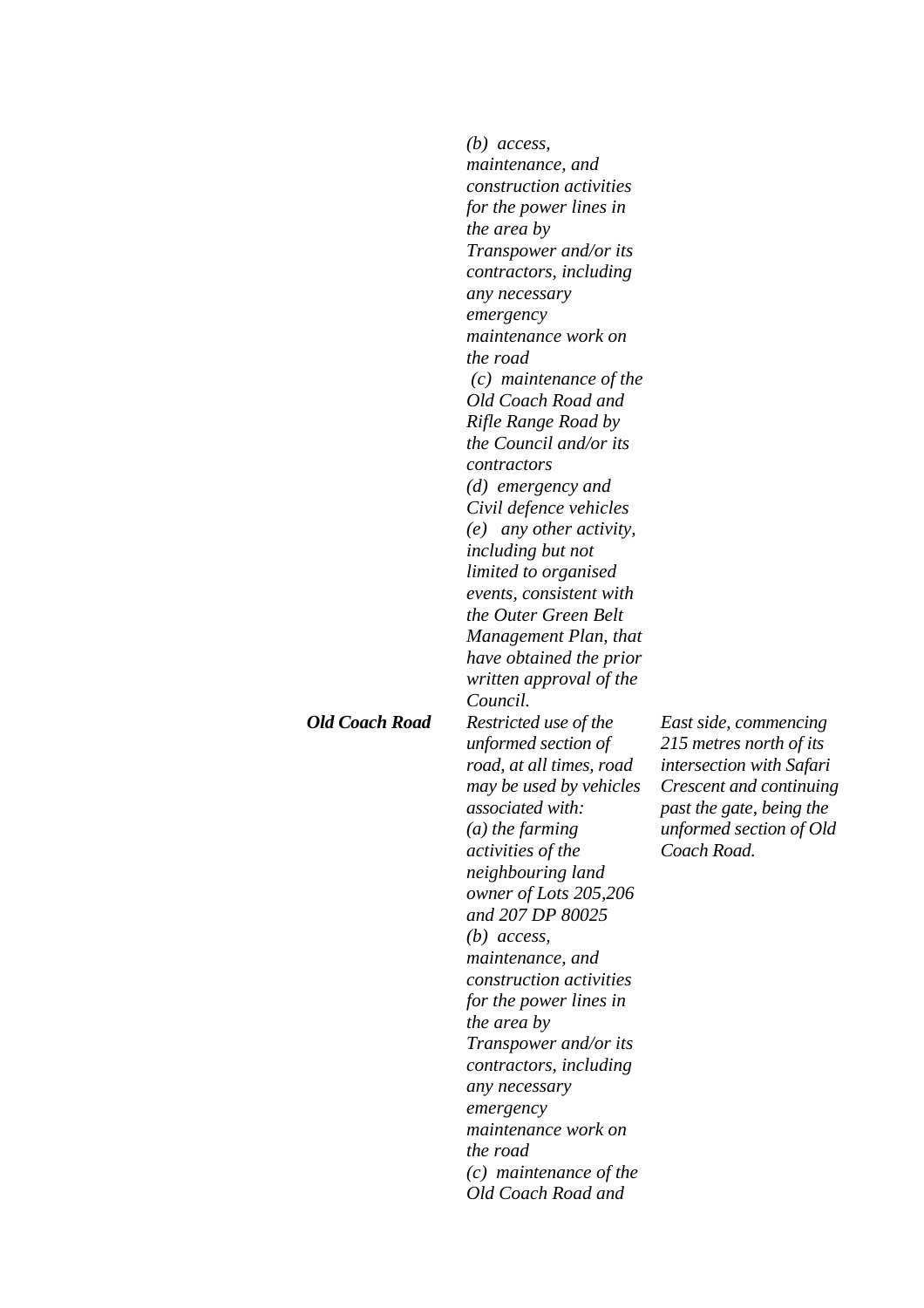*Rifle Range Road by the Council and/or its contractors (d) emergency and Civil defence vehicles (e) any other activity, including but not limited to organised events, consistent with the Outer Green Belt Management Plan, that have obtained the prior written approval of the Council.*

#### 2. **ITEM 371/12P REPORT BACK ON CONSULTATION ON TRAFFIC BYLAW AND TAXIS USING PAY AND DISPLAY AREAS**  (1215/52/IM) (REPORT 5)

#### *THAT Council:*

*1. Adopt the amendments to Part 7 of the Bylaw as attached in Appendix 1 of the report of the Committee.* 

#### 3. **ITEM 372/12P ZEALANDIA PROGRESS REPORT, FUNDING DECISIONS AND LEASE**  (1215/52/IM) (REPORT 2)

#### *THAT Council:*

- *1. Note that it is proposed to amend the Deed of Trust for the Karori Sanctuary Trust to provide:* 
	- *(a) a clearer separation between the governance and management of Zealandia;*
	- *(b) a reduction in Council and Guardian appointed board members from seven to five, with two members appointed by Council (including the Chair) and three by the Guardians;*
	- *(c) provision for the board to appoint up to two additional board members in discussion with Council and the Guardians;*
	- *(d) a list of skills and experience to be represented on the Trust Board;*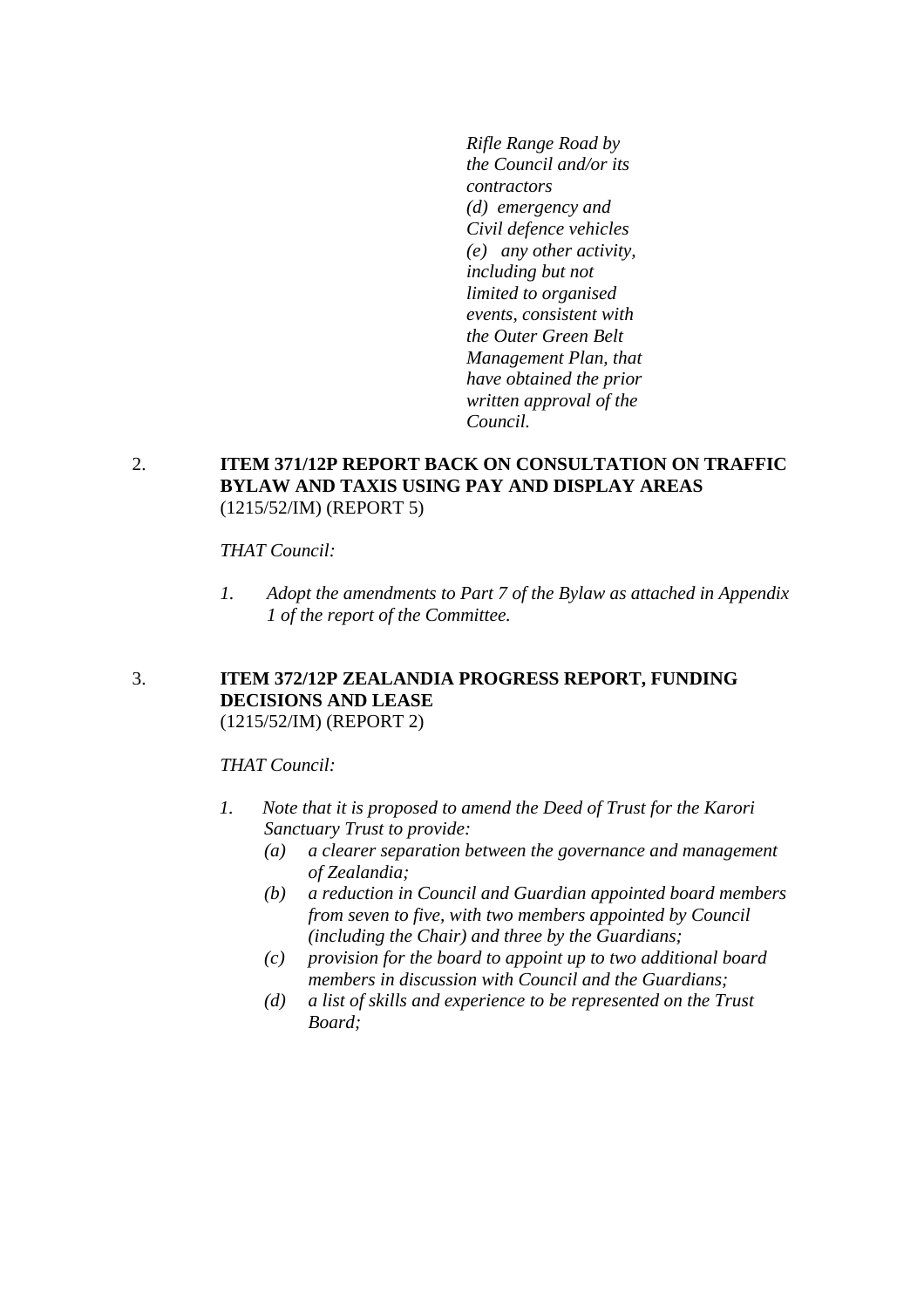- *(e) a new Guardians group established to; appoint Karori Sanctuary Trust trustees, and to provide advice and represent stakeholders, comprising:* 
	- *one representative appointed by iwi,*
	- *one Councillor appointed by the Council,*
	- *three members,*
	- *one representative of Victoria University of Wellington appointed by Victoria University of Wellington,*
	- *one of Patron or Vice Patron,*
	- *the Chairperson of the Trust Board*
- *(f) provision for Council to appoint an administrator if it is not satisfied with Karori Sanctuary Trust's financial position.*
- *2. Agree to recommend to Council that it consents to the amendments to the Trust Deed in Recommendation 1 above, and delegates authority to the Chief Executive to finalise all matters relating to the Trust Deed subject to the following changes being incorporated in the final Trust Deed:* 
	- *(a) The Guardians group not include the Chairperson of the Trust Board.*
	- *(b) The Guardians group include four representatives appointed by the members.*
	- *(c) The Trust report at least quarterly to Council and the Guardians.*

#### **Andy Foster Chair**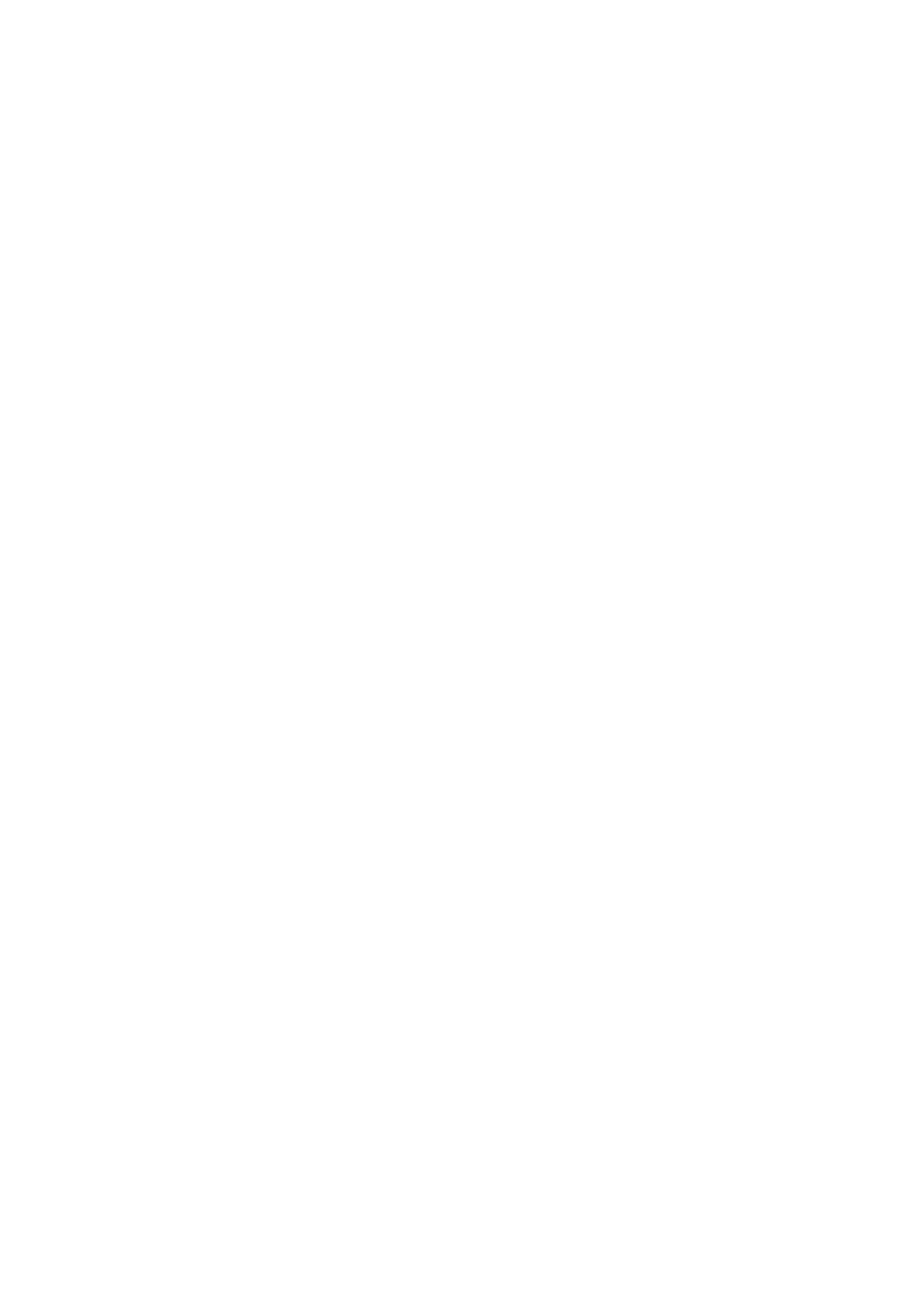# **APPENDIX 1**

### **Wellington City Consolidated Bylaw 2008**

### **Part 7: Traffic**

#### **Purpose**

The purpose of this Part of the Bylaw is to set the requirements for parking and control of vehicle traffic on any road in Wellington City, excluding State Highways controlled by the New Zealand Transport Agency.

This Part of the Bylaw is made pursuant to section 22AB of the Land Transport Act 1998. In addition, traffic and parking issues are also regulated and controlled by other Acts and Regulations, including the Land Transport (Road User) Rule 2004, which should be referred to in conjunction with this Bylaw.

#### **1. Definitions and Interpretation**

**1.1** In this Part of the Bylaw, unless the context otherwise requires:

**Authorised Officer** means any person appointed or authorised by the Council to act on its behalf and includes any Parking Warden appointed under section 128D of the Land Transport Act 1998 or Police Officer.

**Coupon Parking Space** means a space in a coupon parking area which is suitable for the accommodation of a motor vehicle.

**Coupon Parking Area** is a "zone parking" control under the Land Transport Rule: Traffic Control Devices 2004 and means any area of land or building belonging to or under the control of the Council which is authorised by resolution of the Council pursuant to clause 11 of this Bylaw as a place where vehicles may be parked using parking coupons.

**Parking Coupon or Coupon** means a coupon issued by or on behalf of the Council to any person authorising the parking of a vehicle in a coupon parking space in accordance with these Bylaws.

**Driver** of a vehicle includes any person in charge of the vehicle.

**Footway** or **Footpath** means as much of any road or public place that is laid out or constructed by the authority of the Council for pedestrian use.

**Metered Area** means a road, area of land or building owned or controlled by the Council which is authorised by resolution of the Council to be used as a parking place and at which parking meters or multiple parking meters are installed and maintained, but does not include any Multiple Parking Meter area as defined herein.

**Multiple Parking Meter** means a parking meter which functions in respect of more than one parking space and includes pay and display parking meters.

#### **Parking** means:

a. in relation to any road where parking is governed by the location of parking meters or multiple parking meters placed pursuant to this Bylaw, the stopping or standing of a vehicle on that portion of the road for any period exceeding 5 minutes; and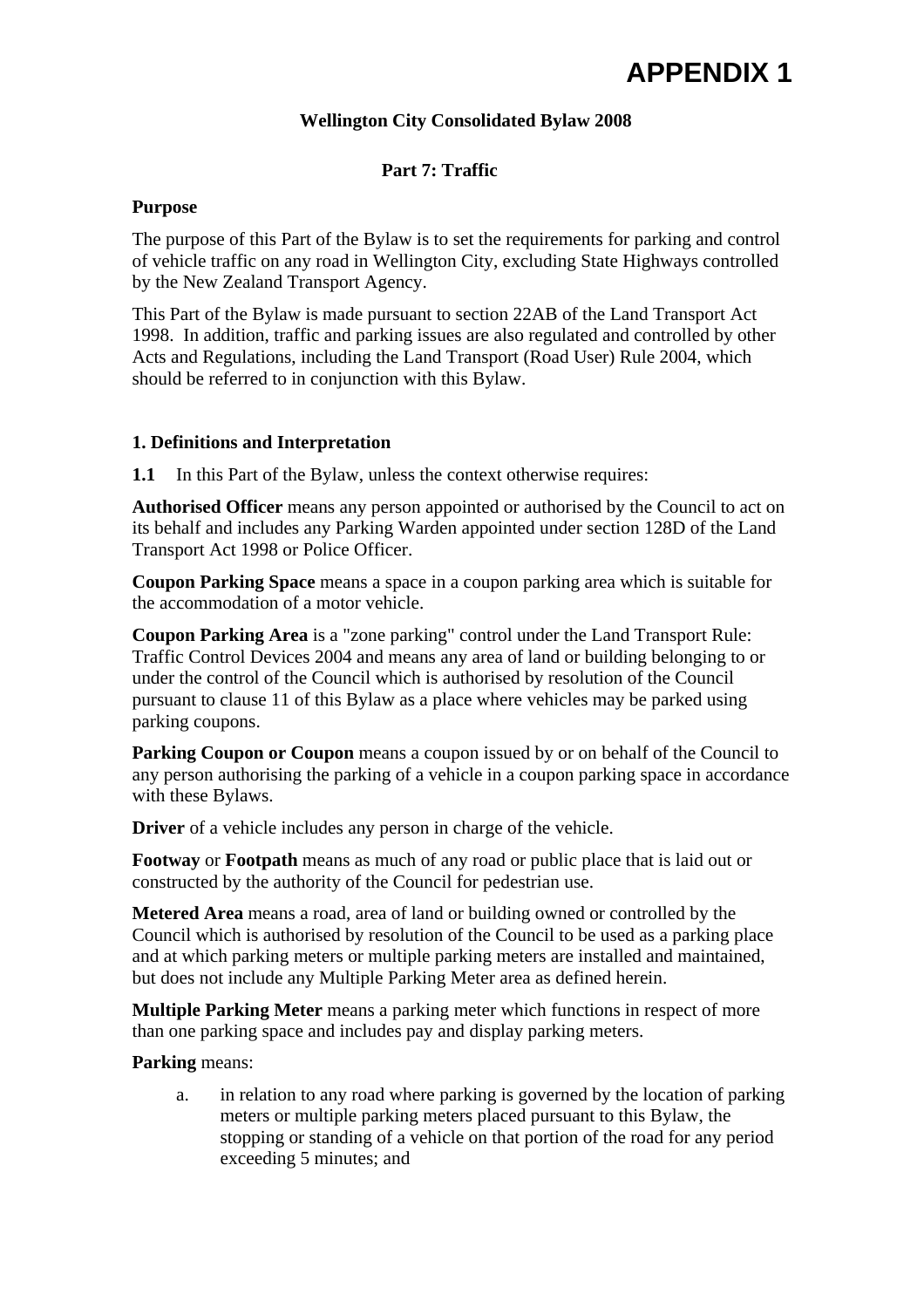b. in relation to any other road, the stopping or standing of a vehicle on a portion of the road.

**Parking Meter** means a device, in relation to the time for which a vehicle may be parked in a parking space or in accordance with this Bylaw, designed to either:

- a. measure and indicate the period of time paid for and which remains to be used; or
- b issue a receipt showing the period of time paid for and accordingly which remains to be used; and includes single, multiple and pay and display parking meters and any other device that is used to collect payment in exchange for parking a vehicle in a particular place for a limited time.

**Parking Meter Area** means a road, area of land or building owned or controlled by Council which is authorised by resolution of council to be used as a parking place and at which parking meters are installed and maintained.

**Parking Space** means a space or section in a parking meter area indicated by and lying within markings made by the Council for the accommodation of a vehicle, and "metered space" and "metered parking space" have a corresponding meaning.

**Pay and Display Parking Meter** means a parking meter designed for the purpose of issuing a receipt indicating the date and time of payment of a fee, amount of fee paid and time until which a vehicle may be parked within a parking meter area controlled by that pay and display parking meter.

**Permit** means a permit to park a vehicle on a road supplied by the Council, under this Bylaw.

**Prescribed Fee** means New Zealand coin, or token, card, prepaid parking device, or other system of payment prescribed by resolution of Council pursuant to this Bylaw as the fee payable for parking at a parking meter area.

**Reserve** shall have the same meaning as in the Reserves Act 1977.

**Resident**, in respect of a particular road the subject of a Residents Parking Scheme Resolution under this Bylaw, means a person whose only or principal residential accommodation is a dwelling or other building which has its only or principal legal access from that particular road, or which has such access in the vicinity of that road.

**Residents' Parking Scheme** means the provision by the Council of parking places for residents pursuant to a Resolution passed under this Bylaw which may be in conjunction with any ancillary parking or loading resolutions for all vehicles used by non-residents.

**Road** shall have the same meaning as in section 315 of the Local Government Act 1974 and shall where the context requires include a street (excluding State Highways) and any place the public has access to, whether as of right or not.

**Single Parking Meter** means a parking meter designed for the purpose of measuring and indicating the time for which a vehicle may be parked in a particular parking space.

**Taxi** means a motor vehicle that is:

- a. a small passenger service vehicle; and
- b. fitted with a sign on its roof displaying the word 'taxi' and any other signs required by law.

**Taxi Restricted Parking Area** means the area or areas of Road identified as such by Council resolution from time to time.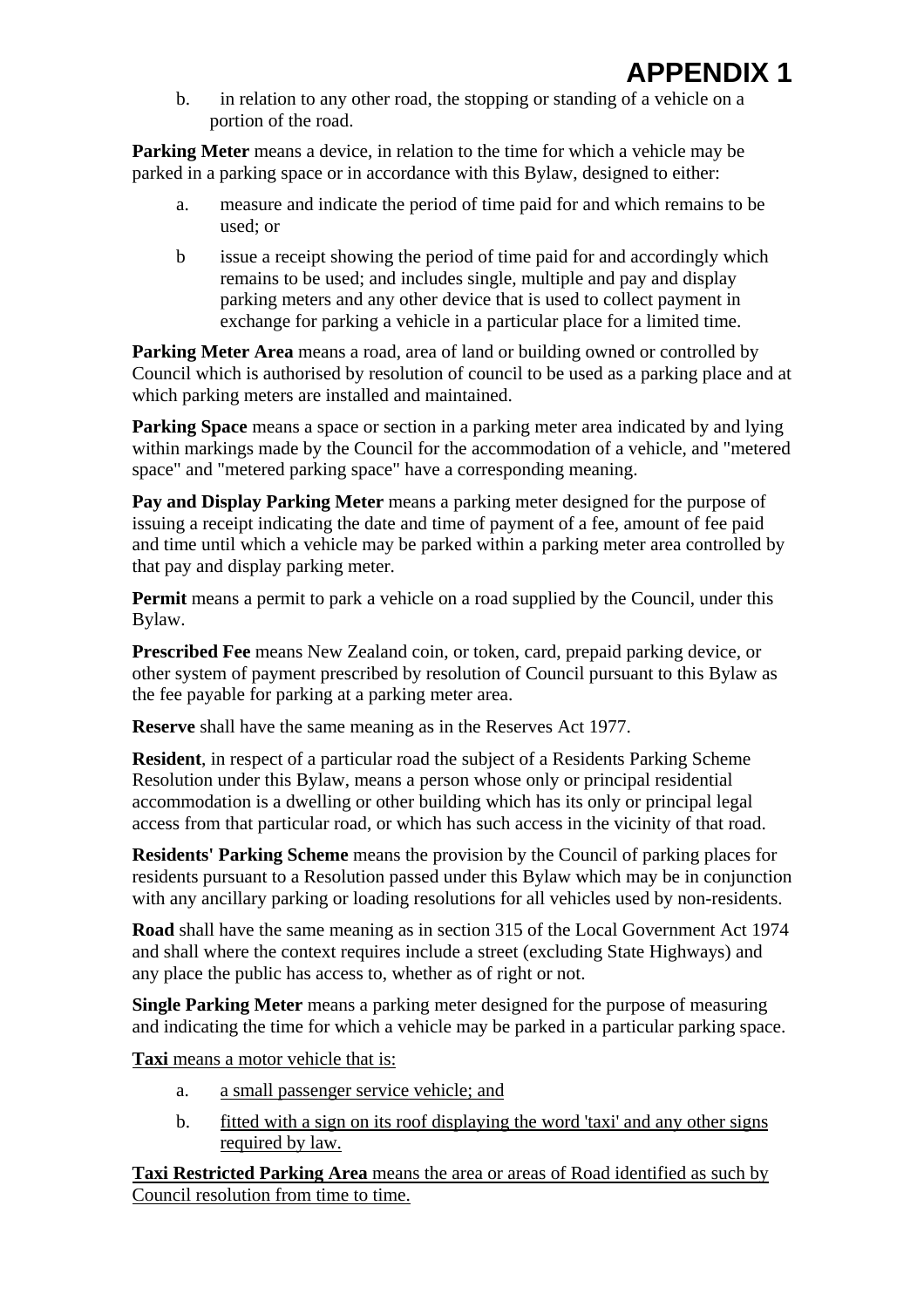**1.2** Notwithstanding anything in Part 1 of this Bylaw, but subject to clause 1.1, any words, phrases or expressions used in this Part of this Bylaw which have meanings assigned to them by the Local Government Act 1974, the Land Transport Act 1998, and Rules made under the Land Transport Act 1998 or any amendments thereof, shall have the meanings as are respectively assigned in those Acts/Rules, unless those meanings would be repugnant to, or inconsistent with, the context in which such words, phrases or expressions, occur.

### **2. Creation of Parking Meter Areas**

- **2.1** The Council may from time to time pass a resolution to:
	- a. Declare that any road or land controlled by the Council is a parking meter area.
	- b. Declare the times and for how long vehicles may park in parking spaces.
	- c. Fix the fees that must be paid for the parking of vehicles within parking spaces.
	- d. Provide for and regulate the operation, maintenance, control, protection, use or discontinuance of parking spaces and parking meters.
- **2.2** In accordance with any resolution under clause 2.1:
	- a. The Council shall mark out parking spaces in parking meter areas.
	- b. Single parking meters (except multiple parking meters) shall be placed on and firmly fastened to the kerb or footway adjoining each parking space and each parking meter shall clearly display the period of time for which a vehicle may be parked in that parking space and the prescribed fee required to activate the meter.
	- c. Multiple parking meters shall be located within the parking meter area which they are to control. A multiple parking meter shall be erected in a position where it is clearly visible. Details of the period of time for which a vehicle may park within the area and the prescribed fee required to activate the meter shall be clearly indicated on the meter.
	- d. The limits of parking meter areas controlled by single parking meters shall be indicated by white markings painted on the street or area by the Council. The limits of parking meter areas controlled by multiple parking meters shall be indicated by signs.

### **3. When Parking by Meter Applies**

- **3.1** A parking meter shall apply during the hours set by resolution of the Council and shown on the meter.
- **3.2** Subject to any parking time limits and restrictions, any metered parking space may be occupied without charge on any days, hours, or in any locations where there are specific exceptions made by resolution of the Council.
- **3.3** If any conflict arises between a resolution regarding the application of any parking meter (as it may be shown on the meter) and any other resolution regarding traffic control (as may be shown on any sign erected) then the provisions of the latter resolution shown on such signs shall apply.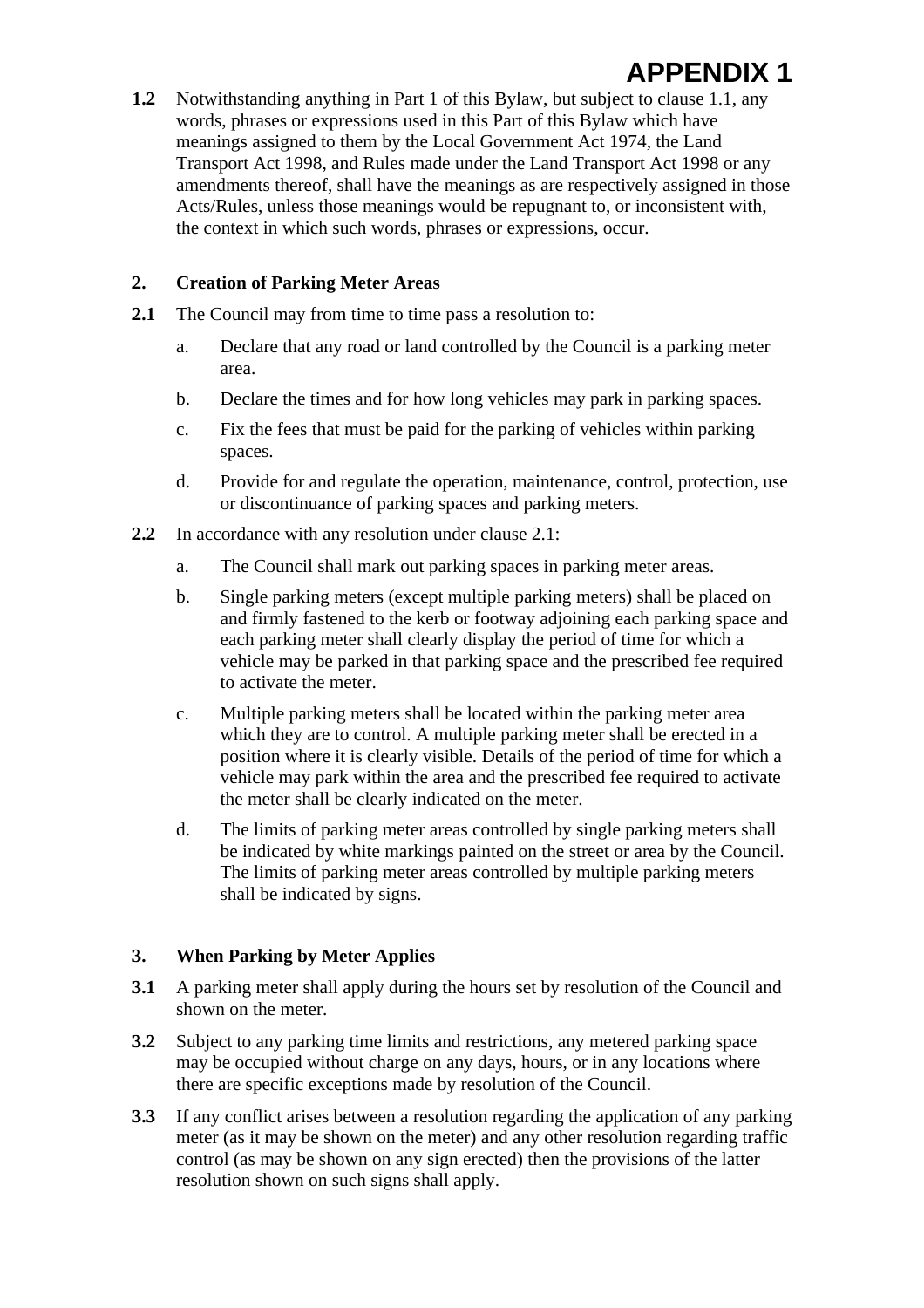#### **4. Parking at Parking Meters**

- **4.1** In respect of areas controlled by parking meters:
	- a. No driver of a vehicle shall park:
	- i. a vehicle on or over any marking indicating the limits of the parking space, or
	- ii. so that the vehicle is not entirely within the markings which indicate the limits of the parking space.

However, where a vehicle has a trailer attached, the driver of it may park the vehicle and trailer in two adjacent parking spaces which are in the same alignment, paying the fees as are required for both spaces.

- b. In an angle park, the front or the rear of the vehicle (as the case may be) shall be as near as is practical to the kerb.
- c. No driver of a vehicle shall park it in a parking space which is already occupied by another vehicle, provided that more than one motor cycle may be parked in a parking space.
- d. Where more than one motorcycle occupies a parking space only one parking fee for any authorised period shall be required. However, no motorcycle shall remain parked in the parking space while the parking meter placed at that parking space shows the authorised period has expired, or for a time in excess of the maximum authorised period.
- e. Subject to paragraph (f) of this clause, if the parking space is parallel to the kerb or footpath, the driver of any vehicle (except a motorcycle) shall park the vehicle so that it is headed in the general direction of the movement of the traffic on the side of the street on which it is parked.
- f. A motorcycle may be parked otherwise than parallel to the kerb or footpath provided that during the hours of darkness it shall be sufficiently illuminated so as to be visible from at least 50 metres.
- g. A Taxi may not stop, stand or park in any Metered Area in the Taxi Restricted Parking Area, unless it is on a designated stand as defined in the Land Transport Rule: Operator Licensing 2007 or it is waiting for a hirer who has already hired the vehicle.

### **5. Payment of Fees**

- **5.1** When any vehicle is parked in a parking space the driver of that vehicle shall immediately:
	- a. insert in the parking meter installed at that space, the prescribed fee so that the meter mechanism is activated, or
	- b. activate a prepaid parking or other payment device approved by Council.

Any vehicle may be lawfully parked in a parking space during the period which has been paid for.

**5.2** It shall be lawful for the driver of a vehicle during, or when the period which has been paid for expires, to insert another prescribed fee in the parking meter and set the parking meter in operation for a further period. However, where a maximum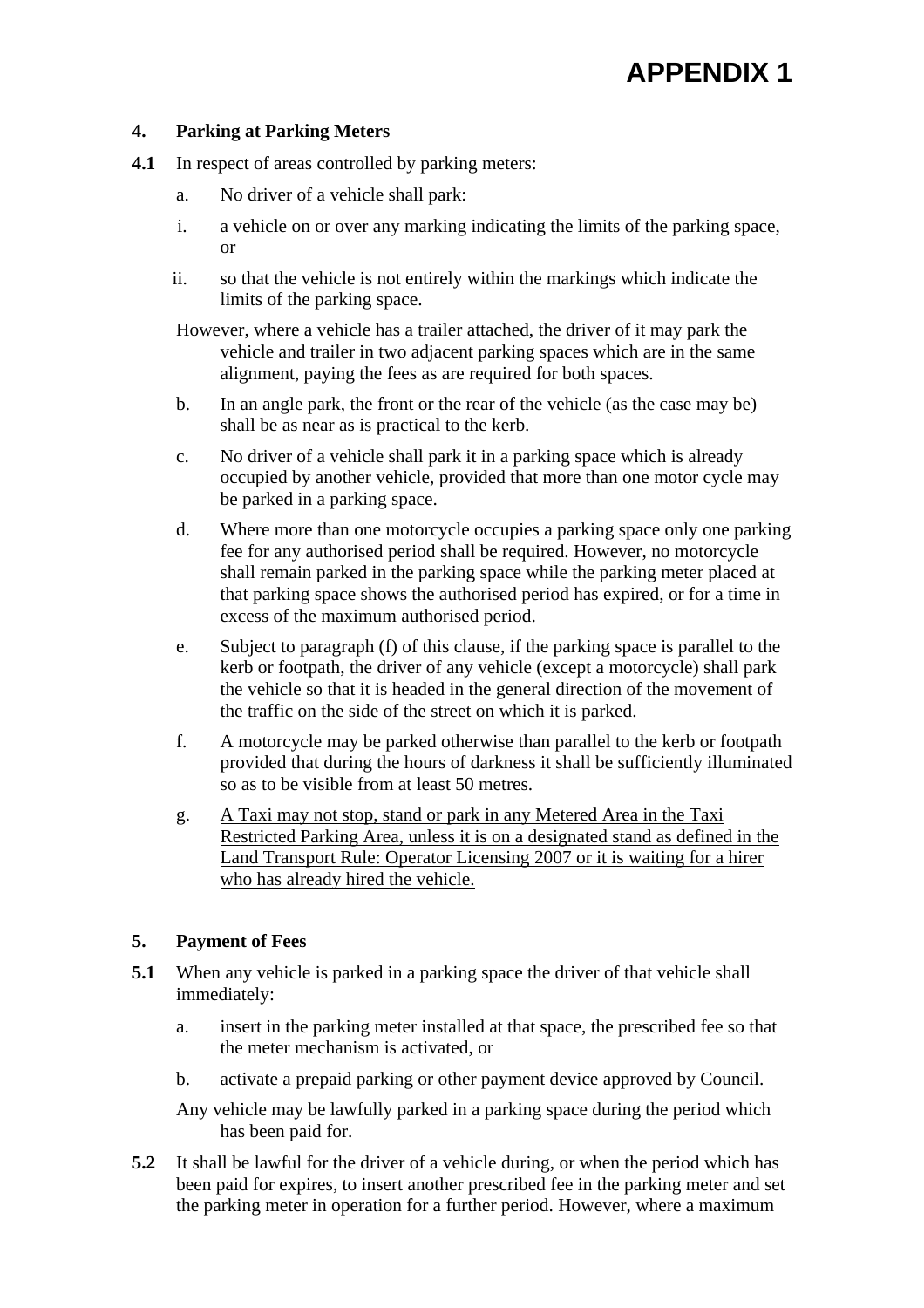authorised period has been declared by resolution of the Council and is indicated on the parking meter, it is an offence for the driver of the vehicle to occupy the parking space in that area for a time in excess of the maximum authorised period.

### **6. Parking at Multiple Parking Meters**

- **6.1** No driver of a vehicle shall park that vehicle in a parking meter area controlled by a multiple parking meter without complying with the directions and requirements indicated by any multiple parking meter and relevant notices installed at the area. Compliance will include paying the prescribed fee to cover the period of parking, receiving and displaying a ticket from the multiple parking meter in respect of that payment, or activating a prepaid parking or other payment device approved by Council as the case may be.
- **6.2** The driver of a vehicle shall:
	- a. park that vehicle so that it is contained wholly within a parking space.
	- b. place the ticket authorising the vehicle to be parked at the multiple parking meter, on the inside of the vehicle's windscreen closest to the kerb, so that the information is visible to inspection from outside the vehicle, or in the case of other payment devices approved by Council, as directed in that approval.
	- c. not display an obsolete ticket.
- **6.3** In a parking meter area controlled by a multiple parking meter, an Authorised Officer may exercise all of the powers conferred under section 68BA of the Transport Act 1962 and any of the relevant powers under section 113 and section 139 of the Land Transport Act 1998.
- **6.4** No person shall park any vehicle in any aisle, entry or exit lane of any parking meter area controlled by a multiple parking meter.
- **6.5** No person shall park a motorcycle in any parking meter area controlled by a multiple parking meter, other than in any part specifically set aside for motorcycles
- **6.6** The Council may from time to time set aside any parking space in a parking meter area controlled by a multiple parking meter for reserved parking upon payment of a fee. This fee shall be set by resolution of the Council and is payable as specified in that resolution.

### **7. Residents' Parking Schemes**

- **7.1** Every resolution under clause 11 setting aside an area for a Residents Parking Scheme may specify:
	- a. The roads, or parts of road, subject to the scheme.
	- b. A form of vehicle sticker to identify the vehicles of residents holding a permit to park in terms of the scheme and where the sticker shall be fixed to the windscreen.
	- c. The hours and days of the week during which the scheme shall operate (which may be expressed to differ on different parts of a road, and which may apply all the time).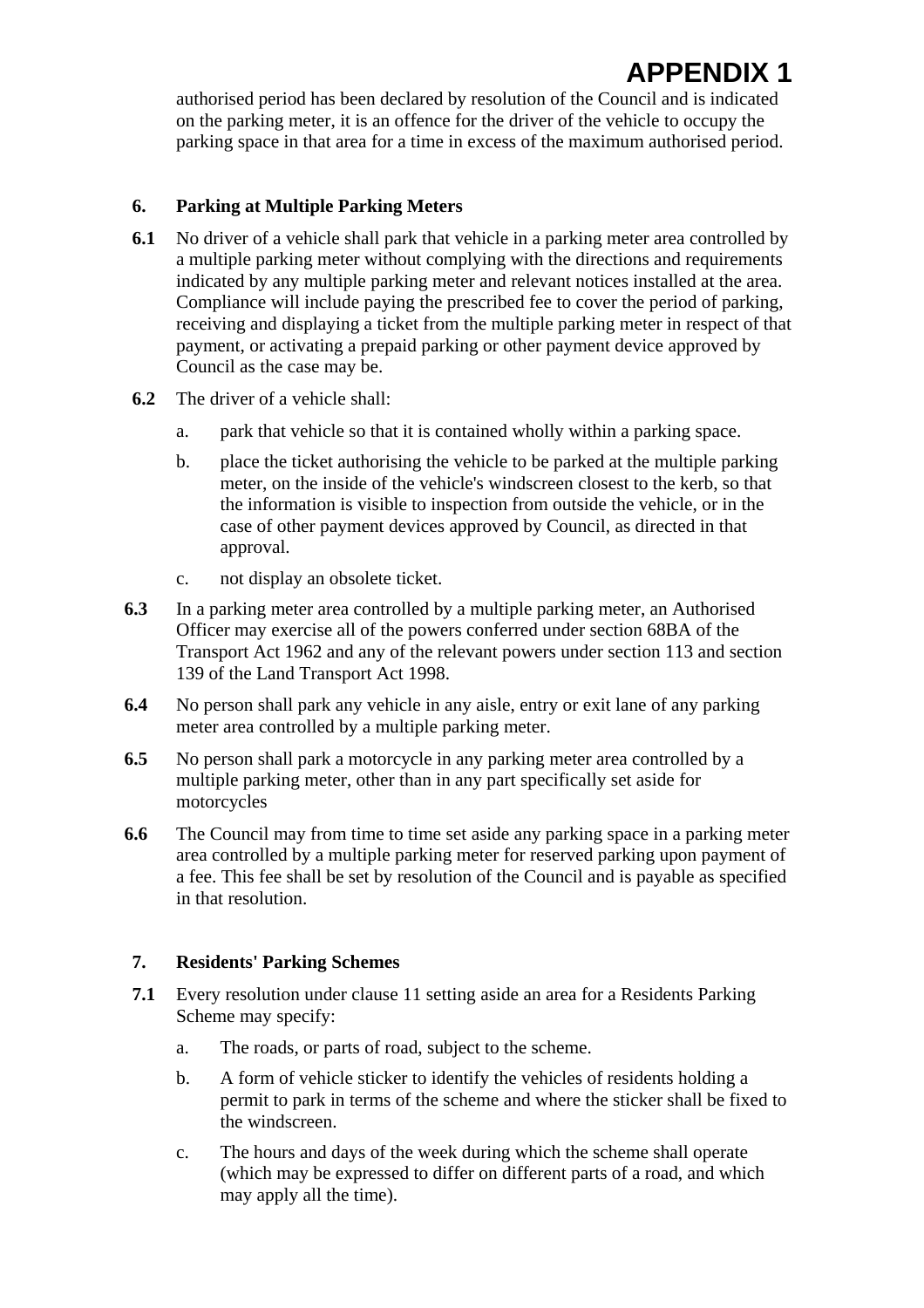- d. The fees it will charge to cover the reasonable cost to the Council of the service involved in granting a permit to park, instituting and maintaining and policing the scheme, erecting traffic signs and placing road-markings, and otherwise in relation to the reserving of the parking places.
- e. The form or declaration to be used by residents applying for a permit, together with the evidence required to support the application.
- f. That parking on a road is limited only to the vehicles of residents. All other vehicles, or specified classes or types of vehicles, shall be subject to the parking or loading restrictions, in respect of that road.
- g. The number of residents in any one building, or in specified sizes or types of buildings, that may be entitled to a permit.
- h. Any other matters that the Council considers relevant.
- **7.2** Residents permits act as an exemption permit to the coupon parking charges within the areas to which they apply and holders are able to park in:
	- a. Residents parking areas; and
	- b. Coupon parking areas.
- **7.3** No permit is capable of being assigned or transferred to any person or vehicle, unless specifically issued by the Council for that purpose.
- **7.4** A permit holder shall immediately destroy the permit on ceasing to own the subject vehicle, or on ceasing to be a resident.
- **7.5** If a resident obtains a different vehicle from the subject of a current permit, he or she upon making a new application, shall be supplied with a new permit for that different vehicle for the balance of the permit period without paying a further fee.
- **7.6** A permit shall not be construed to mean that:
	- a. A resident is assured of a parking place by the Council; or
	- b. The Council is liable for any loss of, or damage to, a vehicle or its contents merely because it is parked pursuant to that permit.
- **7.7** Property owners not residing on the property and requiring unrestricted access who may apply for an annual residents parking permit which also gives them the right to use a residents parking space for the maintenance of property and related activities.
- **7.8** Exemptions from residents parking may be granted by Council as follows:
	- a. The Council may issue, on application, a permit exempting a vehicle from the requirements of the Residents Parking Scheme.
	- b. The fee for the residents parking exemption permit will be set by resolution under clause 11. The fee will be calculated taking into account the cost of processing an application, issuing the exemption and the cost of policing the scheme.
	- c. Exemptions to residents parking can be made in the case of Tradespeople/Service Authorities carrying out work, and needing to park in one of these areas to undertake the work. The owner of the vehicle must apply for a Trade Coupon from the Council and pay any fee set by the Council by resolution. The Trade Coupon must be displayed on the vehicle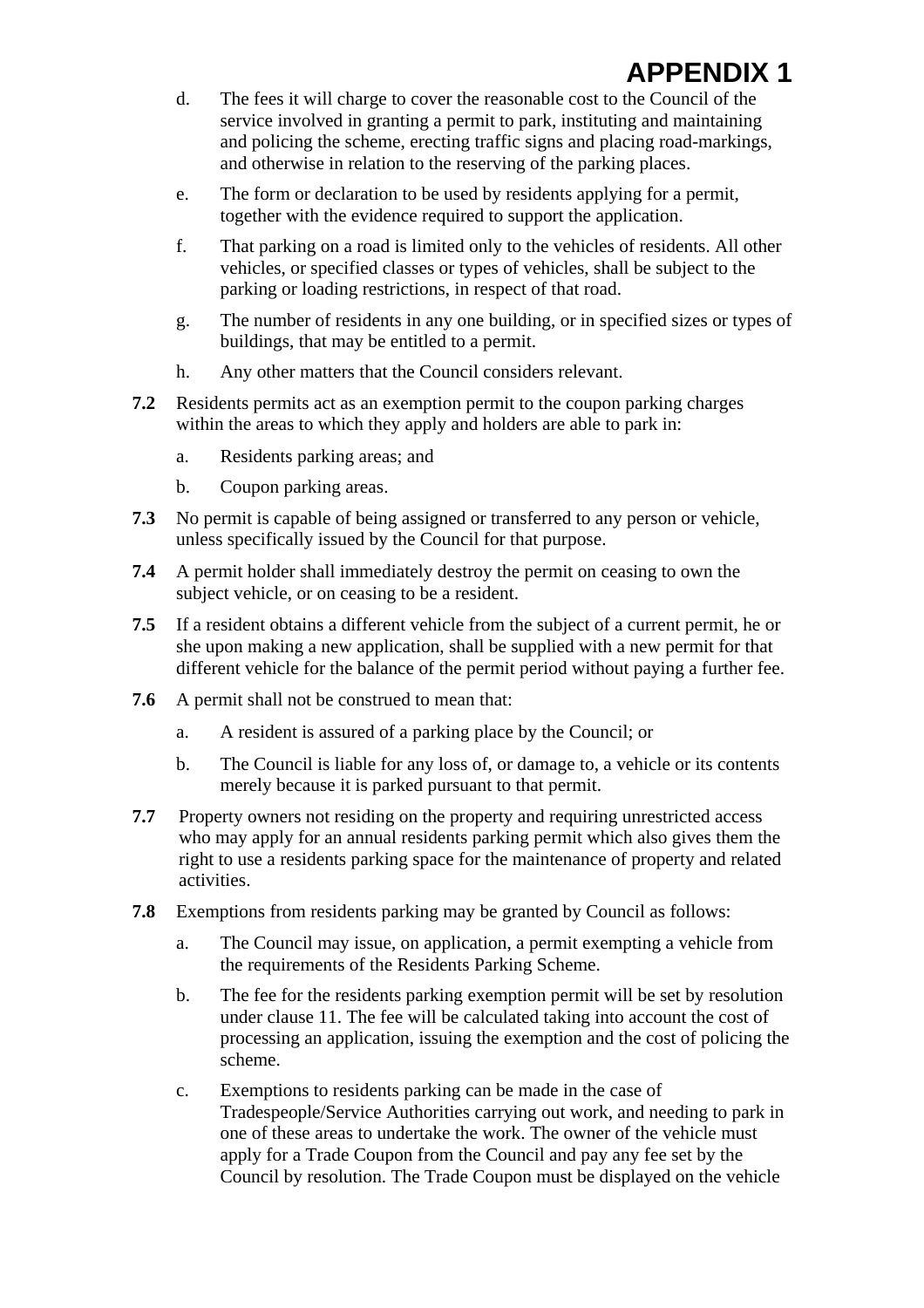in a location readily visible from the kerbside when the vehicle is parked in a residents parking area.

### **8. Coupon Parking**

- **8.1** The Council may by resolution specify:
	- a. The roads, or parts of road, designated as a coupon parking area.
	- b. A form of coupon to identify that a vehicle is parking lawfully in the coupon parking area.
	- c. Where the coupon shall be displayed on the vehicle.
	- d. Fees payable for parking vehicles in any coupon parking area.
	- e. The operation, maintenance, control, protection, use or discontinuance of coupon parking areas.
	- f. A form of vehicle windscreen sticker to identify the vehicles of residents holding a permit to park pursuant to a parking scheme and which will exempt vehicles from coupon parking.
	- g. The hours and days of the week during which coupon parking shall operate (which may be expressed to differ on different parts of a road, and which may apply at all times).
	- h. The free period a vehicle may park or remain parked without displaying a coupon or a valid permit.
	- i. When and how coupons may be used in parking meter areas.
	- j. Any other matters that Council considers relevant.
- **8.2** [repealed]
- **8.3** Where a coupon parking space is also a metered space, the driver or person in charge of any vehicle may park that vehicle in that space in accordance with the provisions of this Bylaw if, pursuant to a Council resolution under clause 11, the meter is marked indicating that coupons are acceptable.
- **8.4** The provisions of this clause shall apply to any coupon parking area, except during the hours which the Council has resolved, under clause 8.1(g) of this Bylaw, to be the hours during which parking by coupon applies in that coupon parking area.
	- a. When a vehicle is parked in a coupon parking area, the driver of that vehicle shall also comply with any other restriction identified as applying to that area.
	- b. When a vehicle is parked in a coupon parking area, the driver of that vehicle shall display on that vehicle a valid parking coupon, if the vehicle is to be parked for more than the duration of the free parking period approved by Council in accordance with clause 8.1(h). The coupon is to be displayed on that vehicle at all times the vehicle remains parked in the coupon parking area and in accordance with the instructions printed on the coupon or on the booklet from which the coupon has been detached.
	- c. A parking coupon shall only be valid if:
		- i. The coupon is not torn, defaced or mutilated to such extent that any indicator, figure or other particular is not legible; and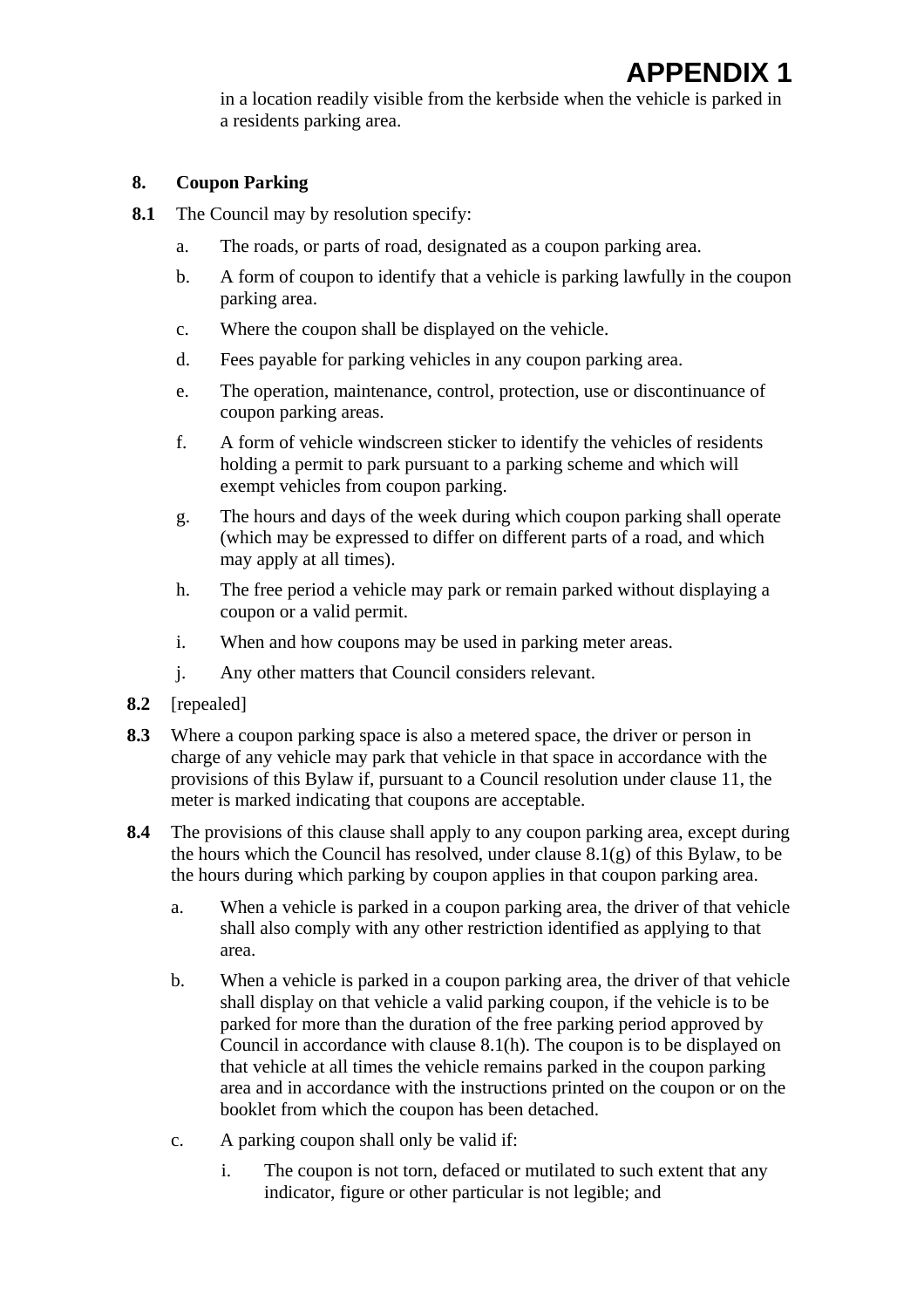- ii. The coupon has no alteration, erasure or other irregularity; and
- iii. The coupon has been activated in accordance with clause 8.6 of this Bylaw; and
- iv. The coupon is not for any other reason invalid.
- **8.5** Subject to clause 8.3 no driver of any vehicle shall cause, allow, permit or suffer such vehicle to be parked or remain parked in a coupon parking area without a valid parking coupon being displayed on that vehicle in accordance with the provisions of this Bylaw.
- **8.6** A parking coupon, shall be activated by indicating on the coupon, in accordance with the instructions printed on the coupon or the booklet in which the coupon is attached, the date of the commencement of parking the vehicle on which the coupon is to be displayed in the parking coupon area.
- **8.7** The Council, or any Authorised Officer, may issue parking coupons on payment of the appropriate fees which shall from time to time be fixed by the Council in accordance with clause 8.1(d).
- **8.8** All parking coupons shall be issued with printed instructions as to the display and activation of such coupons.
- **8.9** No refund shall be allowed for any unused coupons, except in such circumstances as the Council may allow and only then if the coupons are not defaced, mutilated or in any other manner rendered invalid.
- 8.10 Any Authorised Officer may, for the purposes of this Bylaw, require the driver of any motor vehicle parked in any coupon parking area, to produce for his inspection any parking coupon displayed on such motor vehicle and that Authorised Officer may retain any such parking coupon.
- **8.11** A coupon may not be construed to mean that:
	- a. A driver is assured of a parking space by the Council; or
	- b. That the Council is liable for any loss of, or damage to, a vehicle or its contents merely because it is parked pursuant to that coupon.
- **8.12** Exemptions from coupon parking may be granted by Council as follows:
	- a. The Council may issue, on application, a permit exempting a vehicle from the requirements of the coupon parking. The coupon exemption allows a person living in a coupon parking area to be exempt from displaying a coupon.
	- b. The coupon exemption permit must be displayed on the windscreen of the vehicle when the vehicle is parked in a coupon parking area.
	- c. The fee for the coupon parking exemption permit will be set by resolution under clause 11. The fee will be calculated taking into account the cost of processing an application, issuing the exemption and the cost of policing the scheme.
	- d. A coupon parking exemption does not allow the permit holder to park in a residents parking area.
	- e. Exemptions to coupon parking can be made in the case of: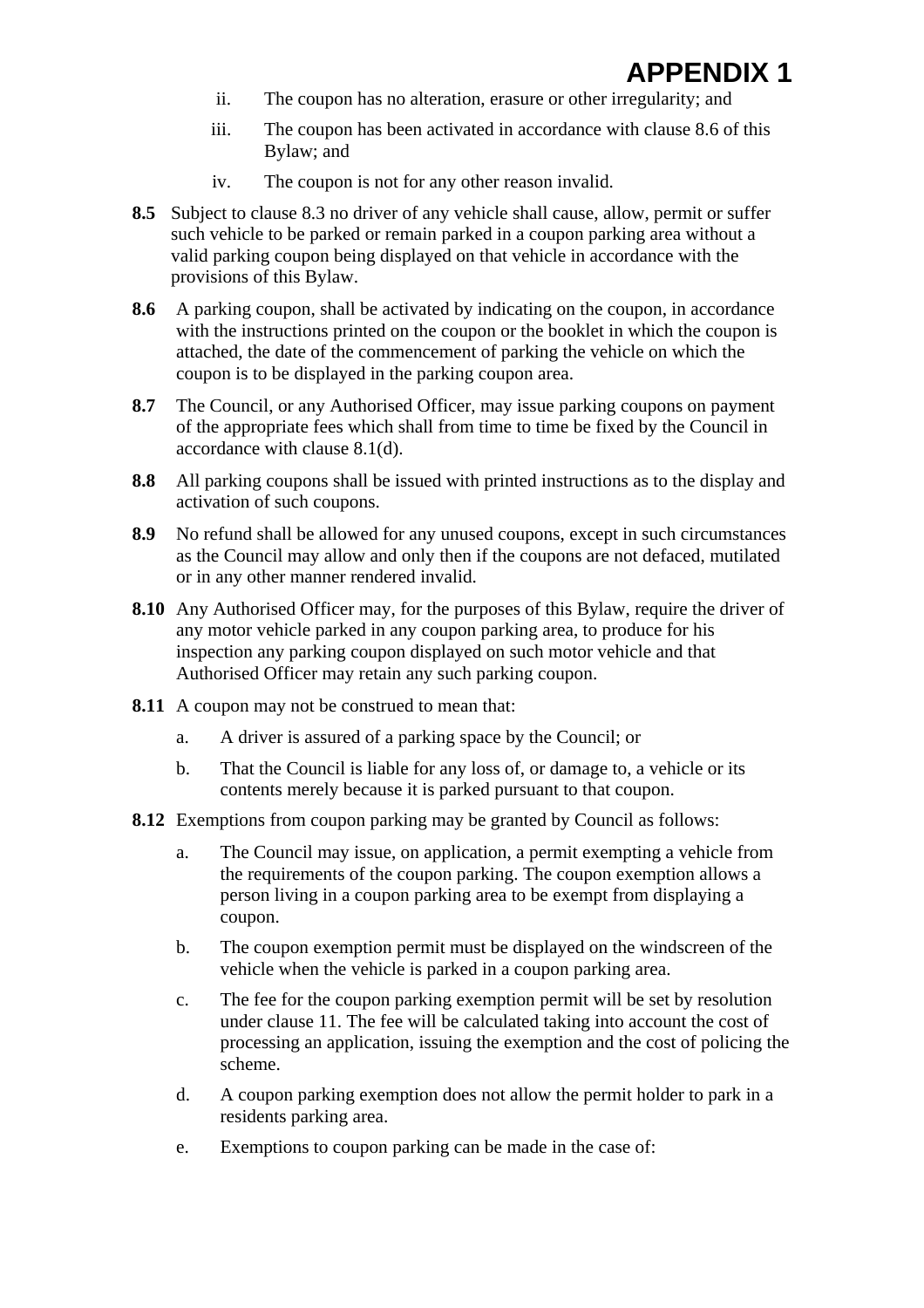- i. Businesses with no off-street parking located outside the metered Central District time restricted area. One free exemption permit may be granted on application.
- ii. Schools with no off-street parking which require vehicles to overcome any proven operational difficulties enabling the school to function free from coupon parking. Five free exemption permits may be granted on application.
- iii. Registered Community Service Groups with no off-street parking which can demonstrate a need for a vehicle to carry out community work. One free exemption permit may be granted on application.
- iv. Tradespeople/Service Authorities carrying out work, and needing to park in one of these areas to undertake the work. The owner of the vehicle must apply for a Trade coupon from the Council and pay any fee set by the Council by resolution. The Trade coupon must be displayed on the vehicle in a location readily visible from the kerbside when the vehicle is parked in a coupon parking area.
- f. The Council may withhold exemptions in the case of those persons or organisations with possible alternative options open to them, as in the case of shift workers. Such options would include:
	- i. Car pooling one way and public transport the other way.
	- ii. Workers or employees are able to purchase a common coupon, making it available on a rotation basis.

### **9. Vehicle Removal**

- **9.1** Any vehicle, which is parked in a parking space, building, transport station, on a road or on a footpath in any manner not in conformity with this Bylaw or resolutions passed under this Bylaw, may be removed at the request of an Authorised Officer. Such a removal will be to a nearby lawful place for vehicle parking, or to any Council vehicle pound, or to any yard in the city occupied by any company engaged by the Council to remove such vehicles, as he or she thinks fit. All charges relating to the removal of the vehicle or bulk bin or container shall be met by the owner.
- **9.2** Vehicles may also be removed by the Council or their appointed agents from a parking space, building, transport station or road where these facilities require resealing or any other type of repair or maintenance. The removal of vehicles will be undertaken where the vehicle obstructs such activity or by its position, prevents the activity from taking place.
- **9.3** If Council is to remove vehicles under clause 9.2, they must give notice at least 48 hours prior to the resealing, repair or maintenance indicating Council's intention to undertake the activity. Notice of the activity may be provided either through residential post boxes or on vehicles parked in the street in which the activity is to take place or through notices in a local newspaper or any combination of these. The notices will request that vehicles be removed from the road, parking space, building or transport station to allow the resealing, repair or maintenance activity to occur. After issuing a notice, the Council will not be obliged to make any further contact with the owners of the vehicles prior to their removal.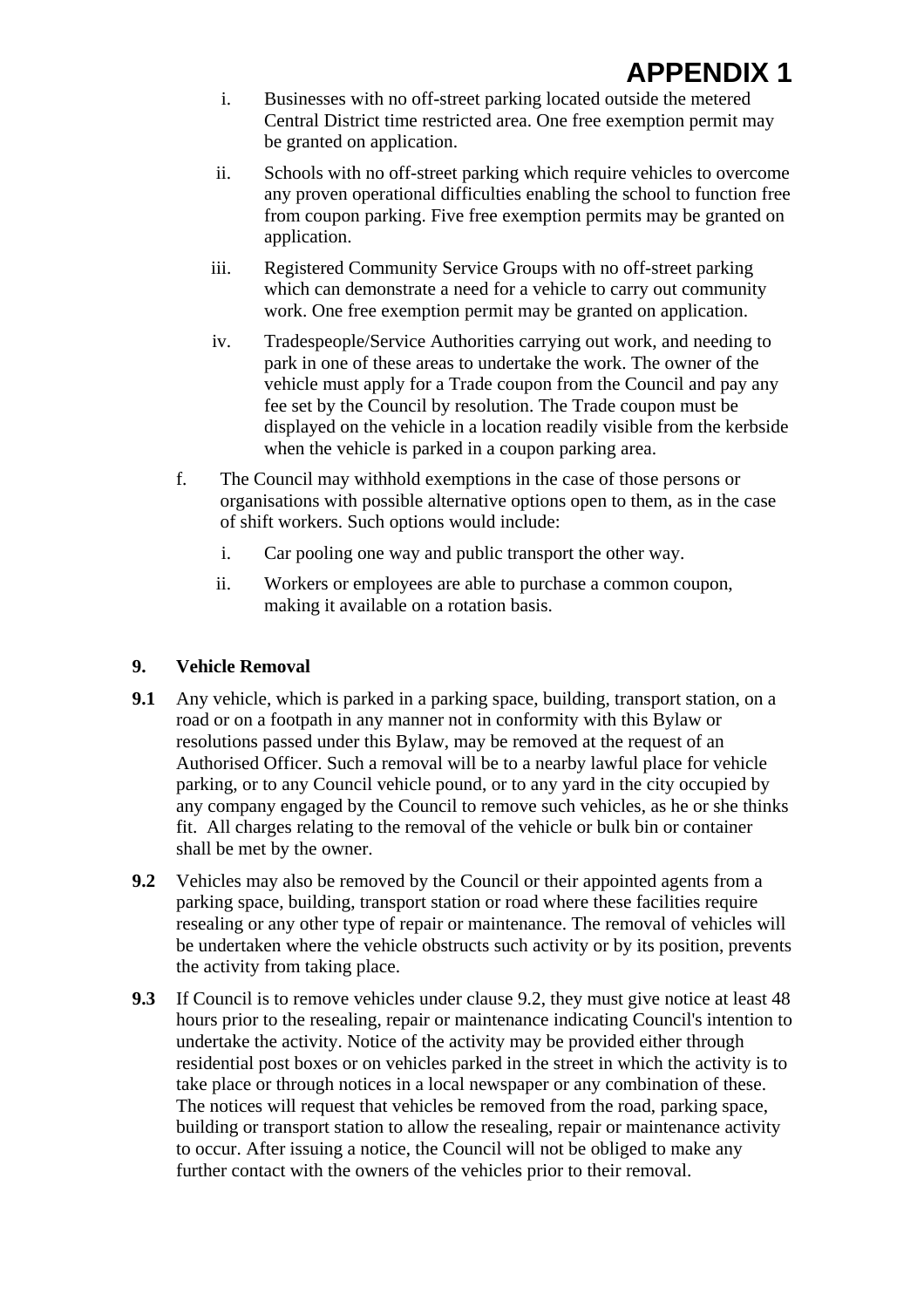- **9.4** Any vehicle may be detained at the place to which it has been removed by the Council or its appointed agents, until the reasonable costs of the removal and of any subsequent daily storage are paid by any person requesting the possession of that vehicle.
- **9.5** The Council may authorise the removal of any cycle left in a parking space, or any motor-cycle or power-cycle left leaning against a parking meter, in contravention of this clause. The owner of the motor-cycle, power-cycle or cycle may be required to pay to the Council any cost of removal.
- **9.6** Owners of vehicles removed or impounded in terms of clause 9.1 may obtain access to storage premises for the purposes of recovering their vehicles once the costs of removal and storage of the vehicles have been met.
- **9.7** The minimum hours during which the owners of impounded vehicles, or their appointed agents, have access to storage premises to recover their vehicle are those set out in Regulation 7(b) of the Land Transport (Requirements for Storage and Towage of Impounded Vehicles) Regulations 1999.
- **9.8** Access to storage premises may also be obtained outside of these times provided any such arrangement is mutually agreed between the parties concerned. The tow company / storage provider is entitled to charge for allowing access to vehicles after these hours. The tow company / storage provider involved must make known their access hours as well any additional charges for access after the hours for access by owners to vehicles.
- **9.9** Any bulk bin or container, which is on a road or private road, in breach of this bylaw may be removed in accordance with clause 9.1.
- **9.10** Council may declare by resolution any private road to be a no parking area. In order that a no parking area may be declared, Council must:
	- a. Obtain written consent of all adjoining landowners of the area concerned; and
	- b. Erect signage as required under the Land Transport Rules
- **9.11** The powers that may be exercised under this clause are in addition to those provided in section 128E of the Land Transport Act 1998 and sections 348 and 356 of the Local Government Act 1974.

#### **10. Temporary Discontinuance of a Parking Place**

- **10.1** If an Authorised Officer is of the opinion that any parking place should be temporarily discontinued as a parking space the Authorised Officer may cause a sign / signs or meter-hoods to be placed or erected which indicate "No Stopping". It shall be unlawful for any person to stop or park a vehicle at the parking space affected while any sign/signs or meter-hoods are placed or erected.
- **10.2** If the Authorised Officer is of the opinion that any parking place should be temporarily discontinued, except for the use of a trade vehicle (as defined by the Council from time to time by resolution) or other specified vehicle, the Authorised Officer may place or erect or cause to be placed or erected a sign or signs, temporary barricades, or meter-hoods sufficiently indicating "Reserved Parking" for a specific trade or other specified vehicle and it shall be unlawful for any person other than a person specifically authorised by the Authorised Officer to stop or park a vehicle at the parking space affected while any sign / signs or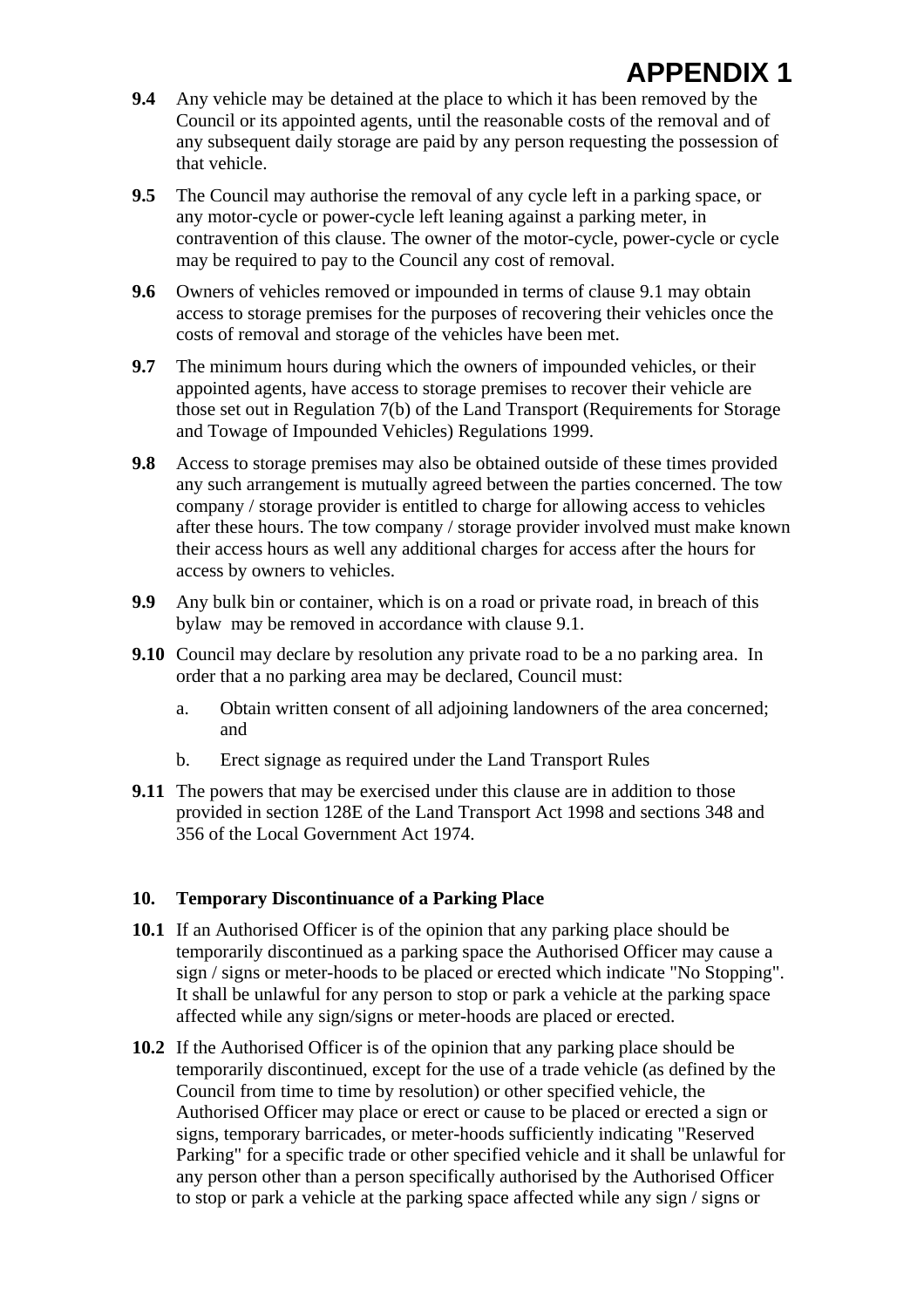meter-hoods are placed or erected or to remove any sign or signs, temporary barricades or meter-hoods so placed or erected.

10.3 The Council may from time to time by resolution fix fees payable for users or classes of users authorised by an Authorised Officer to parking spaces reserved in the manner prescribed by clause 10.2 hereof.

### **11. Provision for Resolutions**

- **11.1** The Council may by resolution impose such prohibitions, restrictions, controls, or directions concerning the use by traffic or otherwise of any road or other area or building controlled by the Council unless the restriction / control / prohibition or direction is already provided for in a relevant enactment or Land Transport Rule (in which case a Council resolution is not required).
- **11.2** Any resolution may:
	- a. Be made in respect of a specified class, type or description of vehicle, and may be revoked or amended by the Council.
	- b. Be expressed or limited to apply only on specified days, or between specified times, or in respect of specified events or classes of events, or be limited to specified maximum periods of time.
	- c. Also, where appropriate, prescribe, abolish or amend fees, whether annual, hourly or otherwise, as the Council may reasonably require for any parking space, building, transport station, or residents coupon parking scheme; and may prescribe the methods of displaying appropriate receipts for payments, or other authority to use or park in such spaces buildings or areas.
	- d. In respect of any resolution made in terms of this Bylaw, specify a minimum number of occupants in any private motor vehicle.
	- e. Be made in respect of any defined part of a road, including, any defined footpath, carriageway or lane.

### **12. Public Notification**

**12.1** Any resolution proposed under this Part shall be placed on the Council's website at least 14 days before the Council considers it. Any person may provide comments, in writing, on the proposed resolution and those comments will be considered by the Council before it makes a resolution. Any person who has made written comments may request to be heard by the Council and it is at Council's sole discretion whether to allow that request.

### **13. Offences**

- **13.1** The provisions of Part 1 of this Bylaw notwithstanding, every person commits an offence against this Bylaw who:
	- a. Fails to comply in all respects with any prohibition or restriction or direction or requirement indicated by the lines, domes, areas, markings, parking meters, multiple parking meters, traffic signs, or other signs and notices, laid down, placed, or made, or erected, in or on any road, building, or other area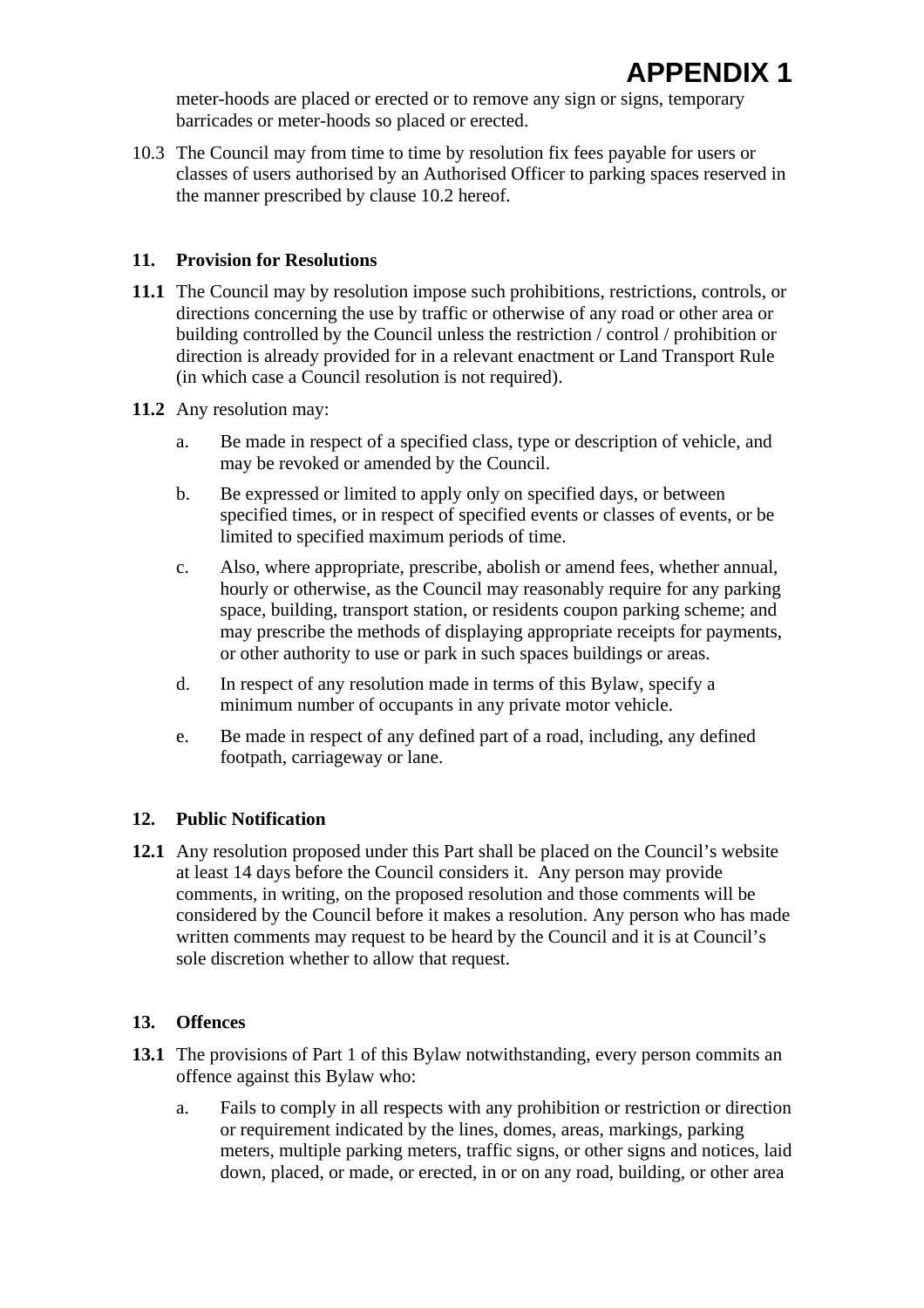controlled by the Council, pursuant to any provision of this Bylaw, or of any resolutions made thereunder.

- b. Fails to comply with any resolution made under this Bylaw or fails to comply with any duty, obligation, or condition imposed by this Bylaw.
- c. Drives a vehicle on any street in a manner which interferes with or obstructs any funeral or civic or State or authorised procession.
- d. Drives any vehicle over any hose in use in connection with an outbreak or alarm of fire provided that it shall not be an offence under this clause so to drive if hose bridges are provided or the driver is directed by a traffic officer, police officer or New Zealand Fire Service officer.
- e. Drives or parks a vehicle so as to hinder or obstruct any member of the New Zealand Fire Service engaged in connection with any outbreak or alarm of fire, the Police, Ambulance Service, or other emergency services in carrying out their respective duties.
- f. [repealed]
- g. [repealed]
- h. [repealed]
- i. [repealed]
- j. Drives or parks any vehicle on a street where it is in such a condition that an undue quantity of oil, grease or fuel drops from such vehicle.
- k. Unloads any vehicle so as to cause or, be likely to cause, damage to the pavement or any footpath.
- l. Drives any motor vehicle onto any property of the Council other than a road or permits the vehicle to stand or remain standing on any such property, without the consent of the Council.
- m. Drives or parks a vehicle on any grassed or cultivated area under the control of Council.
- n. Leaves in or on any road or private road within the City for a period exceeding 7 days, any vehicle having no effective motive power in or attached to it, or in such a state that it cannot be safely driven, or so disabled or damaged that it cannot be driven. It shall not be a defence to a charge under this paragraph that the vehicle is under repair, if that repair exceeds 7 days. For the purposes of this paragraph "vehicle" also includes caravans, trailers, boats, and the shell or hulk of a vehicle.
- o. Parks in a road in front of any property in the Residential Area under the Council's District Plan, where the size of the vehicle parked, or the continual nature of the parking, unreasonably prevents occupants from parking outside their property, excluding commercial vehicles parked on the road temporarily for business purposes.
- p. In relation to residents parking:
	- i. Makes a false application or supplies false details in an application;
	- ii. Places a permit on a vehicle for which it was not issued;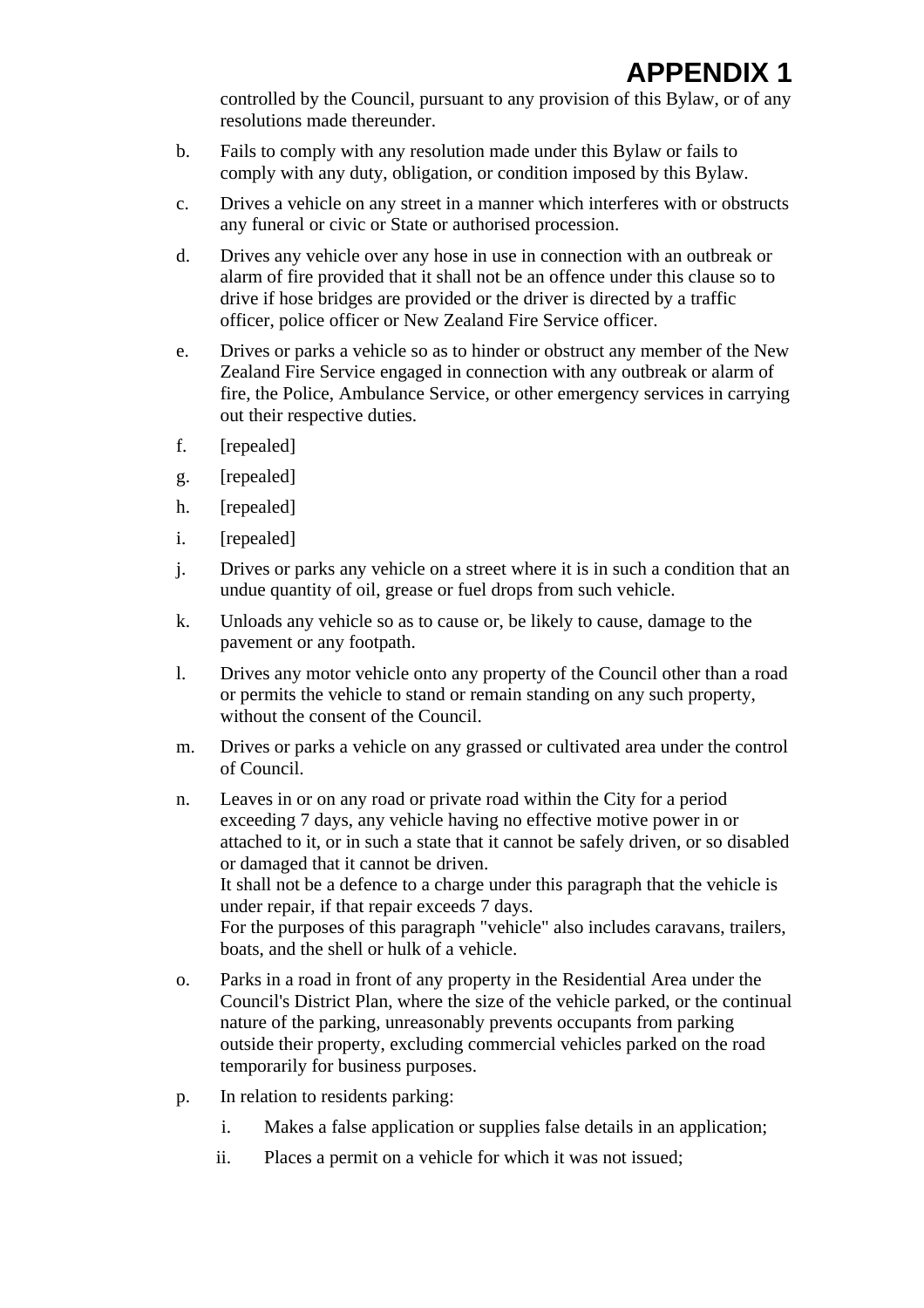# **APPENDIX 1**

- iii. Places or maintains a permit, or allows a permit to be placed or maintained, on a vehicle which is no longer being used by a resident;
- iv. Parks a vehicle in a place that is the subject of a Residents Parking Scheme without a current windscreen sticker for the Residents Parking Scheme being displayed on the vehicle; or
- v. Parks a vehicle in a place that is subject to the Residents Parking Scheme, without displaying a current exemption permit on the vehicle.
- q. In relation to coupon parking:
	- i. Parks within the coupon parking area for longer than the free period without displaying a clearly validated coupon on the vehicle; or
	- ii. Displays a coupon on the vehicle for a date other than the date indicated; or
	- iii. Parks in excess of any other time restriction or contrary to any other parking restriction in place within the coupon parking area; or
	- iv. Parks within the coupon parking area, without displaying a current exemption permit on the vehicle.
- r. Fails to produce a coupon on demand pursuant to clause 8.10.
- s. Causes, allows or permits any vehicle to be parked in any parking space except in accordance with, or pursuant to, the provision of this Bylaw and of any resolutions.
- t. Causes, allows or permits any vehicle to remain parked in a parking space for more than 24 hours where no other maximum authorised period is specified in a Council resolution or on a parking meter or signs in its vicinity.
- u. Causes to be inserted in any parking meter anything other than the prescribed coin or coins or does not comply with any other card or token system prescribed by resolution of the Council as a method of making payment of the parking fee.
- v. Fails to activate an approved parking device while parked in a parking space, adjusts the tariff to make it different from that required at that space, or displays the tariff incorrectly so that it cannot be read for enforcement purposes.
- w. Places or leans a motor-cycle or power-cycle on or against a parking meter.
- x. Places or leaves a cycle on any parking space.
- y. Misuses any parking meter.
- z. Interferes or tampers with the working or operation of any parking meter or pay and display machine.
- aa. Without due authority from the Council affixes any placard, advertisement, notice, list, document, board or thing on, or paint, or writes upon any parking meter.
- bb. Wilfully damages any traffic control sign or parking meter.
- cc. Parks a motor-cycle or power-cycle between parking spaces.